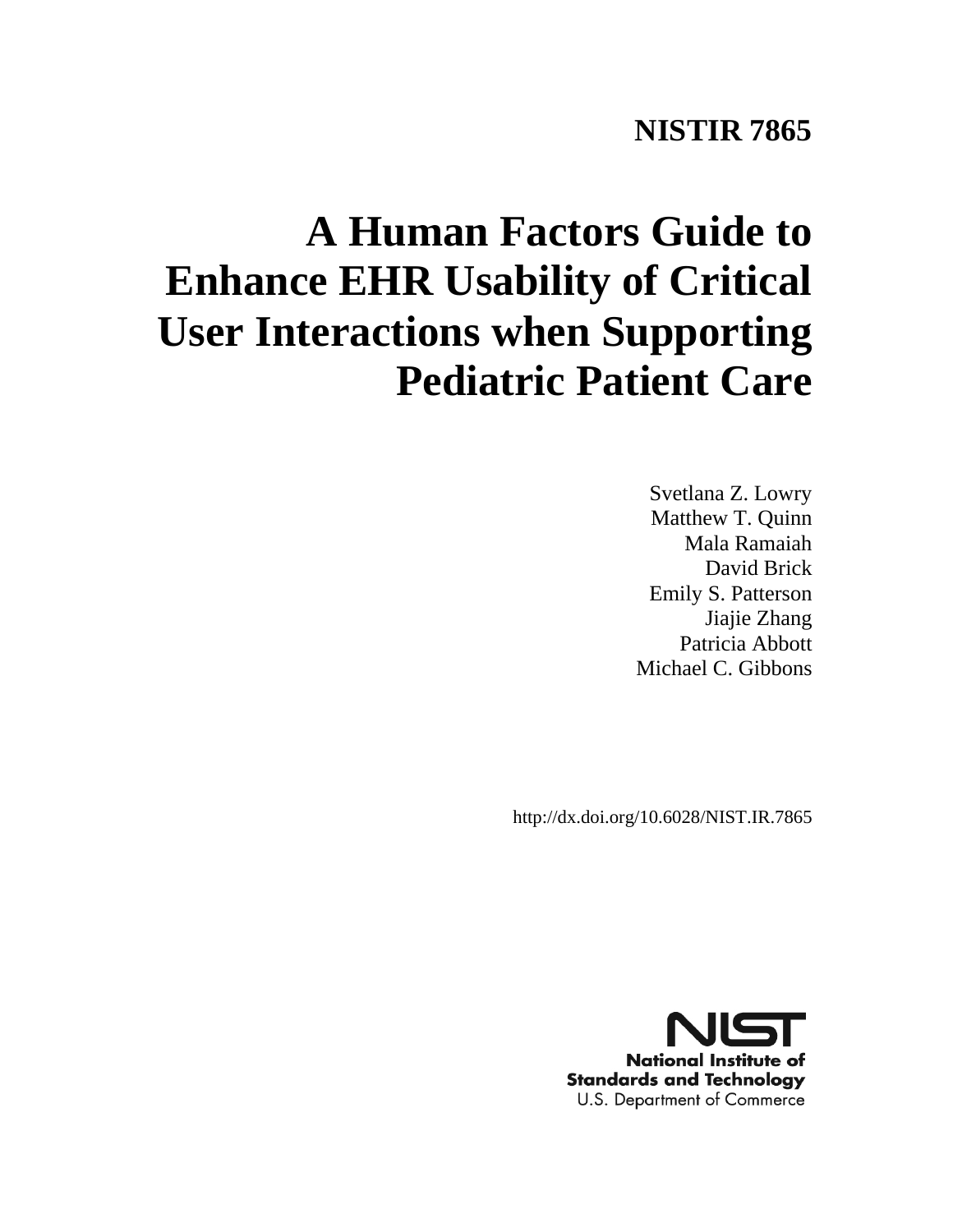## **NISTIR 7865**

# **A Human Factors Guide to Enhance EHR Usability of Critical User Interactions when Supporting Pediatric Patient Care**

 Svetlana Z. Lowry Matthew T. Quinn Mala Ramaiah *National Institute of Standards and Technology* 

> David Brick *NYU Langone Medical Center*

> > Emily S. Patterson *Ohio State University*

Jiajie Zhang *University of Texas – Houston* 

> Patricia Abbott *Johns Hopkins University*

> Michael C. Gibbons *Johns Hopkins University*

#### http://dx.doi.org/10.6028/NIST.IR.7865

June 2012



U.S. Department of Commerce *Rebecca Blank, Acting Secretary* 

National Institute of Standards and Technology *Patrick D. Gallagher, Under Secretary of Commerce for Standards and Technology and Director*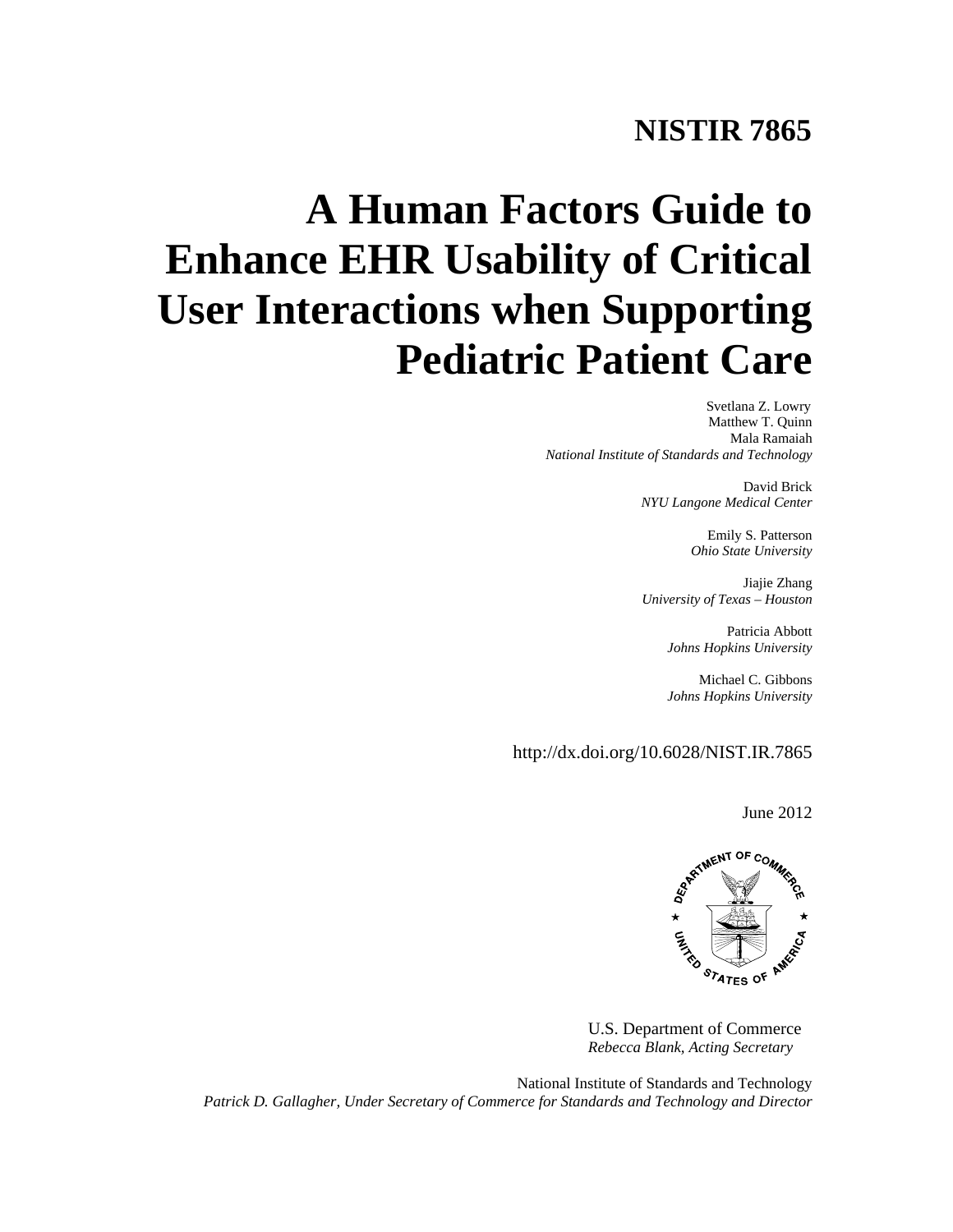## **Acknowledgments**

The authors gratefully acknowledge the intellectual contributions from the following reviewers:

Anne Bobb, R.Ph., Children's Memorial Hospital, Chicago, IL Joseph Cafazzo, Ph.D., P.Eng., Healthcare Human Factors, University Health Network, Toronto Willa Drummond, M.D., University of Florida College of Medicine Daniel Essin, M.A., M.D., USC Keck School of Medicine Scott Finley, M.D., M.P.H., Westat and VHA, Office of Health Information Anne B. Francis, M.D., Elmwood Pediatric Group, Rochester, NY Ayse Gurses, Ph.D., Johns Hopkins University Marta Hernanz‐Schulman, M.D., Vanderbilt Children's Hospital Kevin Jones, M.S., Ohio State University Dean Karavite, M.S., Children's Hospital of Philadelphia Ben‐Tzion Karsh, Ph.D., University of Wisconsin Yiannis L. Katsogridakis, M.D., M.P.H., Children's Memorial Hospital, Chicago, IL Rainu Kaushal, M.D., M.P.H., Weill Cornell Medical College George Kim, M.D., Johns Hopkins University Children's Center Nancy F. Krebs, M.D., M.S., University of Colorado School of Medicine David Kreda, Social Research Corporation, PA Andrew Kroger, M.D., M.P.H., National Center for Immunization and Respiratory Diseases Herschel R. Lessin M.D., The Children's Medical Group, Poughkeepsie, NY Eugenia Marcus, M.D., Pediatric Health Care at Newton Wellesley, Newton, MA Colleen McLaughlin, M.P.H., Ph.D., Patient Safety Center, New York State Dept. of Health Deepa Menon, M.D., Johns Hopkins University Mary Patterson, M.D., Med, Akron Children's Hospital Sean Petty, R.N., Jacobi Medical Center, Bronx, NY Debora Simmons, Ph.D., R.N., CCNS, St. Luke's Episcopal Health System Dean Sittig, Ph.D., University of Texas Houston Arthur Smerling, M.D., Columbia University College of Physicians and Surgeons S. Andrew Spooner, M.D., M.S., Cincinnati Children's Hospital Medical Center Jennifer Stinson, R.N., Ph.D., Hospital for Sick Children, Toronto Susan Torrey, M.D., NYU Langone Medical Center Michael S. Victoroff, M.D., University of Colorado School of Medicine Roberts Wears, M.D., Ph.D., University of Florida Health Center Jacksonville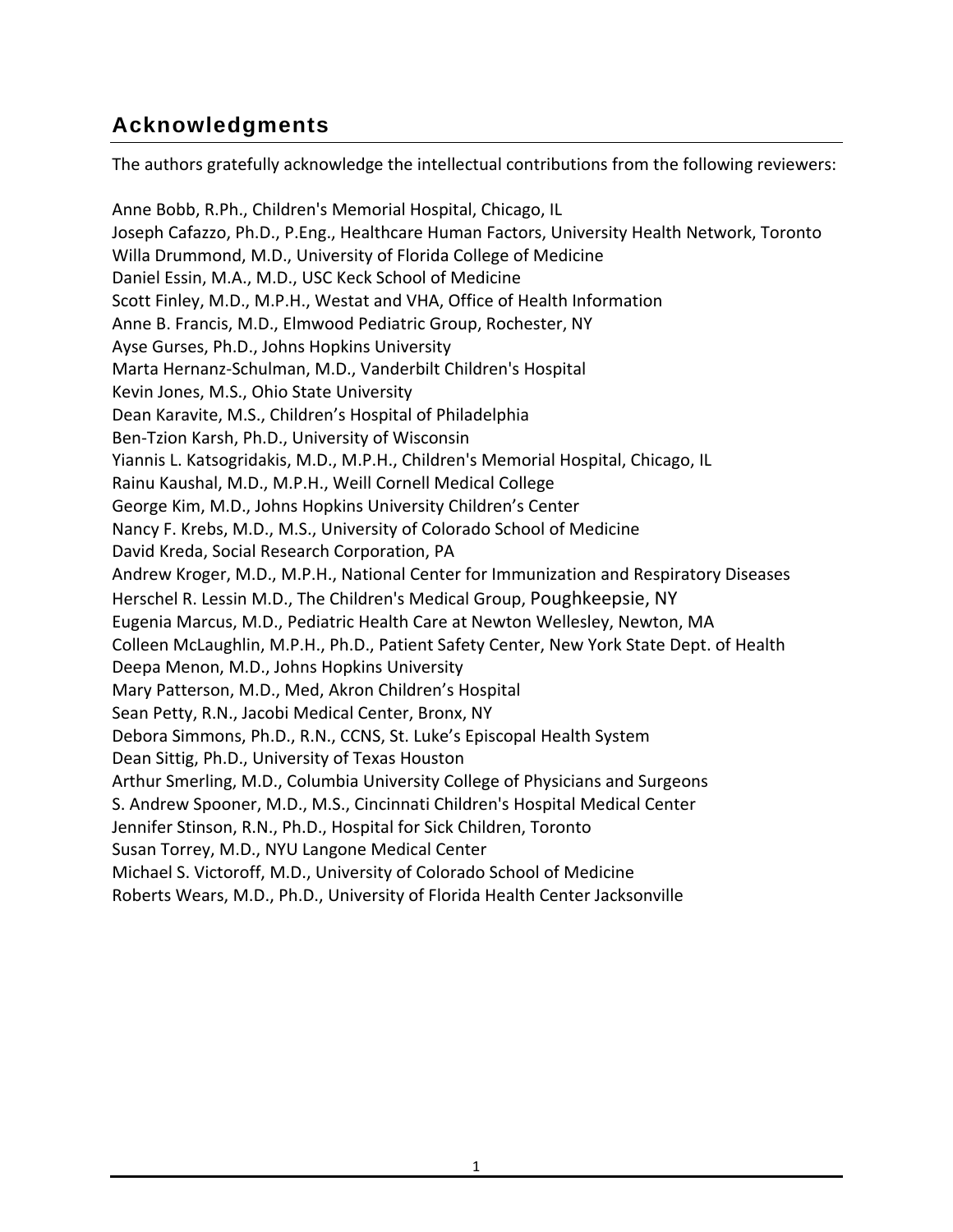## **DISCLAIMER**

Certain commercial entities, equipment, or material may be identified in this document in order to describe a concept adequately. Such identification is not intended to imply recommendation or endorsement by the National Institute of Standards and Technology, nor is it intended to imply that these entities, materials, or equipment are necessarily the best available for the purpose.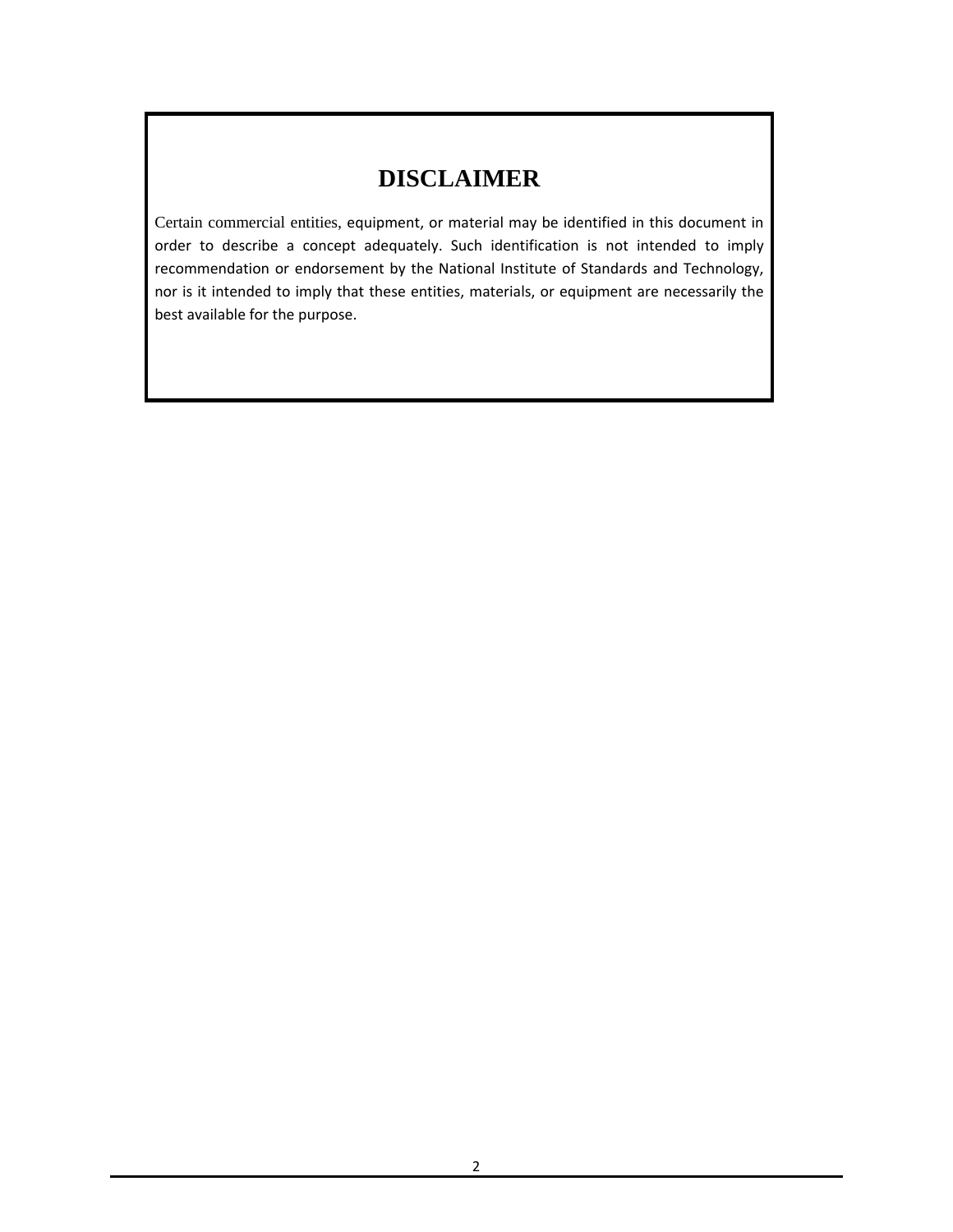## **Table of Contents**

| $\mathbf 1$ |                                                                               |  |
|-------------|-------------------------------------------------------------------------------|--|
|             |                                                                               |  |
|             | 3 A conceptual model of unique use-related risks of EHR systems for pediatric |  |
|             |                                                                               |  |
| 4           | Human factors guidance for critical user interactions with the EHR for        |  |
| 5           |                                                                               |  |
| 6           |                                                                               |  |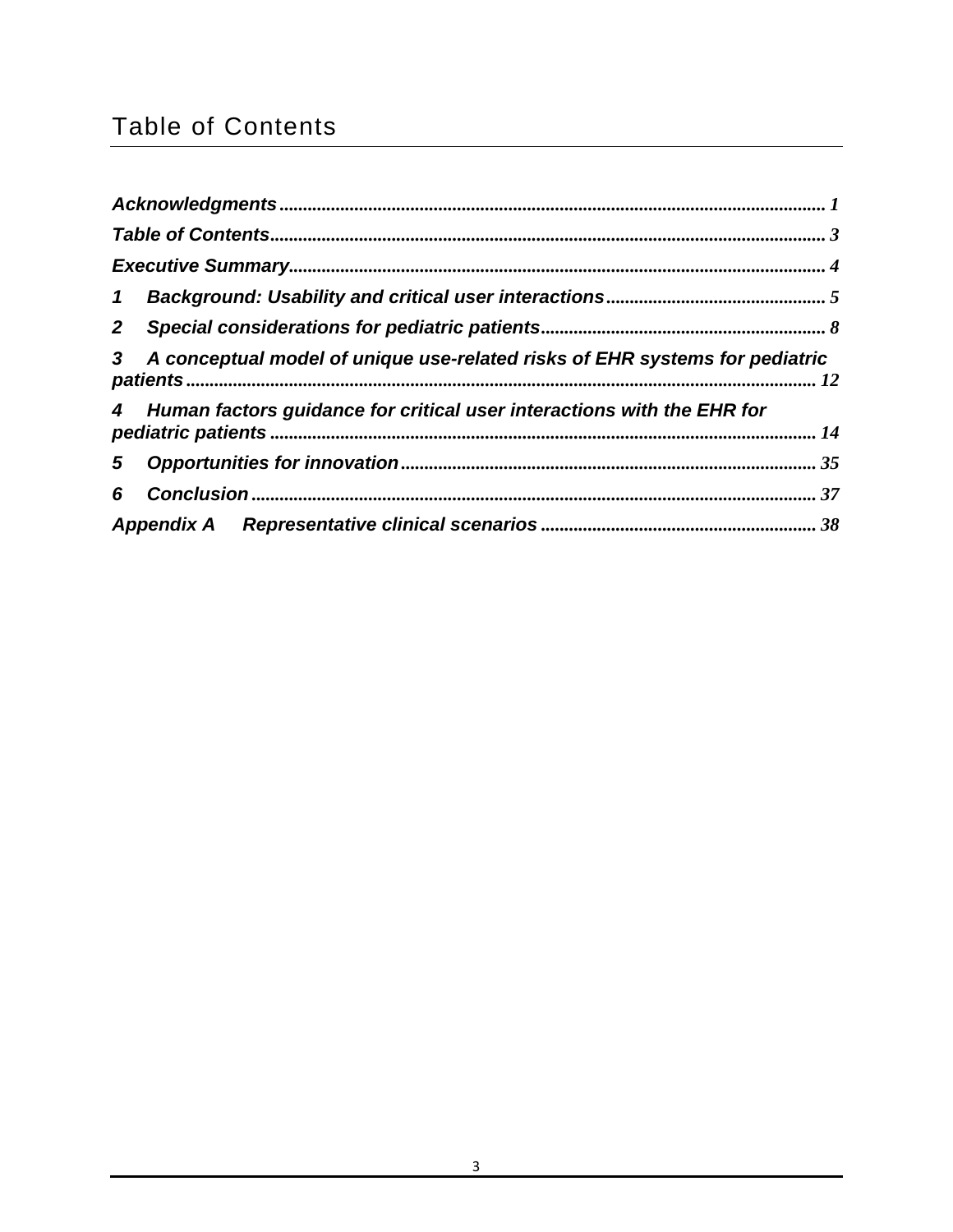#### **Executive Summary**

Adoption of electronic health record (EHR) systems in hospitals and physician practices is accelerating. Usability of EHRs has been identified as an important factor impacting patient safety, and recommendations for improvement have been provided. Pediatric patients have unique characteristics that translate into unique EHR usability challenges. It is not surprising, then, that the adoption of EHRs by pediatric care providers has lagged behind adoption for adult care providers. In this document, we highlight important user interactions that are especially salient for pediatric care and hence to the EHR user-centered design process. These interactions and associated usability recommendations were identified by consensus during a series of teleconferences with experts representing the disciplines of human factors engineering, usability, informatics, and pediatrics in ambulatory care and pediatric intensive care. In addition, extensive peer review was provided by experts in pediatric informatics, emergency medicine, neonatology, pediatrics, human factors engineering, usability engineering, and software development and implementation.

This report details recommendations to enhance EHR usability when supporting pediatric patient care and also identifies promising areas for EHR innovation. Finally, we illustrate unique pediatric considerations in the context of representative clinical scenarios which may be helpful for formative user-centered design approaches and summative usability evaluations.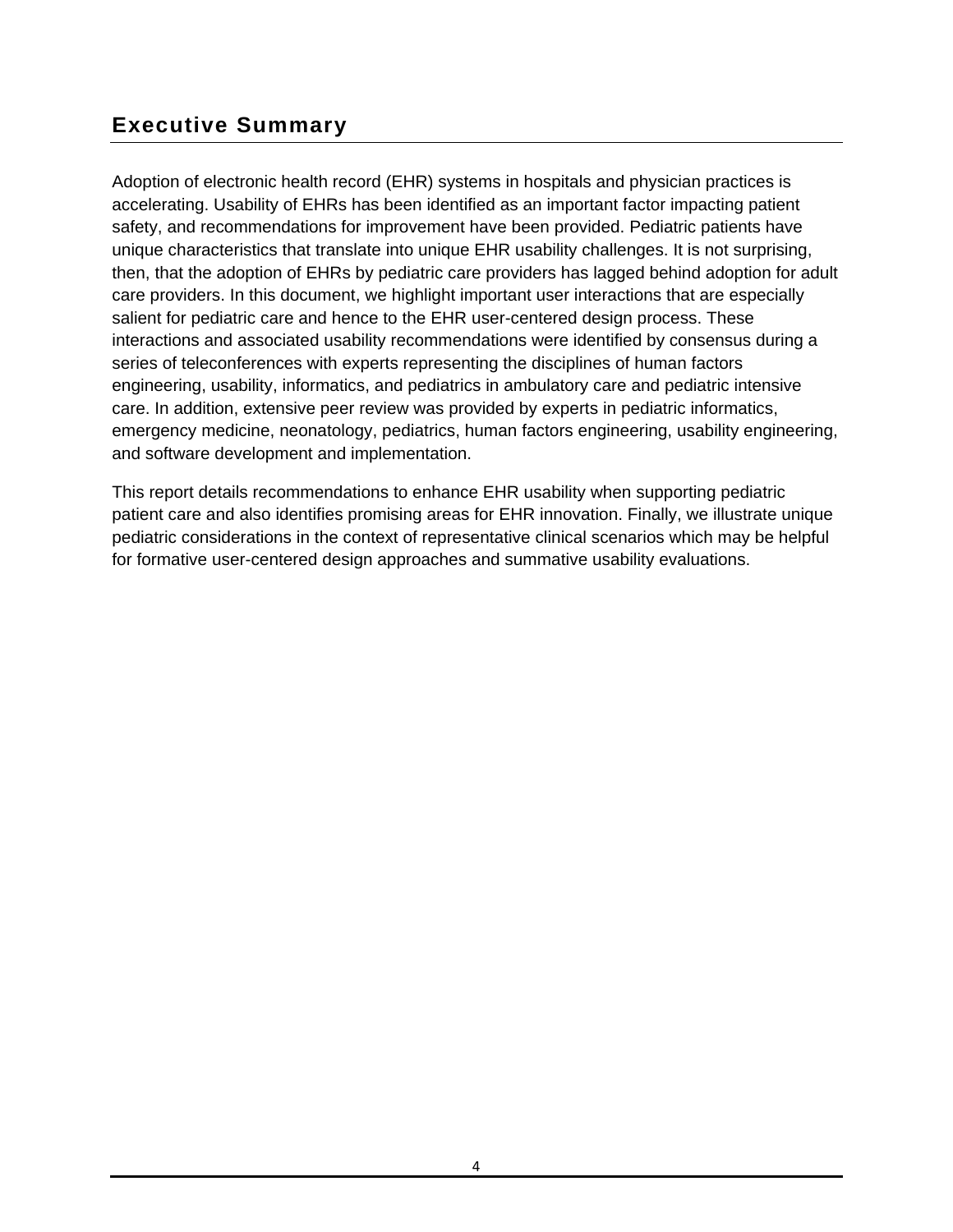### **1 Background: Usability and critical user interactions**

Adoption of electronic health record (EHR) systems in hospitals and physician practices is accelerating.<sup>1</sup> At the same time, however, the lack of usability of EHRs has been identified as an important factor impacting patient safety,<sup>2</sup> and national guidelines have been released to evaluate, test, validate,<sup>3</sup> and document summative usability testing results.<sup>4</sup> In addition, recommendations have been made to improve the usefulness,  $5,6,7,8$  interoperability,  $9$  and ability to conduct research $10$  of EHRs for pediatric patients.

Pediatric patients have unique characteristics that translate into higher complexity for providing care with both paper-based charts and EHRs. As such, EHRs have the potential to reduce complexity with advanced decision support features, and thus improve patient safety. Meeting this potential will likely require a specialized assessment of the unique challenges in providing pediatric care with EHRs, and in particular, unique usability issues associated with critical user interactions.<sup>11,12,13</sup> It is not surprising, then, that the adoption of EHRs by pediatric providers has lagged behind adoption for general population providers.<sup>14</sup> In this document, we highlight user interactions that are unique to or especially salient for pediatric care. As such, these interactions impact EHR usability in particular and user-centered design (UCD) in general.

 <sup>1</sup> Jha, A.K., Desroches, C.M., Campbell, E.G. et al., "Use of electronic health records in U.S. hospitals," The New England Journal of Medicine, 2009;360(16) :1628–1638. 2

<sup>&</sup>lt;sup>2</sup> IOM. Health IT and Patient Safety: Building Safer Systems for Better Care. Washington, DC: The National Academies Press; 2012.

<sup>3</sup> (NISTIR 7804) *Technical Evaluation, Testing and Validation of the Usability of Electronic Health Records*

<sup>&</sup>lt;sup>4</sup> (NISTIR 7742) Customized Common Industry Format Template for Electronic Health Record Usability Testing.

<sup>&</sup>lt;sup>5</sup> Spooner, A. and Council on Clinical Information Technology. Special Requirements of Electronic Health Record Systems in Pediatrics. Pediatrics. 2007;119(3): 631-637.

Shiffman et al. Information Technology for Children's Health and Health Care: Report on the Information Technology in Children's Health Care Expert Meeting, September 21-22, 2000. J Am Med Inform Assoc 2001;8:546-551.

<sup>7</sup> Grace, E., Kahn, J., Finley, S. Model Children's EHR Format. HIMSS 2011 Annual Conference. February 23, 2011.

<sup>&</sup>lt;sup>8</sup> United States Pharmacopoeia. Error-Avoidance Recommendations for Medications Used in Pediatric Populations. Available at: http://www.usp.org/hqi/patientSafety/resources/pedRecommnds2003-01- 22.html (Accessed March 22, 2011).

<sup>&</sup>lt;sup>9</sup> Hinman, A.R., Davidson, A.J. Linking Children's Health Information Systems: Clinical Care, Public Health, Emergency Medical Systems, and Schools. Pediatrics 123 Supplement 2 January 1, 2009; S67 - S73.

<sup>&</sup>lt;sup>10</sup> Stiles, P.G., Boothroyd, R.A., Robst, J., Ray, J.V. Ethically Using Administrative Data in Research Medicaid Administrators' Current Practices and Best Practice Recommendations. Administration & Society March 2011:43(2):171-192.

<sup>11</sup> Scanlon, M**.** C. Human factors and ergonomics in pediatrics. In: Carayon P, ed. Handbook of Human Factors and Ergonomics in Patient Safety: Lawrence Erlaum and Associates; 2006.

<sup>12</sup> Scanlon, M.C., Karsh, B., Densmore E**.** Human Factors and Pediatric Patient Safety. Pediatric Clinics of North America. 2006;53:1105-19.

<sup>&</sup>lt;sup>13</sup> Spooner, A. and Council on Clinical Information Technology. Special Requirements of Electronic Health Record Systems in Pediatrics. Pediatrics. 2007:119(3):631-637.<br><sup>14</sup> Nakamura, M.M., Ferris, T.G., DesRoches, C.M., Jha, A.K. Electronic health record adoption by

children's hospitals in the United States. Arch Pediatr Adolesc Med. 2010 Dec;164(12):1145-51.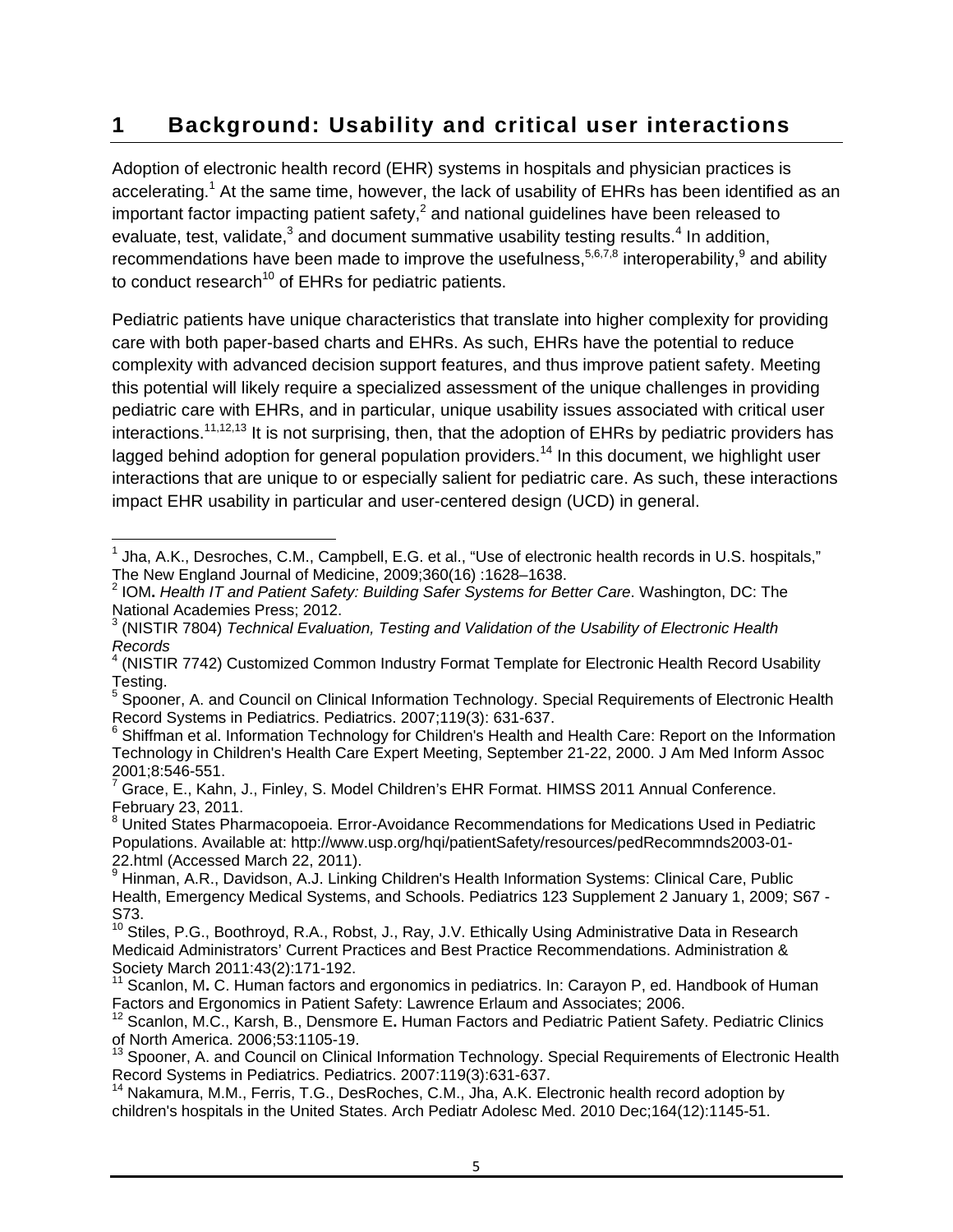User-centered design (UCD) is an approach to designing systems; the approach is informed by scientific knowledge of how people think, act, and coordinate to accomplish their goals.<sup>15</sup> UCD design practices employ both formative and summative practices in order to achieve systematic discovery of useful functions grounded in an understanding of the work domain. Particularly for systems used in high-risk environments, where mistakes can result in fatalities, ensuring system usability is an important objective. Usability has traditionally been defined as "The extent to which a product can be used by specified users to achieve specified goals with effectiveness, efficiency and satisfaction in a specified context of use."<sup>16</sup> In healthcare settings implementing EHRs, an emerging consensus is that many of the critical risks for the care of pediatric patients associated with the use of the EHR are related not just to the system's user interfaces, but also to the system's functionality and workflow. Therefore, for the purposes of this document, we use a unified framework for defining EHR usability: "how useful, easy to use, and satisfying a system is for the intended users to accomplish goals in the work domain by performing certain sequences of tasks" (page 1). $17$ 

The focus of this document is not on all aspects of EHR usability, but rather on those that are part of *critical user interactions.* Critical user interactions are interactions between a user, such as a physician, nurse, pharmacist, caregiver, or patient, and the EHR, which can potentially lead to errors, workarounds, or adverse events that are associated with patient harm. Critical does not imply level of clinical care, such as critical care, but rather the highest-priority interactions to consider with respect to usability and patient safety in the context of his or her associated pediatric care. In other words, these are safety-critical interactions with the EHR. In safetycritical environments (hospitals, emergency departments, etc.), the importance of well-designed, usable interfaces is increased precisely because of the potential for catastrophic outcomes. The importance is further increased in the presence of time pressure,  $18$  as is the case in much of healthcare. Time pressure reduces a user's opportunity to detect signals in the face of noise and may also lead to inadvertent confirmation bias, so appropriate user interface design is all the more important in such environments.

Several usability-related concerns are not addressed in this report and considered outside the scope of this document. These include challenges associated with supporting collaborative work and shared situation awareness among interdisciplinary team members, transitions across care settings, interoperability between systems, integration with bar code point of care and other medical devices, quality improvement and research using data pulled from EHRs, integration with social media and handheld devices, and software designed exclusively for use by caregivers or nontraditional healthcare providers. The user interactions and associated recommendations described in this report were identified by consensus during a series of teleconferences. Participating experts represented the disciplines of human factors engineering,

  $15$  Flach, J.M., Dominguez, C.O. Use-centered design: Integrating the user, instrument, and goal.

Ergonomics in Design: The Quarterly of Human Factors Applications, July 1995;3(3):19-24.<br><sup>16</sup> ISO/IEC. 9241-14 Ergonomic requirements for office work with visual display terminals (VDTs) - Part 14 Menu dialogues, ISO/IEC 9241-14: 1998 (E), 1998.

<sup>&</sup>lt;sup>17</sup> Zhang, J., Walji, M. TURF: Toward a unified framework of EHR usability. Journal of Biomedical Informatics, 2011: 44 (6):1056-1067.

<sup>&</sup>lt;sup>18</sup> Hancock, P.A., Szalma, J.L. Operator stress & display design. Ergonomics in Design. 2003;11(2):13-8.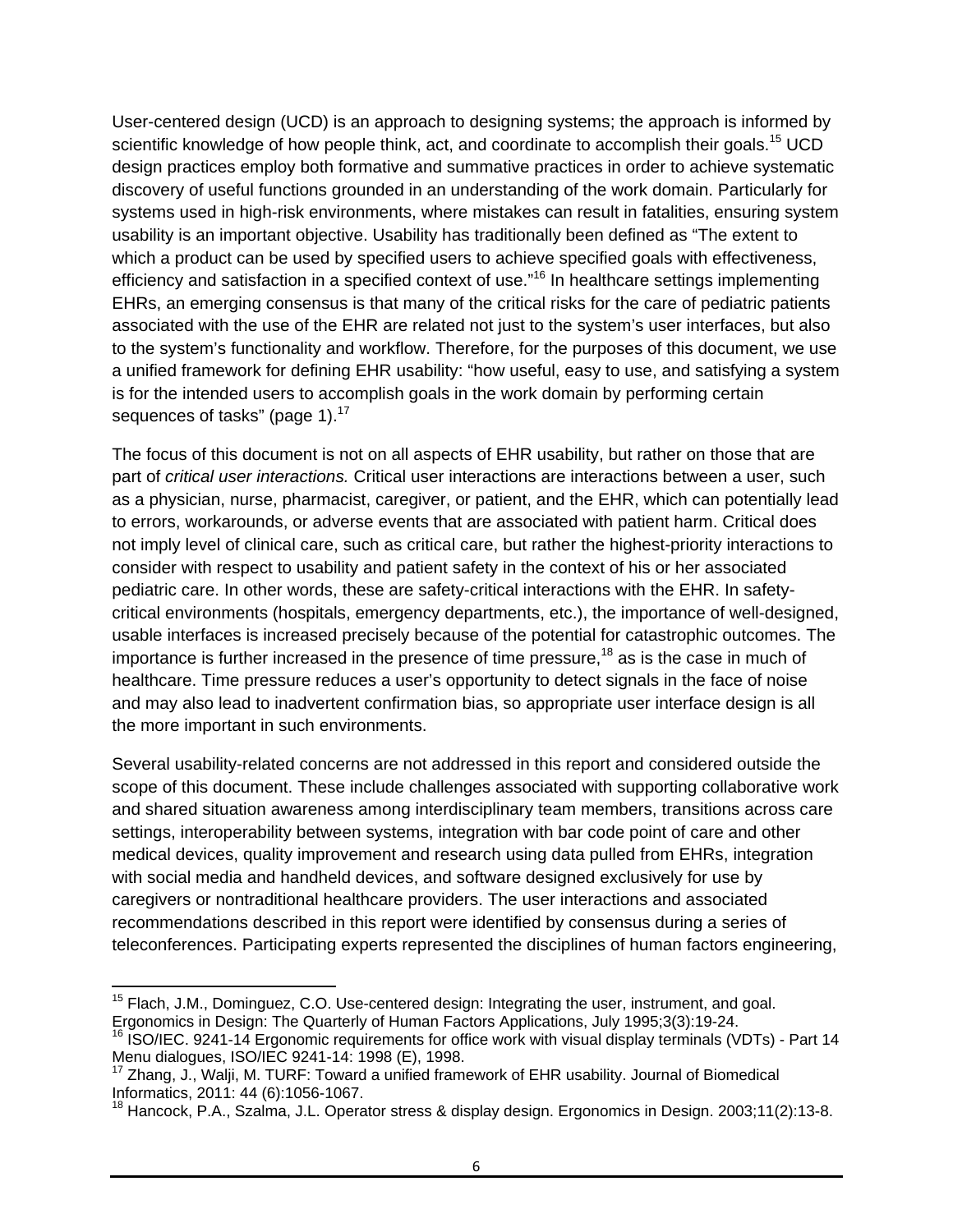usability, informatics, and pediatrics in ambulatory care and pediatric intensive care. In addition, extensive peer review was provided by experts in pediatric informatics, emergency medicine, neonatology, pediatrics, human factors engineering, usability engineering, and software development and implementation.

The notion of critical user interactions takes on special importance with pediatric patients. As is explained in the next section, pediatric patients are unique. Their uniqueness creates at least two important consequences with respect to EHR usability. First, the young and very young pediatric patients may be more physiologically vulnerable to even small mistakes or care delays. Second, pediatric patients have unique care challenges, which can create additional physical and/or mental demands on pediatric clinicians. Both of those observations reveal that user interactions with EHRs that might not be deemed critical in other environments become critical with pediatric patients. The unique pediatric factors are explained next.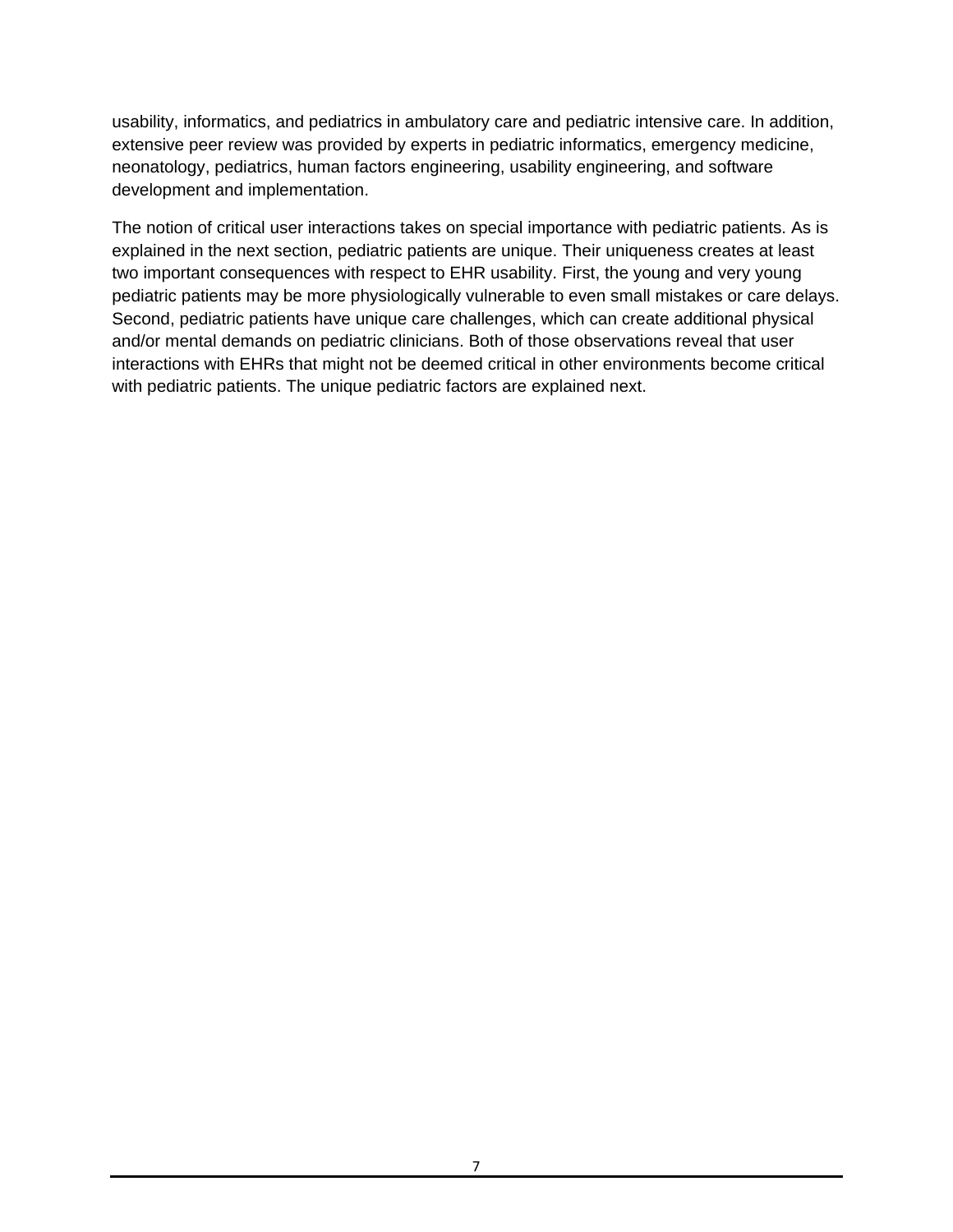## **2 Special considerations for pediatric patients**

#### *General Pediatric Considerations*

Pediatric patients have been identified as a high-priority, high-risk population for patient safety due to differences in physical characteristics, developmental issues, and issues relating to the legal status of minor age children and complicated custody and guardianship situations.<sup>19</sup> Even within pediatric patients, there is much variability in clinical needs based upon 1) age group (prenatal, neonatal/infant, preschool child, school-age child, adolescent, and young adult); 2) health issues (health maintenance and preventive care [well child, including newborn care], critical and emergency care, chronic disease management, behavioral care); and 3) site and process of care (birth, delivery and neonatal/newborn care, inpatient care, primary ambulatory care, specialty care). Providing care in general, and medication management in particular, is more complex and has higher patient safety risks for pediatric patients for at least three reasons: 1) patient physiology, 2) the complex nature of common or routine tasks, and 3) patient limited communication ability.<sup>20</sup>

First, in terms of physiology, children undergo dramatic developmental changes from birth to adulthood. Disease states in children are dynamic and change over a continuum with age. Specific disease states, symptoms, exam findings, laboratory findings, and treatments vary with gestational age, actual age, weight, length, Body Surface Area, Body Mass Index, and other variables. In the first month alone, each organ system in the body (e.g., neurological, cardiac, pulmonary, hematologic, renal, hepatic, hematologic, and immune) transitions from fetal life to postnatal life; organ system changes happen in hours and days in the Neonatal Intensive Care Unit (NICU). The range of physical characteristics in pediatrics is much larger than for adults – for example, from a 500 gram premature infant to a 100 kilogram 12-year-old.

These unique pediatric characteristics influence the clinician's selection of: (a) factors to consider for appropriate care, (b) parameters on which to base decisions, (c) goals to attempt to achieve, and (d) tasks to implement that are required to achieve these goals. In turn, these characteristics and the clinician's preferred course of action influence how the user interface of an EHR must be designed to accommodate and support the cognitive and decision-making requirements of the clinician. This is why the unique aspects of pediatric care make selection and arrangement of information displays, definition of "normal" ranges and thresholds for alerts, among many other display and user interface considerations, more challenging to design and implement. In particular, for example, the norms which define "normal," "standard," and "wrong" dosages for pediatric patients change rapidly over time and the clinical parameters upon which "normal" pediatric doses are defined (age, Body Surface Area, and/or weight) also change with time. The user interface must be designed to flexibly and reliably accommodate the realities of

<sup>&</sup>lt;u> 1980 - Andrea Albert III, martin am Franca</u> <sup>19</sup> Steering Committee on Quality Improvement and Management and Committee on Hospital Care. Principles of Pediatric Patient Safety: Reducing Harm Due to Medical Care. Pediatrics Vol. 127 No. 6 June 1, 2011 , pp. 1199 -1210.

<sup>&</sup>lt;sup>20</sup> Hughes, RG,Edgerton, EA. (2005). First, Do No Harm: Reducing Pediatric Medication Errors. American Journal of Nursing*,* 105(5), 79-84**.**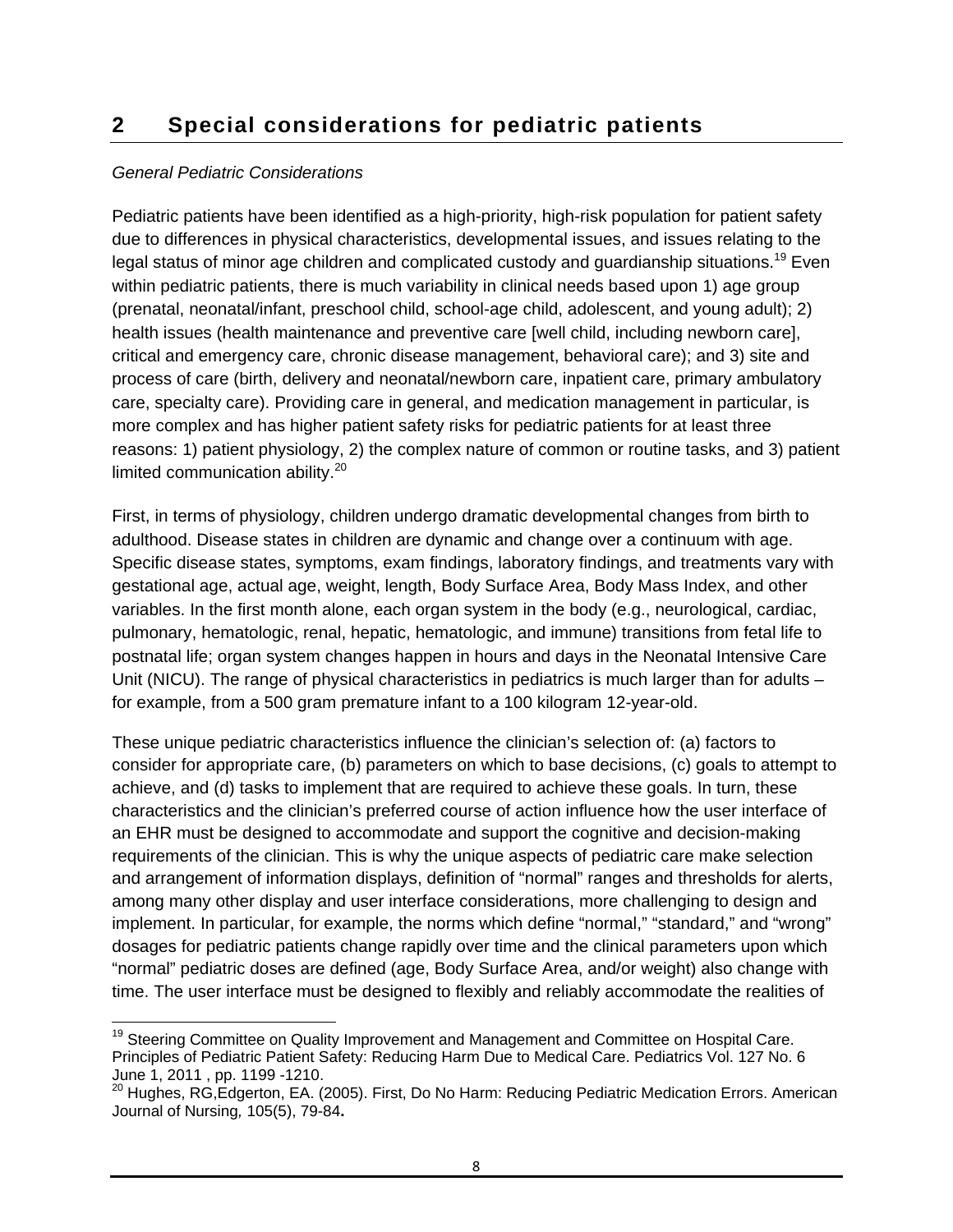the rapidly changing pediatric patient and relevant clinical parameters and settings. A one-sizefits-all user interface design will not accommodate the clinical needs of pediatric patients or support the cognitive and decision-making requirements of their care providers.

Ideally, the user interface will provide tools to support the configurability of the clinical parameters and setting that permits the clinician to modify those clinical parameters or settings over which they should have control (e.g., entering the body weight of the pediatric patient) while limiting or restricting access to other clinical parameters or settings (e.g., definition of "normal" dosages), which presumably should not be modified by a single care provider without careful consideration.

Second, there is immense complexity even for standard daily tasks such as ordering medications and vaccinations and administering breast milk that are not pertinent to adult patient care. The complexity stems from added burdens of calculations, individual tailoring, and patient identification not typically present in adult care. If designed properly, the EHR will provide the functions and features for advanced decision support in these areas.

Third, young and very young children may not be able to communicate at all or sufficiently to direct a clinician to important information, raise questions, correct errors, complain, or articulate symptoms. This may seem similar to the situation with very sick adults, but may be different in one important way. Very sick adults may at least have family and care providers that are able to help fill in gaps of information for current clinicians based on communications with the patient prior to them becoming sick. Clinicians caring for the young and especially very young may not be able to rely as much on past medical history or even family members, since the young and very young can no more communicate with their family than they can with clinicians. This lesser ability to communicate, like the aforementioned physical and physiological changes, translates into different EHR design needs to support care. If clinicians cannot rely as much on the patients, they may need to rely more on the EHR. Data that support clinical decision should be available, easily accessible, and customizable by groups of end users. All important information should be viewable with one click or "hover over" capability to minimize navigation burdens. Seeing more of what one might need is especially important for users who must rely more on the display and less on the patient.

Taken together, the unique physiology, task complexity, and patient communication abilities for pediatric patients create unique physical and cognitive burdens on care providers that must be accommodated by the design of EHRs. We suggest that flexible designs that accommodate the rapidly changing physiologic realities of these unique patients, pediatric-specific decision support, and well organized displays are high-level goals to help achieve more usable pediatric EHRs. Next we review specific pediatric considerations.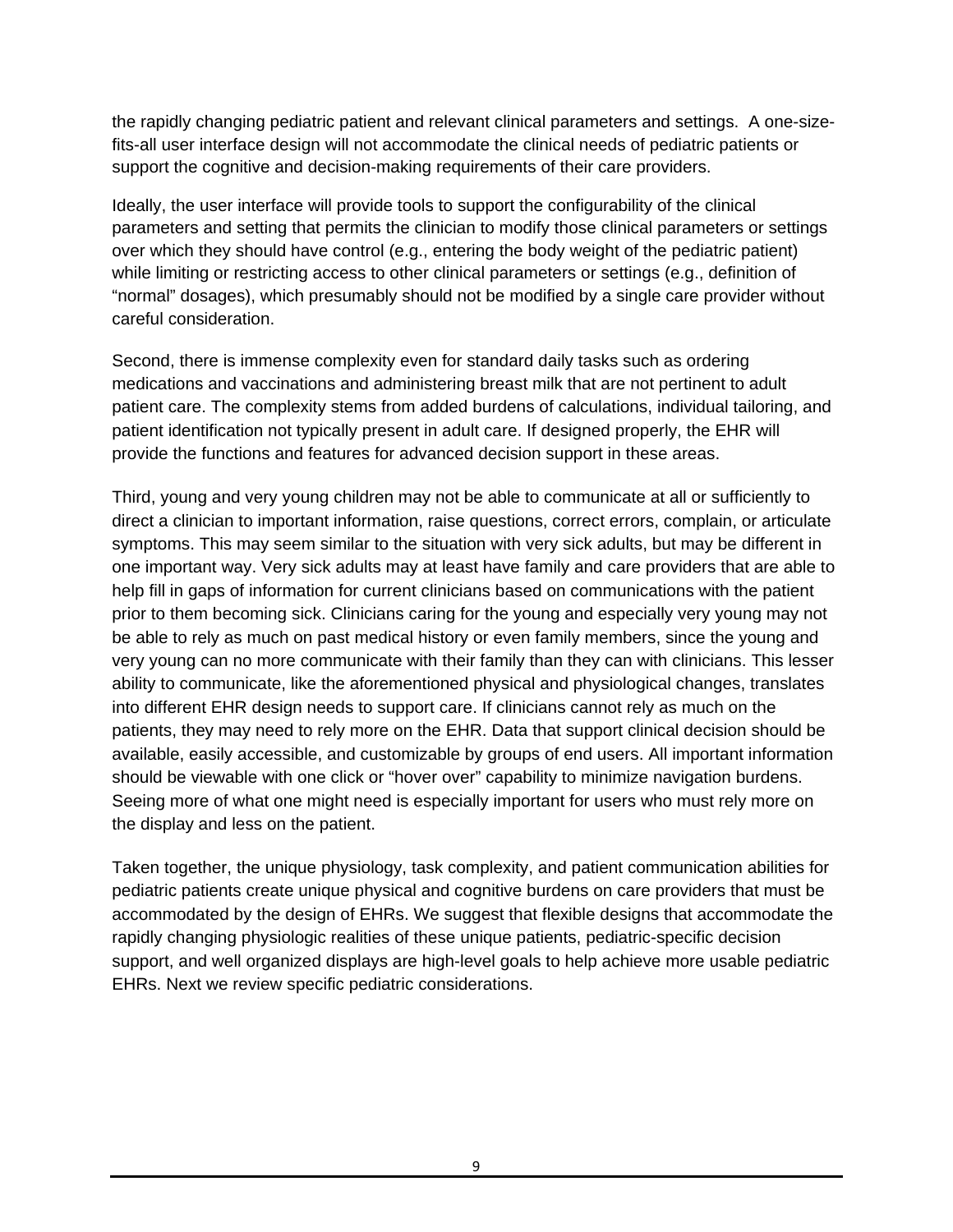#### *Specific Pediatric Considerations*

The medication use process, specifically weight-based dosing, is more complex and difficult to standardize.<sup>21</sup> Additional complexities with medication orders include the use of alternative liquid, nasal, or partial-tablet formats, combinations of prescriptions. For example, Amoxicillin Clavulanate will typically be used in one or two dose forms for adults, whereas there are 13 different formulations from which a pediatric provider may choose. With low-weight patients, sophisticated rounding strategies and accurate weight measurements are particularly critical to avoid over-dosing or under-dosing.

Caregivers are another special consideration that must be factored. The role of pediatric caregivers is larger than with other populations, with the possible exception of the elderly. When caring for children, lay caregivers calculate and administer medications (e.g., breathing treatments to cystic fibrosis patients) instead of medical personnel in some hospitals, which creates the need to support nontraditional EHR users.

Risks for misidentification are different for pediatric patients, and generally higher. Although these risks are not new, many paper-based systems had evolved to have additional protections that are not available in most EHRs, such as filing charts of siblings together in the same location with handwritten cross-references to sibling chart numbers, which provided an intuitive indication for how many siblings were in a family.<sup>22</sup> Pediatric siblings are the only cohort of patients which share outpatient visits with a primary care provider on a routine basis, and usually have the same last name (although not always). In the case of multiple births, patients additionally share the same date of birth. In the case of newborns, many patients on the same unit will have the same birth date, and which is sometimes the same date as the current date. Newborn children are more likely to have identical birthdays in a labor and delivery unit than other parts of the hospital. As genetic information becomes more readily available and integrated into patient-centered care, it will be important to link updated information across patient records for patients who are genetically related, such as parents, children, and siblings.

  $^{21}$  Caldwell, N, Power B. ( 2012). The pros and cons of electronic prescribing for children. Archives of Diseases in Childhood 2012;97 (2):124-128.

<sup>22</sup> Ross Koppel. Commentary on EMR Entry Error: Not so Benign. http://www.webmm.ahrq.gov/case.aspx?caseID=199.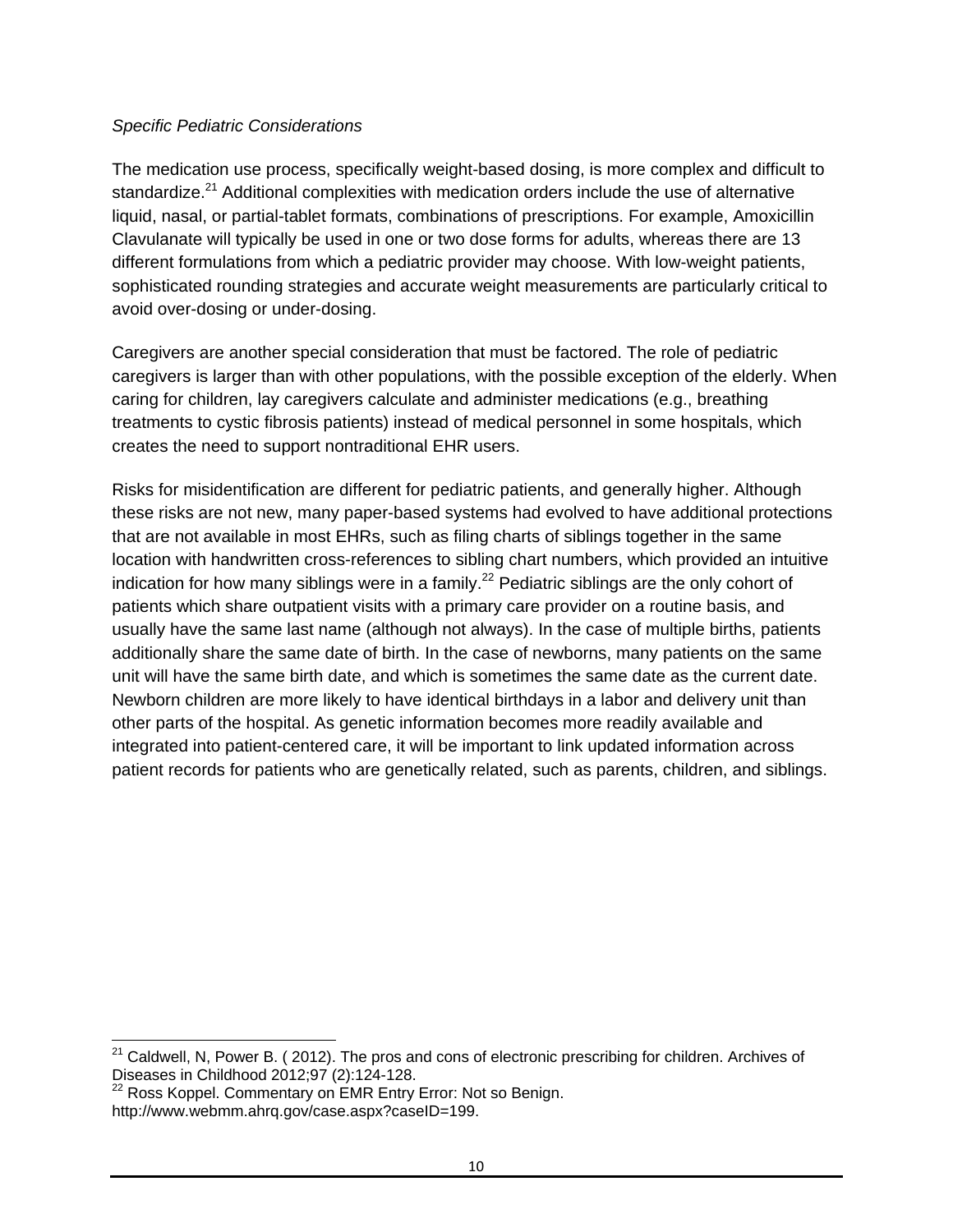There are sources of information that are unique to pediatric care. Growth charts are critically important and should be depicted in internationally accepted formats. There is a greater need to access information across multiple-birth patients, including the infant/child, parents, siblings, and other family members, particularly for genetic information and for information related to the labor and delivery process. High-risk patients, particularly low-birth-weight neonates, are often transferred to institutions that support higher levels of complex care, injecting further difficulty into information exchange. While a date of birth may seem quite straightforward in an adult EHR, a premature infant can have gestational age, postnatal age, and a date of birth. The phrase "days of life" is often used in neonatal ICUs (NICUs) and pediatric ICUs (PICUs) to prevent confusion.

Alerts for crossing normative thresholds are particularly challenging for the pediatric population, due to the need to do both age-based and weight-based tailoring with respect to medication doses and vaccination schedules. That is, what is perceived as "normal" changes rapidly, and so what is an appropriate alert changes too.

Finally, there is immense complexity even for standard daily tasks such as ordering medications and vaccinations and administering breast milk that are not pertinent to adult patient care. If designed properly, the EHR will provide the functions and features for advanced decision support in these areas.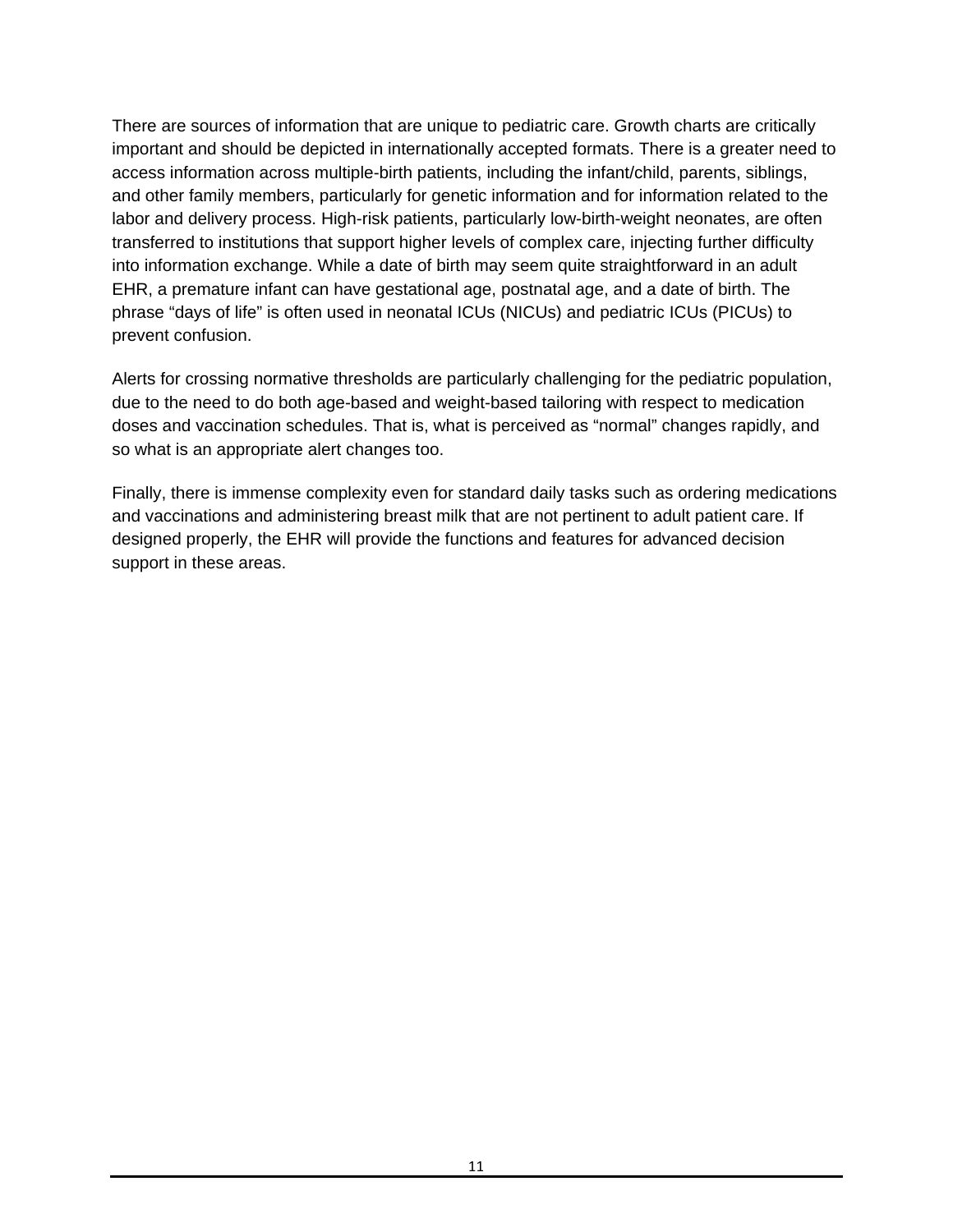## **3 A conceptual model of unique use-related risks of EHR systems for pediatric patients**

Many of the critical risks for the care of pediatric patients associated with the use of the EHR are related not just to the system's user interfaces but also to the system's functionality and workflow. The Task, User, Representation, and Function (TURF) framework for EHR usability was developed by the National Center for Cognitive Informatics and Decision Making in Healthcare.<sup>23</sup> The TURF framework integrates user interfaces, functionality, and workflow into a coherent structure. A conceptual model of unique use-related risks of EHR systems that can be applied to the pediatric population is provided in Figure 1, building upon the TURF framework.

TURF outlines usability as how useful, usable, and satisfying a system is for the intended users to accomplish goals in the work domain by performing certain sequences of tasks. In this case, primary users are anticipated to include pediatricians, pediatric trainees (resident physicians and fellow physicians in pediatric training programs), physicians' assistants, registered nurses, licensed practical nurses, nurse practitioners, school-based health personnel, home nursing personnel, including for hospice care, and community-based pediatric health caregivers. Additional users include respiratory care providers, physical therapists, social workers, lactation consultants, religious support persons, lay caregivers, play therapists, and subspecialty consultants, including neurologists, radiologists, and others. Secondary users are anticipated to include parents and nontraditional caregivers, adolescent and young adult patients, administrators, quality improvement personnel, and public health officials monitoring outbreaks and immunizations.

In order for an EHR system to be useful, it should have functions that enable providers to meet the complex needs of their work domain, providing care to pediatric patients. Usefulness is to address the intrinsic complexity of the work domain, and it is determined by the functions of the system. "Usable" addresses the extrinsic difficulty of user interactions with the system, and it reflects the difficulty when a user uses a specific representation or user interface to perform a specific task. Extrinsic difficulty is mainly determined by the formats of representations and the workflows of tasks.

Figure 1 below shows how critical risks associated with pediatric EHR are mapped to the TURF model. The unique nature of pediatric care is captured as the intrinsic complexity that should be addressed by any pediatric EHR, as shown on the left of Figure 1. To avoid adverse events, the list of items under intrinsic complexity needs to be implemented and supported as core functions of the EHR. Critical risks associated with the extrinsic difficulty of the EHR need to be addressed by careful design of the representations (user interface) and tasks (task steps and workflow). When there is a mismatch between the intended workflow with an EHR and the actual workflow, risks for pediatric patients are higher. Functions, users, representations, and tasks are each linked to a set of root causes that can lead to adverse events. In Figure 1, examples of root causes for each category are provided. This list is for demonstration only; it is not exhaustive.

<sup>&</sup>lt;sup>23</sup> Zhang, J., Walji, M. TURF: Toward a unified framework of EHR usability. Journal of Biomedical Informatics, 2011; 44 (6):1056-1067.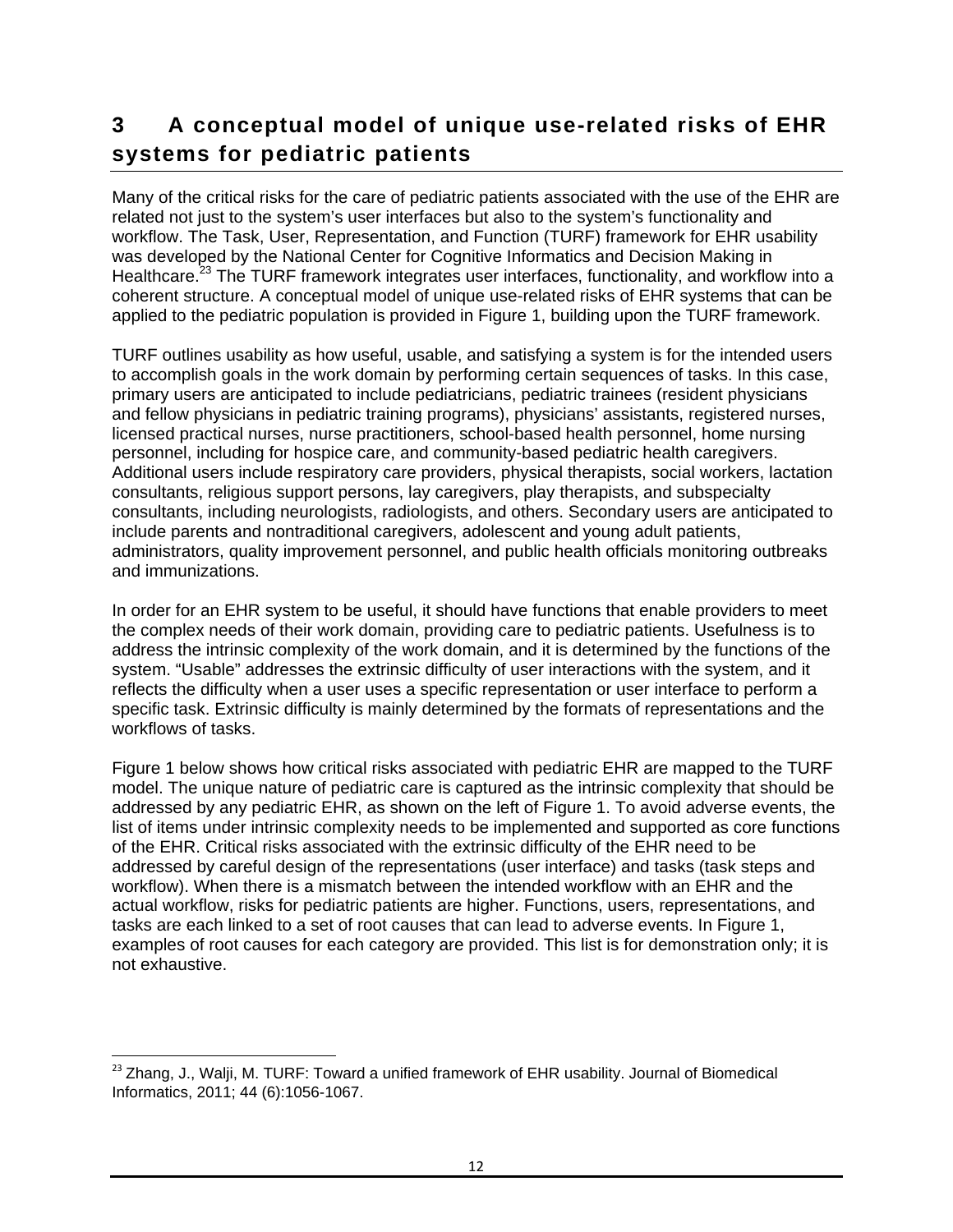

Figure 1. TURF model of unique use-related risks for pediatric patients (based on the TURF framework from Zhang & Walji, 2011 $^{24}$ )

  $^{24}$  Ibid.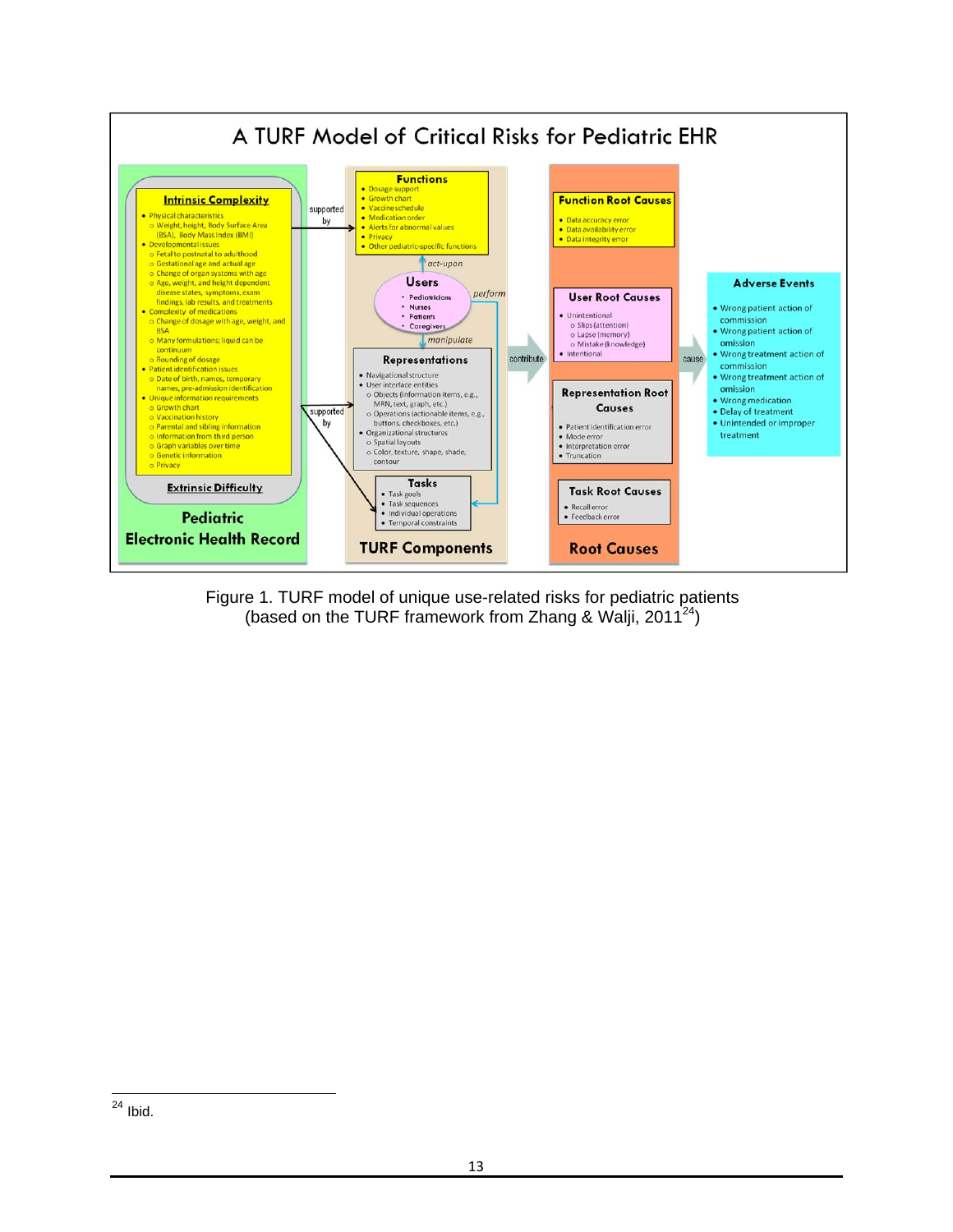## **4 Human factors guidance for critical user interactions with the EHR for pediatric patients**

First, we provide high-level usability design goals and specific design considerations relevant to pediatric patients ("Detailed guidance for critical user interactions"). Next, Table 1 summarizes the human factors guidance provided in this section. Each recommendation is numbered and grouped by category of critical user interaction. Finally, we provide general themes across these recommendations.

**High-Level Usability Design Goals.** As explained in Section 2, we recommend that pediatric EHRs be flexible enough to accommodate rapid changes in patient physiology and related changes in relevant parameters and provide targeted decision support. EHR displays should reduce navigation burdens when complete views of critical graphs, tables, charts, or structured text are displayed without needing to scroll. Additional displays that present together data that are considered for a particular decision reduce the reliance on human memory when needing to access separate tabs or screens. $25$  As is common when human factors design guidance is applied to special populations, when one designs to accommodate users with the greatest need for usable systems, generally everyone else benefits too. If a door is designed to accommodate the tallest among us, then everyone else can fit through. Similarly, many of our design recommendations for pediatric patients likely would benefit all patients. The specific recommendations below are consistent with these high-level goals.

 <sup>25</sup> Koch, S.H., Weir, C., Haar, M., et al. Journal of the American Medical Informatics Association (2012). Intensive care unit nurses' information needs and recommendations for integrated displays to improve nurses' situation awareness. 2012 Mar 21 [Epub ahead of print].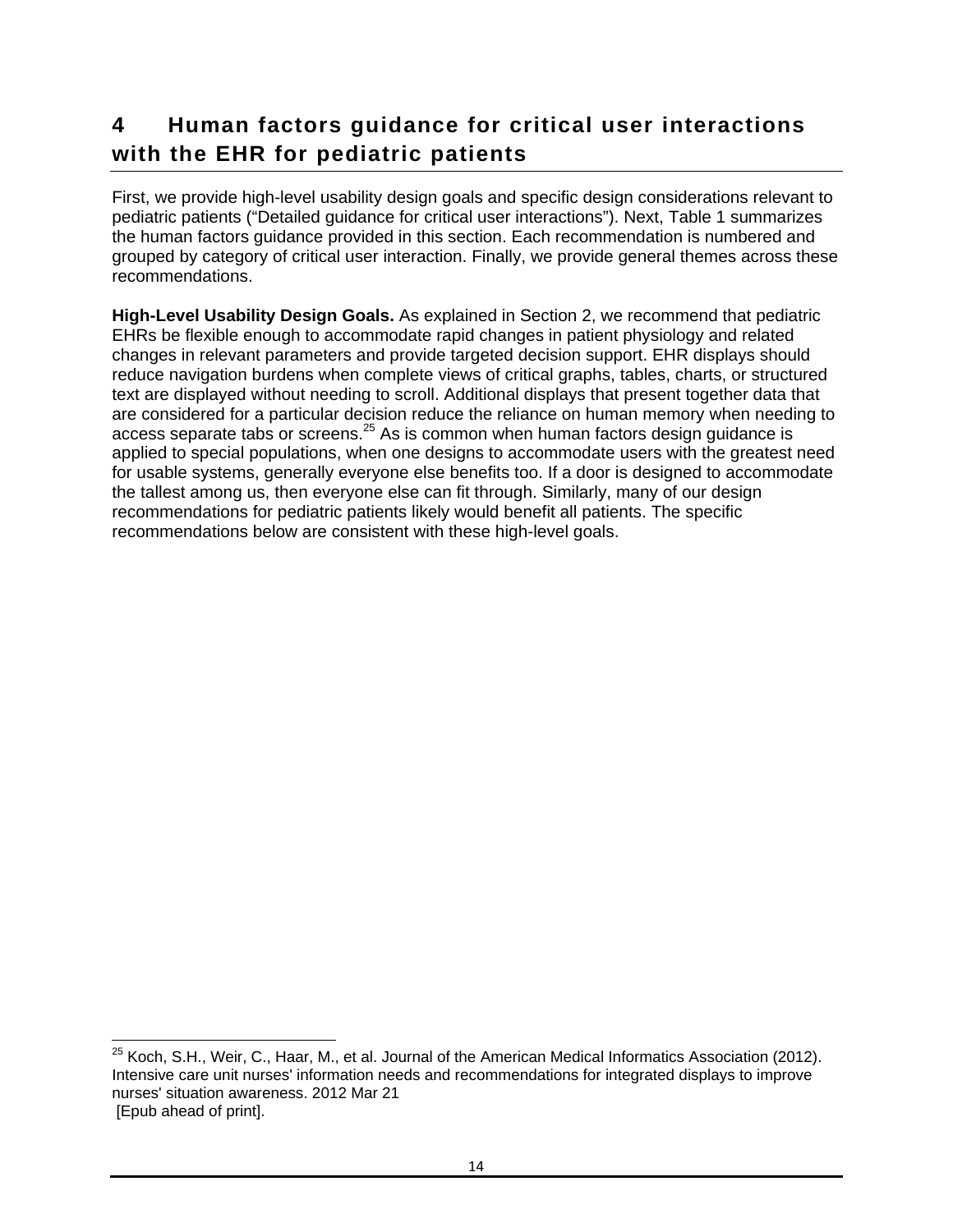#### **Detailed guidance for critical user interactions:**

**I. Patient Identification.** When assigning and/or verifying patient identification numbers and names, the risk profile for pediatric care differs from the adult care population. Human factors engineering has a long history of employing systematic methods to conduct *risk assessments*  of the potential for human error in a given setting. Recognized methods include: Human Reliability Analysis (HRA), Probabilistic Risk Assessment (PRA), Accident Sequence Evaluation Program (ASEP), and Standardized Plant Analysis Risk (SPAR).<sup>26</sup> Some of these methods were used to assess the potential for "wrong patient" errors for adult populations in healthcare settings.<sup>27</sup> Based upon the unique risks for pediatric patients, we make the following recommendations to employ multiple means of identification criteria:

*I-A. Use unique patient identification numbers that are not based upon social security numbers.* Most EHRs already follow this practice by using either unique patient identification (UPI) numbers or Globally Unique Identifiers (GUID). This is a prior recommendation for all patient populations due to a number of considerations.<sup>28</sup> Nevertheless, this recommendation is particularly important for newborn patients who have not yet received a social security number yet require care and documentation of care in the EHR. In addition, newborn infants sometimes have changes to last names in the first days of life (e.g., BG Jones for Baby Girl Jones changes to Sara Smith). In addition, it is recommended that identification numbers/medical record numbers not be sequential in order to reduce the risk of confusing multiple birth patients as well as newborns born on the same day in the same hospital. Utilization and maintenance of master patient indexes, particularly across multiple hospital organizations, could aid in reconciling temporary and permanent identifiers for newborn patients.<sup>29</sup>

*I-B. Include photographs of newborns with primary caregivers for patient identification.*  Photographs of newborn infants with their primary caregivers in the EHR would reduce the risks for wrong patient identification. At a minimum, warnings could be employed when patients with the same last name and same date of birth are in the same unit. For labor and delivery units, patients cannot be distinguished by birth date. In addition, particularly for cultures that have many common last names, unrelated patients can be located next to each other and have the same last name and same date of birth.

*I-C. Include age, gender, and weight on constant-identification banner headers on all screens.* Based upon the unit's population, the following variables might be included: name, gender, weight, age, gestational age, post-conceptual age, and date of birth. For pediatric patients, it is common practice for family members with the same last name to be cared for by the same providers and/or same organizations during the same appointment. In order to prevent "wrong patient" errors, constant-identification banner headers should include gender, weight (in kilograms), and age as well as the units for

<sup>&</sup>lt;u> 1989 - Andrea Andrew Maria (h. 1989).</u><br>Demografia  $^{26}$  Lyons M, Adams S, Woloshynowych M, Vincent C. Human reliability analysis in healthcare: A review of techniques. International Journal of Risk & Safety in Medicine 16 (2004) 223–237.

<sup>27</sup> DeRosier J, Stalhandske E, Bagian JP, Nudell T. Using Health Care Failure Mode and Effect Analysis™: The VA National Center for Patient Safety's Prospective Risk Analysis System. The Joint Commission Journal on Quality Improvement Volume 27 Number 5:248-267, 2002.

 $^{28}$  Hildebrand, Richard, James H. Bigelow, Basit Chaudhry, et al. "Identity Crisis: An Examination of the Costs and Benefits of a Unique Patient Identifier for the U.S. Health Care System." 2008. www.rand.org/pubs/monographs/MG753.html.

<sup>&</sup>lt;sup>29</sup> www.himss.org/ASP/topics\_privacy.asp.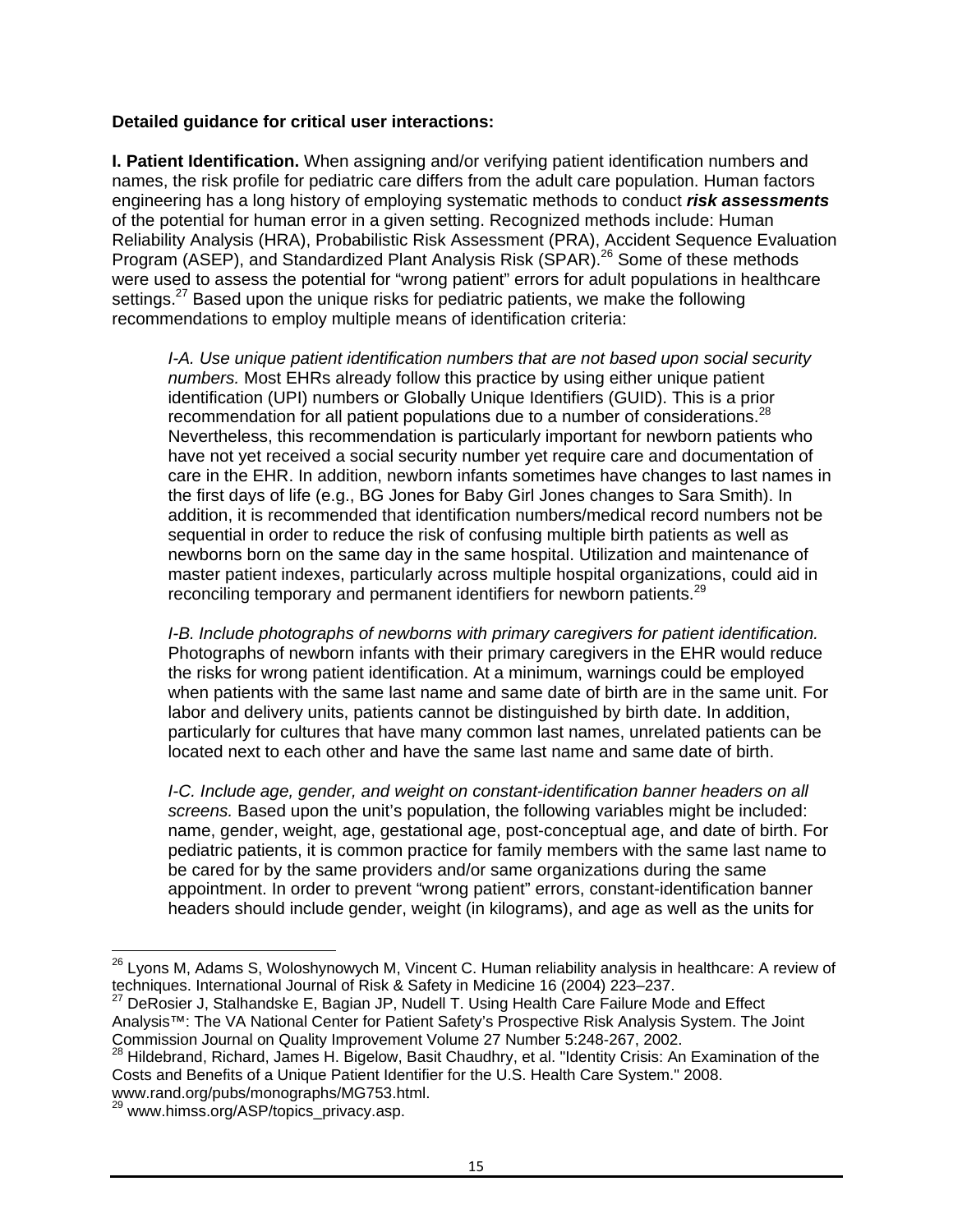age, which can range from "days of life" to "months" to "years" in scale. Note that for same age siblings due to multiple births, first name, medical record number, and unique medical events, such as birth time in minutes, can be the main distinguishing elements, and therefore should be easily accessible if not included on the banner header. Finally, there is information that is of little interest for pediatric care that can be distracting to users, such as information about smoking, drinking, and vaccinations that are only given to elderly patients.

*I-D. Distinguish between newly generated and copied information.* When taking care of multiple birth patients and patients in the same family, it is often important to have multiple charts open simultaneously in order to reduce reliance on human memory, reduce navigation burdens, and reduce the risks for missing or duplicate tasks that are the same for multiple patients. Nevertheless, having multiple charts open at the same time increases the risk for "wrong patient" errors where documentation is copied and pasted into the wrong chart. Providing the ability to track where information was copied from can aid in detecting these types of errors. For example, subtle background color can be used behind any text that is copied and as data is entered, the background becomes clear (normal) behind the written text. In addition, the source of the copied information can be displayed upon mouse rollover or other interaction to request the information. An additional protection against "wrong patient" errors in this context is to be able to return to the system configuration including automatically saved information that was being worked on when a user was automatically logged out when interrupted to do another task.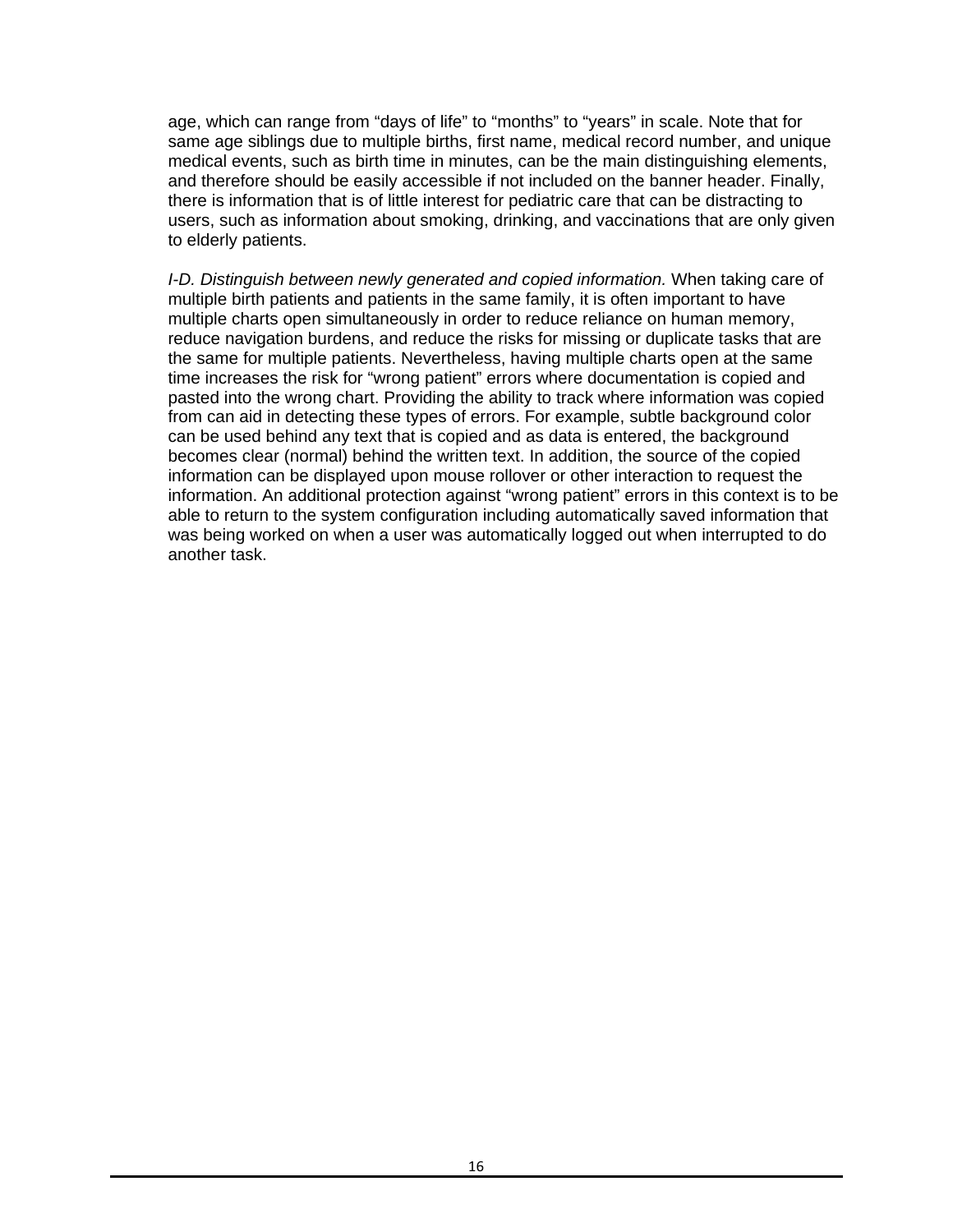**II Medications.** When ordering medications for pediatric patients, there are unique factors that increase the risks for *mode errors.* Mode errors are actions performed in one mode that were intended for another mode.<sup>30</sup> A mode error example could be ordering a dose that would be appropriate for a weight in kilograms, but is incorrect for a weight in pounds, and vice versa. Mode errors have been reported due to confusion of prescribing a medication as the volume in milliliters (mL) rather than milligrams (mg). This common mode error results in tenfold iatrogenic overdoses in hospitalized young children receiving intravenous acetaminophen for pain relief.<sup>31</sup> Unique pediatric risks for mode errors are created by childspecific formats for calculating medication doses, including mg/kg/dose, mg/kg/day, mg/M<sup>2</sup>, mg, ml, and dose intervals based on gestational and postnatal age. The last mode, "dose intervals," is particularly complex because it is temporally sensitive. For example, vancomycin has a recommended dosing interval of 18 hours for patients with a gestational age less than 30 weeks old and a postnatal age less than 15 days, but shifts to every 8 hours for a patient with gestational age from 37 to 44 weeks with a postnatal age of more than 8 days. In order to protect against unique risks with mode errors, the following recommendations are made:

*II-A. Protect against mode errors for mg/kg dosing and ml dosing.* For infant care, EHRs should support ordering expressed by volume of drug and by mass of a drug.<sup>32</sup> In the best case, EHRs would be designed to recognize inappropriate dosing based on the unit of measure it is displaying and the specific patient characteristics. In this way, if a clinician accidentally entered a value based on the wrong mode, the EHR could recognize it, prevent it, and warn the clinician. A weaker solution would be to highlight the distinction between these two modes (e.g., terms never truncated on the menu, mode risk items not placed near each other, units highlighted on the order form).

*II-B. Flag that an intended dose is unusual.* For example, when a 10 mg/kg dose is delivered with an every-18-hour (Q18) schedule, the attention of the user can be brought to the unusual dose regimen either through passive graphical or text displays of dose ranges or with alerts. A detailed discussion of alert design is beyond the scope of this report. Human factors alert design recommendations have been made for adult populations that are likely also relevant for pediatric patients.<sup>33</sup>

*II-C. Support high-precision dosing for low-weight patients.* Low-weight patients can experience toxicity if medications are rounded to the nearest digit.<sup>34</sup> In particular, medications with narrow therapeutic indices such as digoxin or insulin have a great potential for adverse consequences if dosed improperly. For example, for a 575-gram infant, kilogram units need to be accommodated to three decimal points. Therefore, a higher resolution for precision during medication dosing needs to be supported and encouraged with the interface design fields for patients below a particular weight for a particular medication. At a minimum, automated rounding based upon needs for adult

  $30$  Sarter, N.B., Woods, D.D. How in the world did we ever get into that mode? Mode error and awareness in supervisory control. Human Factors, 37(1):5–19.<br><sup>31</sup> Cooper, W.O., Habel, L.A., Sox, C.M., et al. ADHD drugs and serious cardiovascular events in children

and young adults. New England Journal of Medicine, 2011; 365:1896.

<sup>&</sup>lt;sup>32</sup> Spooner, A. and Council on Clinical Information Technology. Special Requirements of Electronic Health Record Systems in Pediatrics. Pediatrics. 2007;119(3): 631-637.

<sup>&</sup>lt;sup>33</sup> Handbook of Human Factors in Medical Device Design Boca Raton, FL: CRC Press, 2010.<br><sup>34</sup> Johnson, K.B., Lee, C.K., Spooner, S.A., Davison, C.L., Helmke, J.S., Weinberg, S.T. Automated doserounding recommendations for pediatric medications. Pediatrics. 2011 Aug;128(2):e422-8.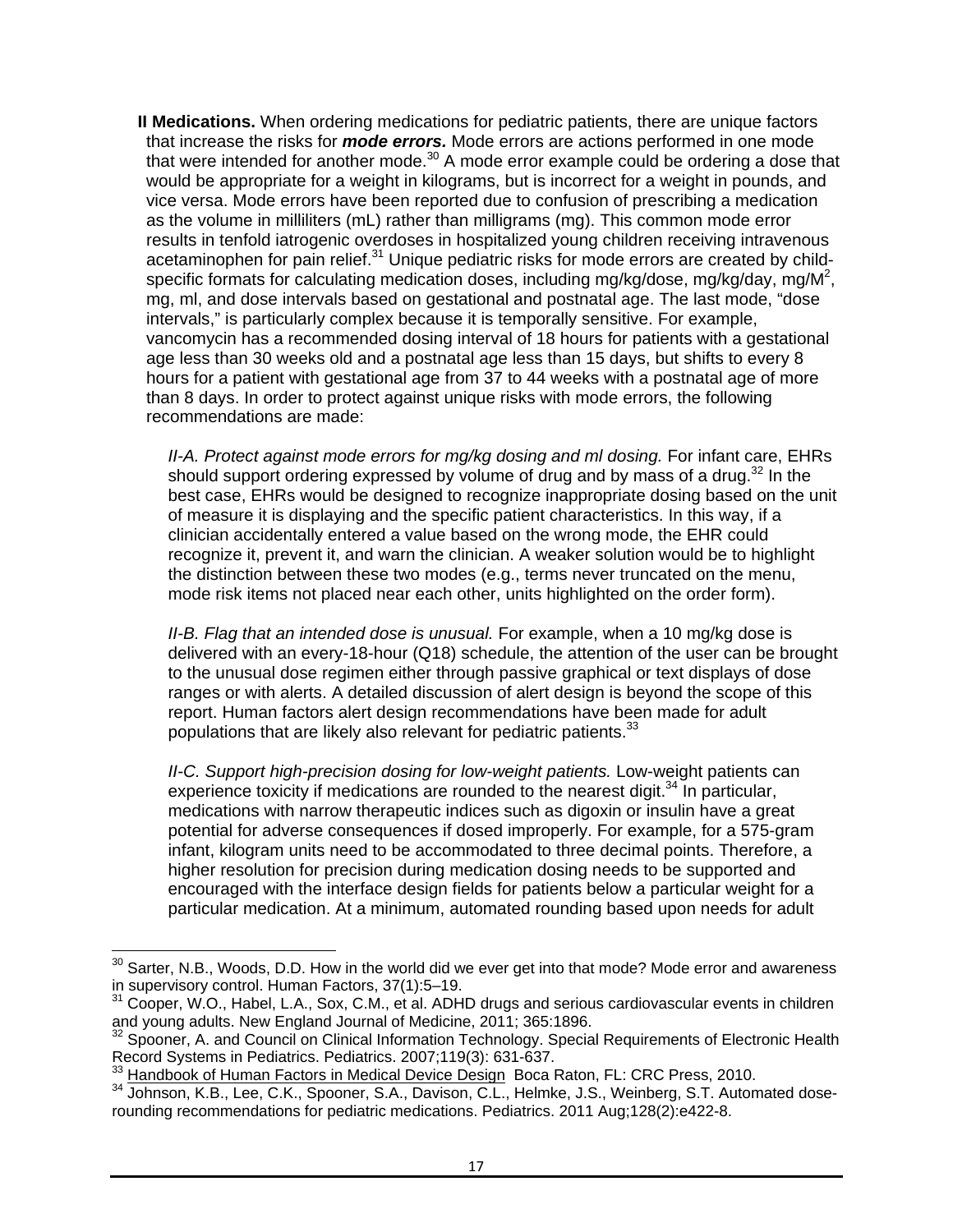patients which cannot be overridden should not be permitted for low-weight patients. This is particularly true for neonatal infants (e.g., 0.016 mg digoxin is the accurate dose needed). Note that this issue also exists for body weight. The weight of infants who weigh less than one kilogram should not be rounded up to one kilogram.

*II-D. Do not permit automated defaults to adult doses.* Some EHRs employ defaults for standard doses in the event of what appears to be an erroneous dose entry since it is much lower than the adult normal dose. This practice is extremely risky for low-weight patients, particularly if no warning is provided to the provider of the change. For pediatric patients, errors due to "automation surprises"**<sup>35</sup>** where the system makes unexpected, automated changes to medication orders can have higher patient safety impacts than for adult populations.

*II-E. Support custom formulations for liquid medications.* With pediatric patient care, a common task is ordering medication in liquid form. Custom formulations, such as "mg/ml," should be available as an option.

*II-F. Support documentation of incomplete medication information.* With pediatric patient care, it is not uncommon for medications to be prescribed by other providers and for caregivers to have incomplete information about the medication. For example, if a parent describes that the patient is on "some antibiotic," that information needs to be captured even if the medication is not ordered in the EHR. For example, if a medication is ordered to address arrhythmia, a disorder of the heart rate or rhythm, it needs to be verified that the ordered medication does not negatively interact with the specific antibiotic. Similarly, if a caregiver reports that a patient is allergic to "an over-the-counter fever medicine." there should be a way to document that information without having to select a specific one.

*II-G. Reduce displayed options for medication orders.* Medication prescribing for children is a more complex process than for adult patients, particularly in intensive care. $^{36}$  With most paper-based ordering systems, medications are ordered by physicians without the specificity used in pharmacies. When pharmacy-specific information is displayed to physicians, there can be 17 choices for a common medication, creating complexity that can lead to erroneous selection of medications. For medications for children, medications are often given together or with complex dosing regimens, thereby increasing the number of potential options for ordering. Fewer and simpler options are recommended, which would then require support for nurses or pharmacists to correctly translate the order into the level of detail required during the dispensing process.

*II-H. Display where the ordered dose (in mg or mg/kg or mg/kg/day) is with relation to the recommended dose range.* One protection against mode errors is to display the expected dose range for a selected amount, particularly in order to prevent errors on the scale of ten times the amount. A stronger protection would be afforded by using

  $35$  Sarter, N.B., Woods, D.D. Pilot Interaction with Cockpit Automation:

Operational Experiences with the Flight Management System. International Journal of Aviation Psychology, 1992;2(4): 303-321.

<sup>36</sup> van Rosse, F., Maat, B., Rademaker, C.M., van Vught, A.J., Egberts, A.C., Bollen, C.W. The effect of computerized physician order entry on medication prescription errors and clinical outcome in pediatric and intensive care: a systematic review. Pediatrics. 2009 Apr;123(4):1184-90.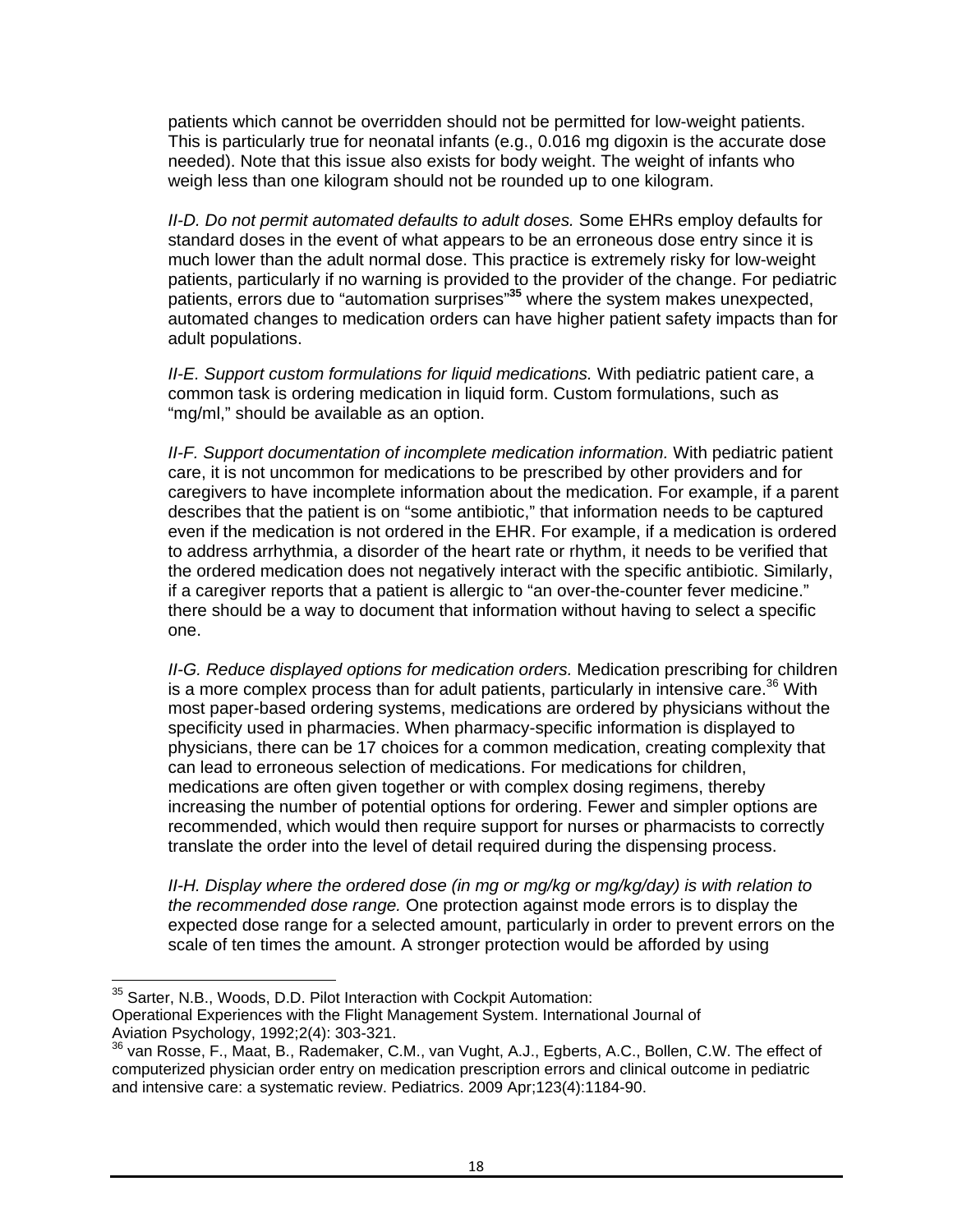"guardrails" technology which alerts when medication orders are outside pre-specified ranges. This type of technology would require a low rate of false alarms and pediatricspecific information in order to be usable.

*II-I. Display "input masks" for data entry to clarify type of data.* A technique to standardize data entry is to control the format that is allowed, including the format and number of digits allowed, with input masks (e.g., 0.0 mL for volume-based dosing of preschool-age children and 0.00 mL for volume-based dosing of neonates).

*II-J. Avoid truncation of medication names and dosages in menus.* Users should be able to view the full name of the medication and dose without having to select the item to see the full text. The full text should be viewable without additional interactions. When display space is too limited, at a minimum, rollover interactions that show the full text when the user moves their mouse or other input device over the items are recommended rather than requiring an item to be actively selected to view all of the information.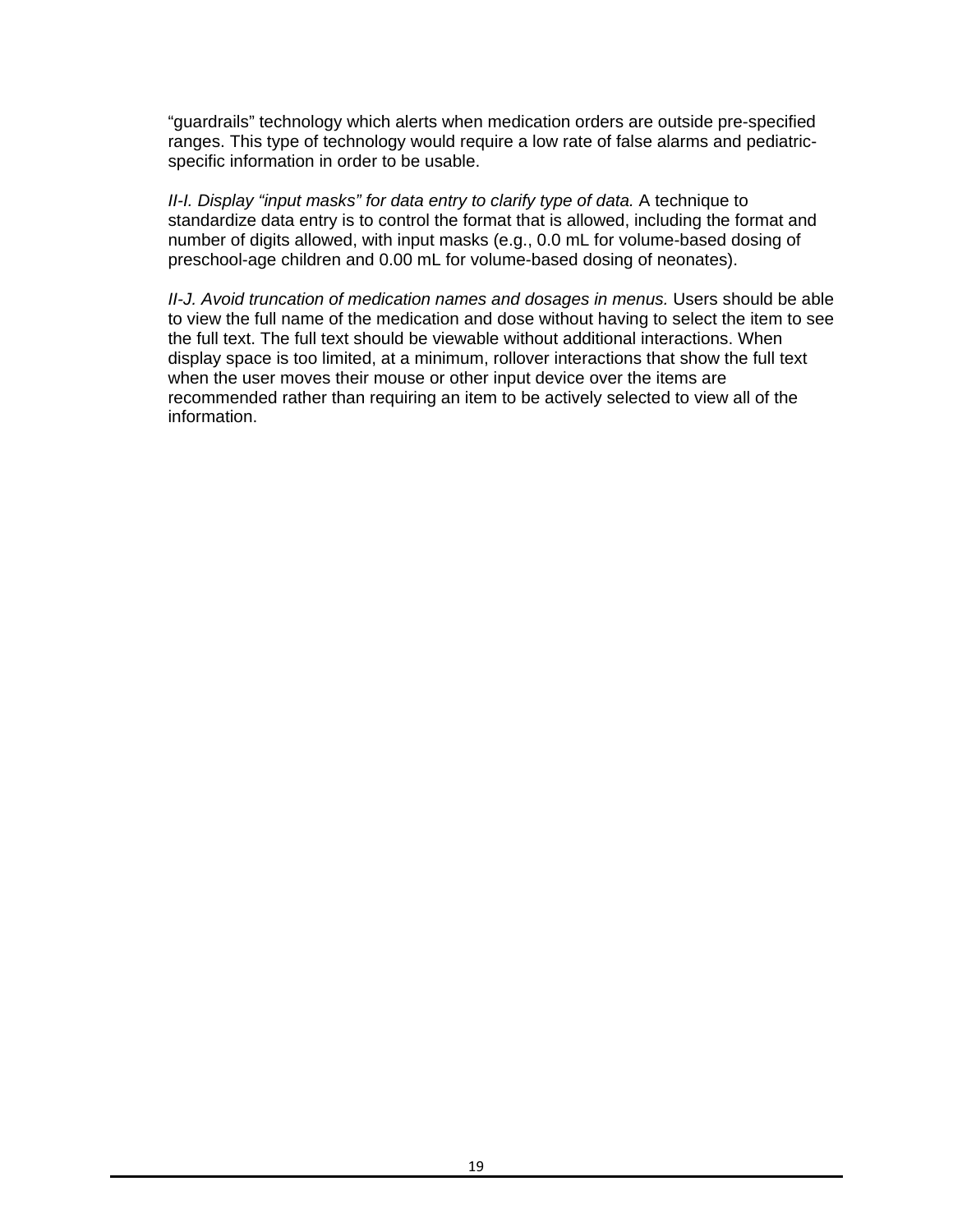**III Alerts.** For pediatric patients, there is much specialized expertise that is taken into account when determining a "normal" range for medications, lab results, and other variables. In theory, clinical decision support systems can be extremely useful in aiding especially novice providers with an order that falls outside the normal range. On the other hand, even for adult patient populations, warnings about potential drug interactions are overridden about 90 percent of the time,37 primarily due to very high false alarm rates and associated *"alert fatigue."*38 Other types of alarms have similar override rates, including in a pediatric intensive care unit.<sup>39</sup> Recommendations to improve effectiveness of alerts, reminders, and warnings are:

*III-A. Support flexibility in unit-based settings for alarms, warnings, and alerts based upon weight and age.* Specialized units focusing on pediatric care including pediatric intensive care units, pediatric emergency departments, labor and delivery, and pediatric outpatient clinics need to be able to adapt threshold settings appropriate for their patient demographics, particularly with respect to weight and age. A committee is recommended to be responsible for determining these settings for groups rather than for individuals in collaboration with staff members, including pharmacists, physicians, nurses, and administrators, and with periodic updates to thresholds and underlying logic.

*III-B. Ensure that adult-based thresholds do not replace pediatric-specific thresholds following a system-wide crash.* Pediatric-specific thresholds can be designed to apply wherever indicated and maintained locally by units that specialize in pediatric care. In the event that local adaptations are used rather than embedded in the system settings that are used upon start-up of a system, an important consideration is how to recover after a system-wide shutdown, planned or unplanned. Although reasonable for systems providing care to adult patients to put in place system-wide generic default settings for alarms after a system crash, this practice could be dangerous for pediatric patients, particularly if providers are not alerted to the changes in default range settings. For this situation, no system defaults are preferable to defaults for adult populations.

*III-C. Do not permit "hard stops" for changes to medication orders. "*Hard stop" alerts are pop-up alerts which block the ability for clinicians to complete an intended action with potentially serious consequences. Instead, alerts that permit users to override a recommendation in exceptional situations are recommended. Even when warnings are effective in preventing dangerous drug combinations such as the anti-clotting drug warfarin and certain antibiotics that can produce hazardous effects in combination, somewhat rare but critical situations where exceptions need to be made will be critically delayed.<sup>40</sup> Therefore, alerts with override features are recommended rather than "hard stops."

*III-D. Cap the dose at the standard adult dose and allow override with justification.* When an order is entered for a child less than 14 years of age that exceeds the standard adult

 $37$  Isaac, T., Weissman, J.S., Davis, R.B., Massagli, M., Cyrulik, A., Sands, D.Z., Weingart, S.N. Overrides

of Medication Alerts in Ambulatory Care. Archives of Internal Medicine. 2009;169(3):305-311.<br><sup>38</sup> Van der Sijs, H., Aarts, J., Vulto, A., Berg, M. Overriding of drug safety alerts in computerized physician<br>order entry. Jou

order entry. Journal of the Medical Information Medical Information. 2006; 130-47. 39 Lawless, S.T. Crying Wolf: false alarms in a pediatric intensive care unit, Critical Care Medicine. 1994:22;981-5.

<sup>&</sup>lt;sup>40</sup> Strom, B., M.D., M.P.H., Schinnar, R, et. al. Unintended Effects of a Computerized Physician Order Entry Nearly Hard-Stop Alert to Prevent a Drug Interaction. Archives of Internal Medicine. 2010;170(17):1578-1583.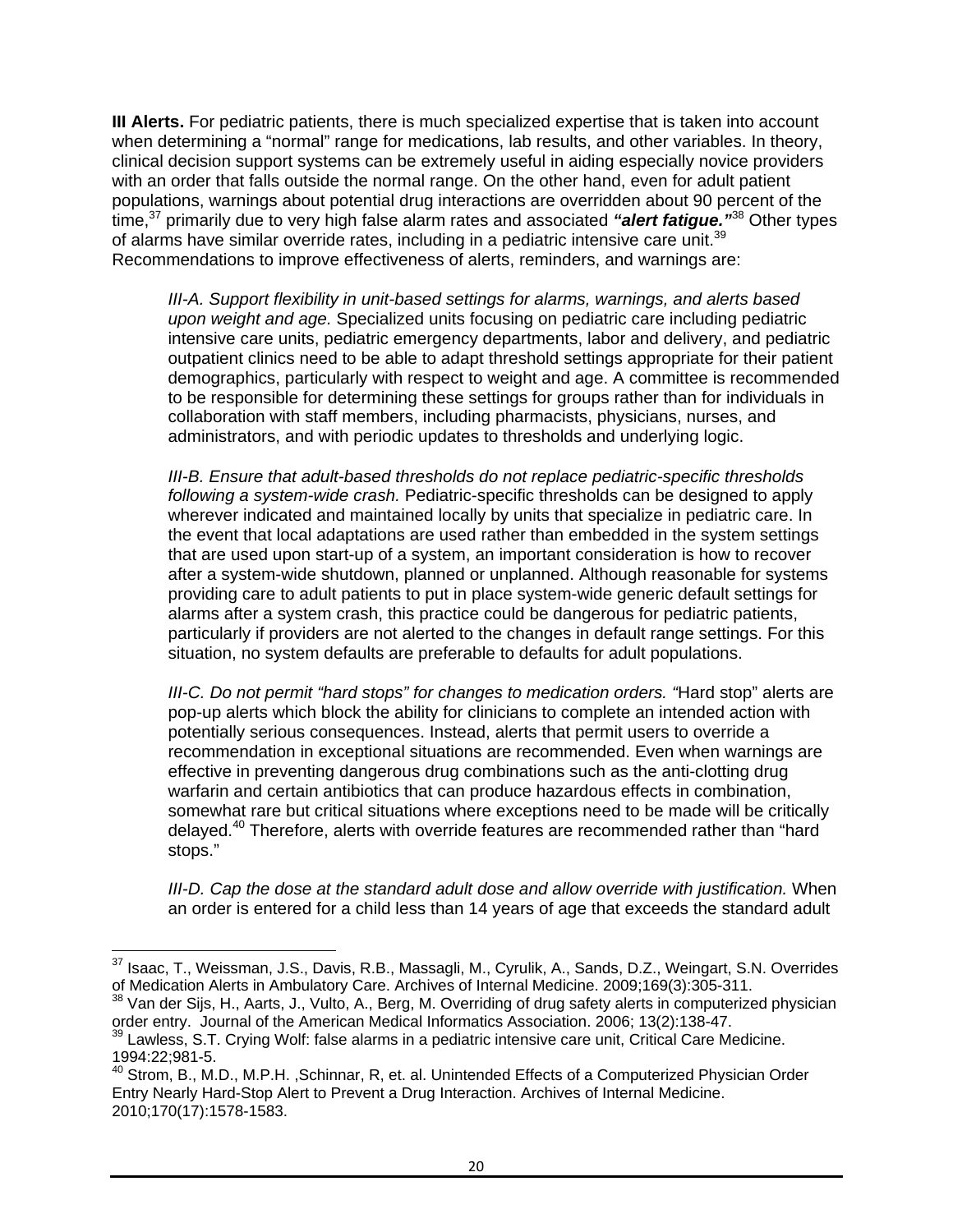dose, provide a real-time alert that the adult dose has been exceeded. Alerts should not be "hard stops" in that they should be allowed to be overridden with a justification, particularly for obese adolescent patients.

*III-E. Display normal ranges for medication doses and lab values based upon weight and age information.* Even in cases when EHRs do not have normal ranges for medications based upon weight and age information available, the systems could support ways for organizations to incorporate this additional information and display it.

*III-F. Display together parameters that are continuously monitored to facilitate rapid interventions.* It is particularly important to rapidly intervene for premature infants based upon a defined set of pre-identified parameters that are displayed together on a single screen. Parameters to support monitoring of respiratory distress, hypoglycemia, nutrition, muscle tone, circulation, and perfusion are particularly important.<sup>41</sup> Navigating to other areas of the EHR for real-time monitoring is inefficient and may lead to delays and potential errors. A common example is accessing glucose levels in a labs report screen, plus the feeding schedule on a different screen, with additional information about timing documented in nurses' notes on yet another screen.

 <sup>41</sup> http://clinicaltrials.gov/ct2/show/NCT01478711.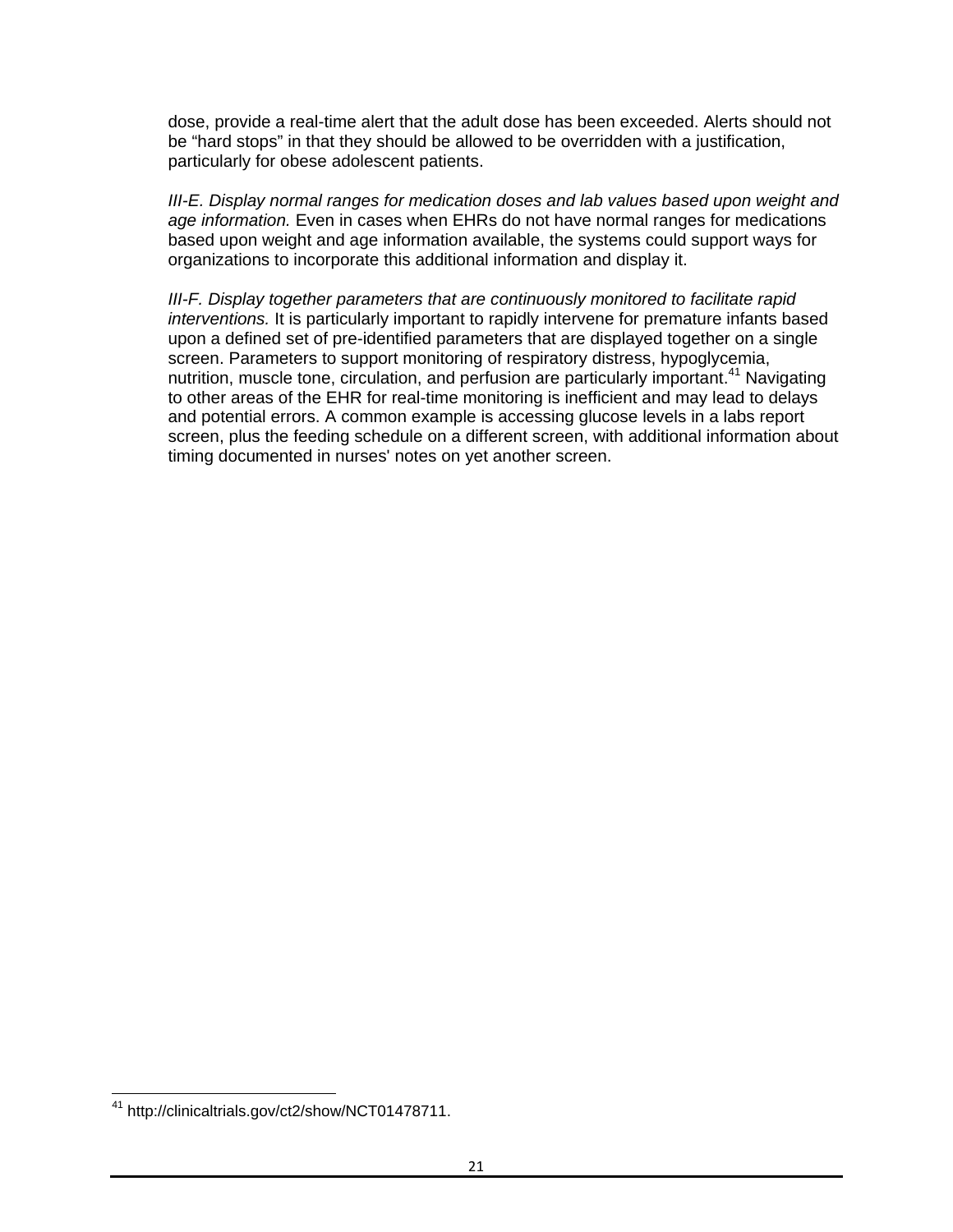**IV Growth chart.** For patients between the ages of 0 and 24 months, the World Health Organization (WHO) international growth standard is a critical tool for nearly every pediatric diagnosis. The Centers for Disease Control (CDC) growth chart is recommended for patients older than 2 years old.42 Training for pediatricians is standardized for these representations for quick and effective clinical care. When nonstandard representations are used, there is a risk of creating the *"representation effect."* This human factors phenomenon refers to the fact that expertise when using cognitive artifacts is contextualized such that the specialized knowledge is difficult to apply when information is not represented in the way in which professionals were trained to use it.<sup>43</sup> Therefore, to best support cognitive strategies based upon clinical expertise, the following recommendations are made:

*IV-A. Change measurement units (e.g., lb vs. kg) only when initiated by the user.* For infants, it is somewhat common to use the English pound measurement system for data collection and then convert to the metric system when ordering medications. In order to reduce mode error risks from working in different measurement systems, displays should not automatically default to a different measurement system. In addition, displaying units of measure along with data values reduces risks for confusion about the current measurement system and scale.

*IV-B. Support accurate conversion from pounds to kilograms.* A frequent task is converting weights for children from pounds to kilograms, and vice versa for communicating with caregivers, and can be supported by the EHR to increase the usefulness of the system.

*IV-C. Ensure visibility of chart data and axes.* Axes should be clearly labeled and the values for plotted data should be easily visible. Plotted data points should not overlap or otherwise obscure information about other data points. Vertical (age) axes should be in 1-month increments (rather than 2-3 month increments for the first year of life). A useful feature would be providing additional information when "hovering" over a plotted data point, such as a percentile. For some functions, it is also useful to have this information for parts of the graph that are not plotted, such as for determining a target body weight for a particular length.

*IV-D. Display units accurately in standard notation.* Standard "shorthand" notation for units such as "kg" for kilogram or "lb" for pounds should be employed. Age information needs to be clearly denoted as whether it is the current age or age at the time of the last visit.

*IV-E. Support selection of particular weight data value to display.* Although an important function of growth charts is to see trends, there are situations in which an exact weight data are needed, such as when dosing medications. Therefore, retrieving the exact number plotted on a graph quickly is an important feature.

*IV-F. Display age-based percentiles for weight, height, head circumference, and BMI data.* Percentiles are critically important indicators for tracking whether growth trajectories are stable or changing. Changes in percentiles in weight and height (length or stature) can be a signal of poor health. Extreme ends of percentiles might be

<sup>&</sup>lt;sup>42</sup> http://www.cdc.gov/growthcharts/clinical\_charts.htm.

<sup>43</sup> Woods, D. D., Roth, E. M. Cognitive engineering: Human problem solving with tools. Human Factors, 1988;30(4): 415-430.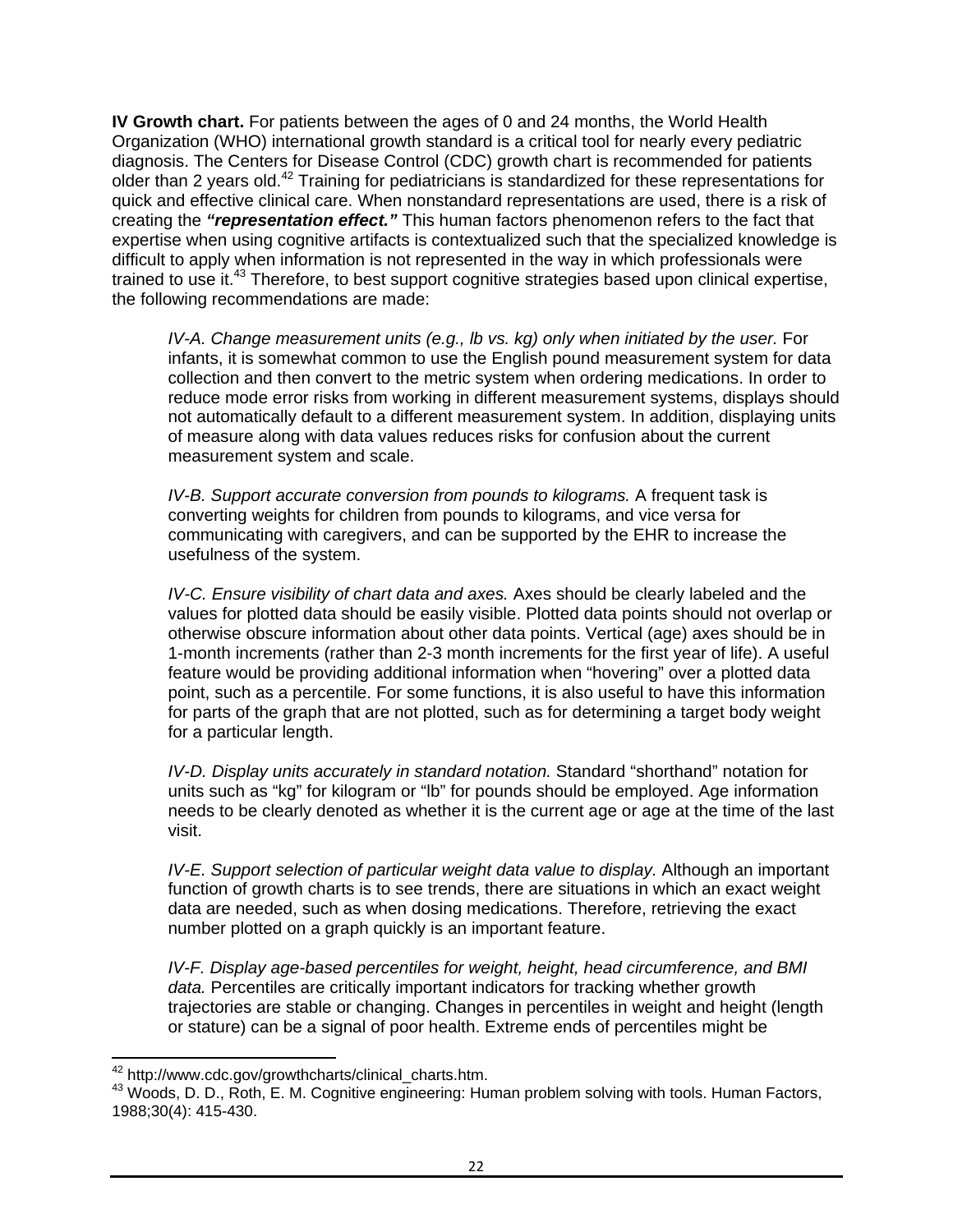considered healthy as long as the percentile values remain relatively constant over time. Therefore, displaying this information as a temporal trend over hours, days, weeks, or years is highly useful; the timeline scale is context-dependent.

*IV-G. Single-click navigation to access growth chart display.* Growth charts should be easily accessible with little navigational burden to access the chart (e.g., one click on an easily recognizable icon or menu item).

*IV-H. Single-click interaction to view complete growth chart.* The most frequently used growth charts should be easily viewed in their entirety with little navigational burden (e.g., no scrolling to view the entire chart).

*IV-I. Display height and weight on the same chart. Pediatricians are trained to visualize* growth charts that display height and weight on the same chart; the visual representation points quickly to various types of growth abnormalities that have diagnostic importance. The CDC and the WHO growth standard charts are available online.

*IV-J. Support custom views with custom time ranges.* For some diagnostic tasks, it is important to look closely at a narrow point in time, such as ages 3 to 6 months. Similarly, it is helpful to look at an enlarged segment of a chart when there are many points plotted on a chart. Therefore, supporting the ability to focus on specific time periods or otherwise expand a portion of the chart is a useful feature.

*IV-K. Support corrections to plotted data.* There are a number of reasons why plotted data may be inaccurate and need to be corrected in order to aid decision making. One common reason is when a premature infant's chronological age is evaluated based upon a younger age group. One technique is to "move back" data points by a time period (e.g., two months) in order to assess growth given the premature birth. Data quality issues might also arise based upon where measurements were taken, how the data were collected, and errors in data entry.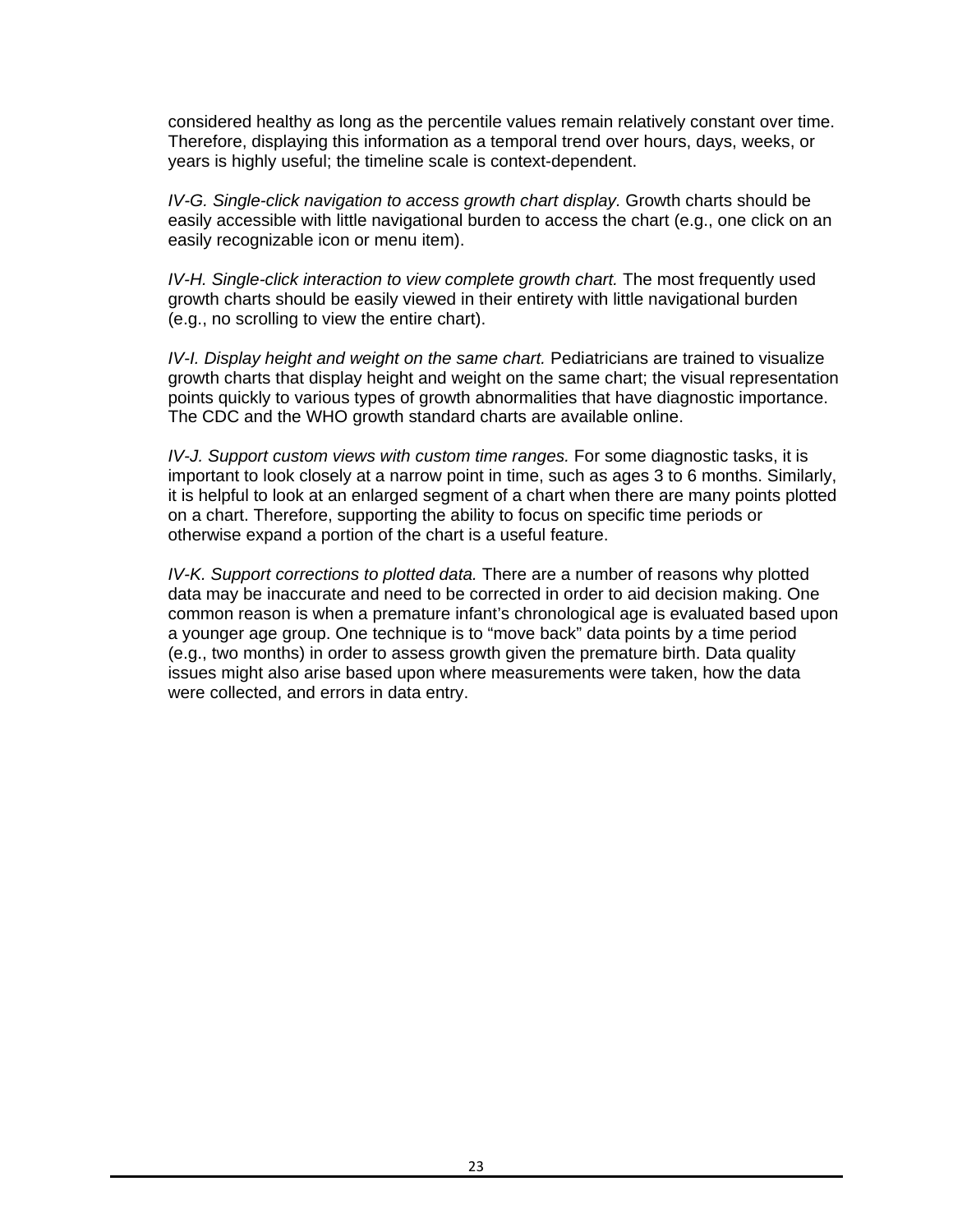**V Vaccinations.** Delivering vaccinations is a scheduling task, which has been a muchresearched task in human factors engineering.<sup>44</sup> The scheduling task complexity is greatly increased when there is interdependency among tasks, otherwise known as *task coupling*. 45 Recommended vaccination schedules from the Centers for Disease Control are available for children from 0 to 6 years old and 7 to 18 years old.<sup>46</sup> In situations where multiple care providers coordinate ordering and administering vaccinations, vaccinations are received at more than one organization (e.g., child attending college), vaccinations are missed or children did not follow a typical schedule ( such as children adopted from other countries), modifying the schedule is an extremely challenging cognitive task. To reduce errors in vaccine tracking and ordering processes, the following recommendations are made:

*V-A. Allow ordering vaccination via reminder.* Reminders that suggest ordering a vaccine can facilitate the process by allowing direct ordering via the reminder's dialog box, rather than requiring navigation to an area dedicated for orders or vaccinations.

*V-B. Allow data entry for vaccinations given at other institutions.* In the event that systems are not completely integrated across institutions, at a minimum, it should be possible to document vaccinations given at other institutions. Displaying the origin of the information upon demand would be extremely useful, particularly when there are discrepancies. For example, a child attending a university might receive a vaccination at the student clinic, and this should be able to be documented by the primary care provider at home. The same goes for children who switch providers because of a move. This ability would reduce the risk of double vaccinations. Similarly, printouts of vaccination records should incorporate data from all institutions where vaccinations were given.

*V-C. Support display and tracking of components of combination vaccines.* In the event that vaccinations are administered in combination format rather than individually, the system should support tracking what has been administered and when. Ideally, there would be support for evaluating whether vaccination intervals satisfy requirements for both regular schedules and catch-up schedules. Vaccination scheduling requirements can be partially based on whether a vaccine is live (activated) as opposed to inactivated, so EHRs supporting tracking and alerting based on that information would be useful. For example, two live vaccinations could be administered the same day.

*V-D. Display the days on which prior vaccinations were given and support alerts for recommended minimum/ideal/maximum intervals between vaccinations.* Information about recommended intervals between vaccinations is publicly available and infrequently changes. $^{47}$  A useful feature would be to support scheduling when to give vaccines when the recommended schedules were not previously followed for any number of reasons, including waiting until school to receive vaccinations and adoptions from other countries with different schedules.

<sup>&</sup>lt;u> Alexandria de la contrada de la contrada de la contrada de la contrada de la contrada de la contrada de la c</u>  $44$  Emmett, J., Lodree, E., Geigerb, C., Jiangc, X. Taxonomy for integrating scheduling theory and human factors: Review and research opportunities. International Journal of Industrial Ergonomics, January 2009;39(1): 39-51.

<sup>45</sup> Snoo, C., Wezel, W. Coordination and task interdependence during schedule adaptation. Human Factors and Ergonomics in Manufacturing & Service Industries. Online 12 Dec 2011.<br><sup>46</sup> http://www.cdc.gov/vaccines/recs/schedules/.

<sup>47</sup> Gardner, P., Pickering, L.K., Orenstein, W.A., Gershon, A.A., Nichol, K.L. Guidelines for Quality Standards for Immunization. CID 2002:35 (1 September 2002): 503-511.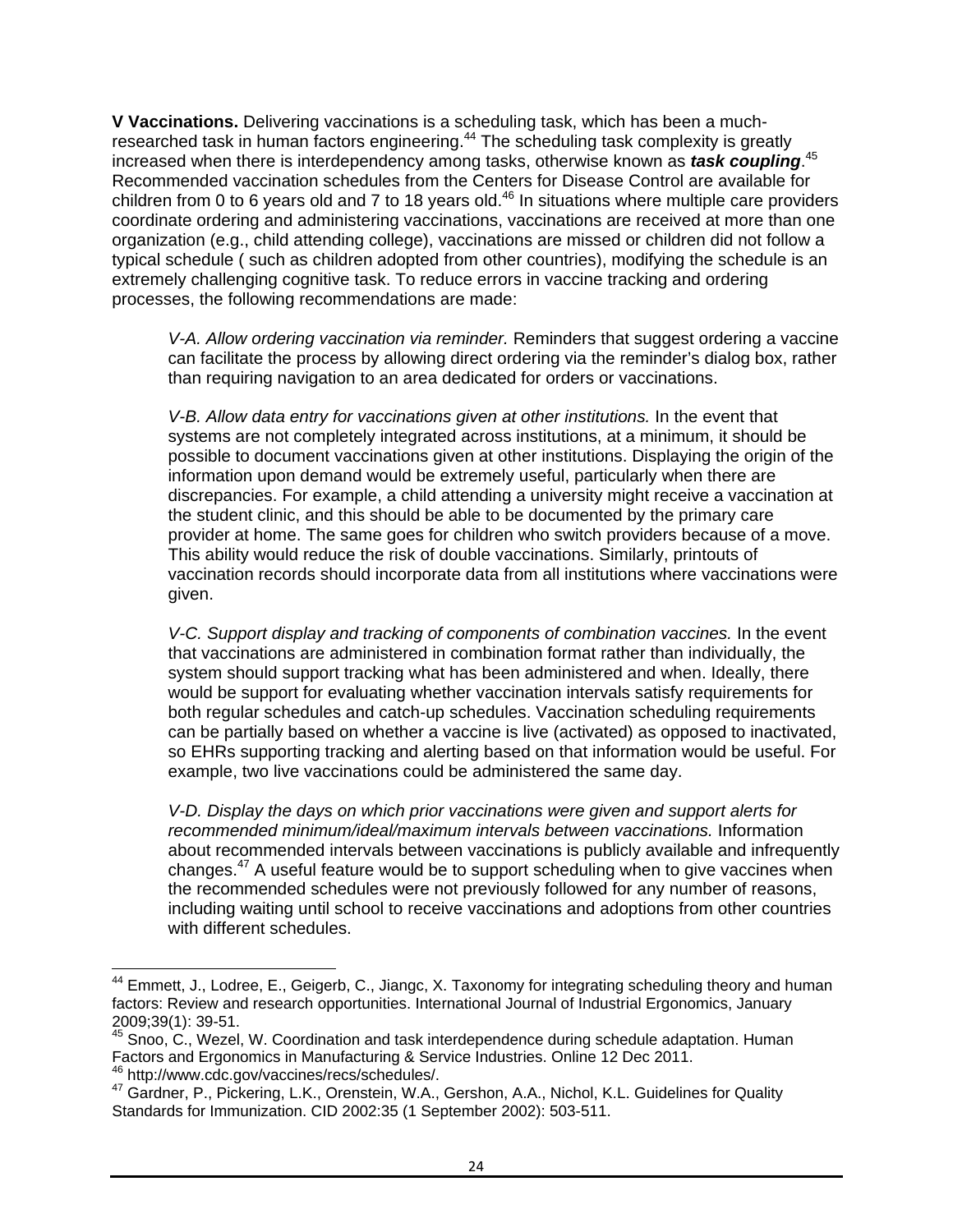*V-E. Allow sorting of vaccination data by multiple fields.* Information about vaccinations is used to support a variety of clinical decisions. Sorting displayed information alphabetically, by time, by component, and in a shot record format should all be supported.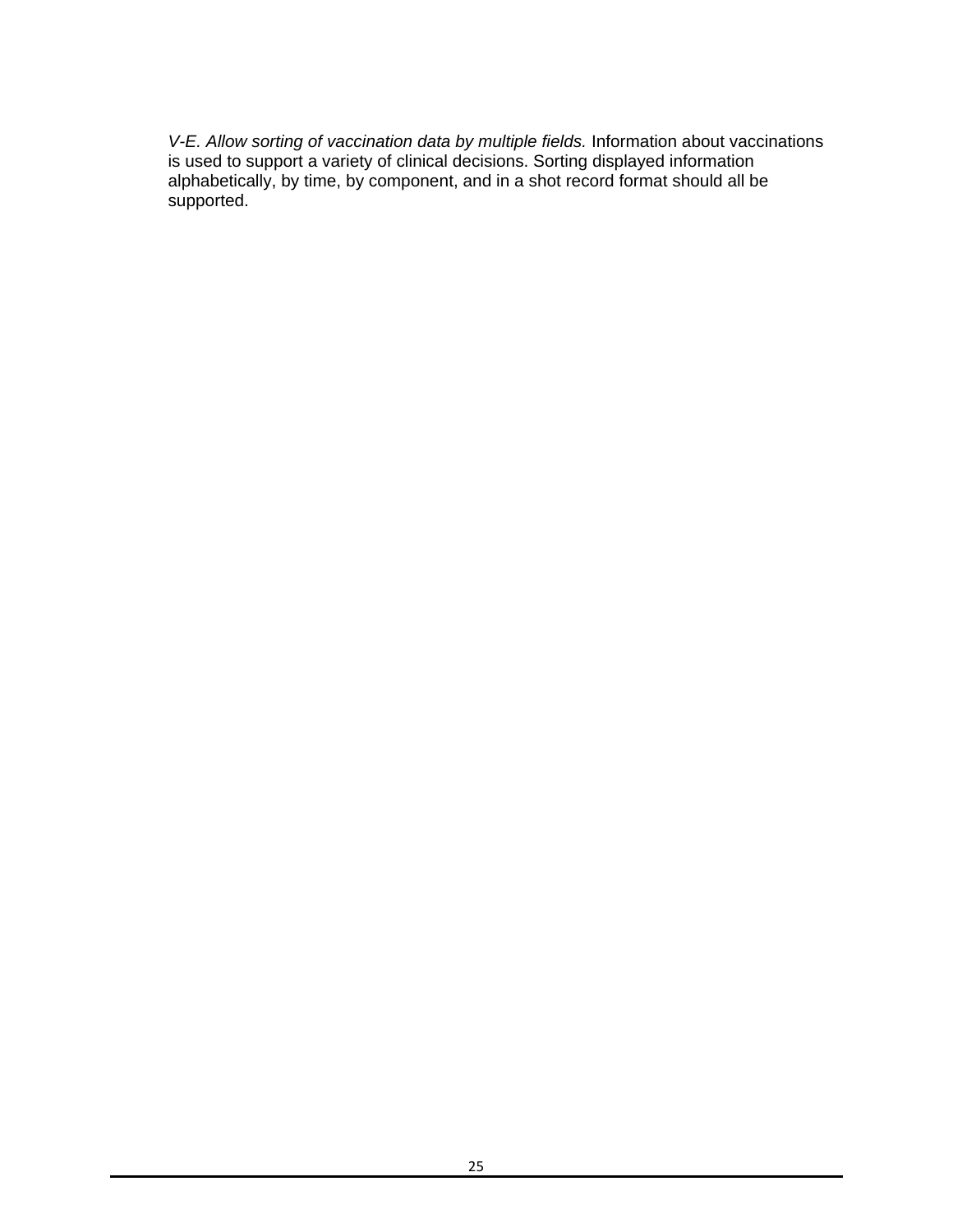**VI Labs.** For pediatric patients, the definition of *"normal ranges"* is extremely complex and based upon data that are often only relevant for pediatric patients, such as body surface area. In addition, the definitions of "normal" ranges vary based upon the source of the definition. Therefore, to increase the chances of accurately depicting findings against useful "normal" ranges and support effective communications among the relevant personnel, the following are recommended:

*VI-A. Support communications to change inaccurate normal ranges.* It is recommended that one contact person be designated to receive requests to change inaccurate normal ranges for medications and labs. Requests for change are recommended to be facilitated by EHR features, which automatically direct the request for change to the designated person.

*VI-B. Enable seeing where normal ranges originated from.* For example, normal ranges in pediatrics could be based on adult normal, pediatric normal, weight-based normal, age-based normal, or body surface area normal, depending on which entity generated the ranges.

*VI-C. Enable integrated view of test results from different sources.* EHRs provide the ability in principle to improve reliability and efficiency of the management of electronic test results, such as lab results. In adult patient care, one survey found that 83 percent of responding physicians reviewing at least one test result in the previous two months reported "they wished that they had known about earlier."48 For the care of pediatric patients, concerns have been raised that electronic results management systems were not designed explicitly for use in pediatric purposes and thus might pose a threat to patient safety. In particular, there can be delays in diagnosis, missed diagnoses, and delays in the receipt of appropriate care.<sup>49</sup> In one study, a primary barrier to adoption was found to be lack of inclusion of all ordered tests in the system.<sup>50</sup> When labs are received from multiple locations, there should be a way to track trends over time despite originating from different institutions. For example, International Normalized Ratio (INR) levels from a blood test need to be tracked carefully over time for patients who have had cardiac valves replaced and are thus treated with Coumadin. When integrating information, it will be important to identify differences in measurement units (e.g., molar vs. concentration values) and normative ranges.

 <sup>48</sup> Poon, E.G., Gandhi, T.K., Sequist, T.D., Murff, H.J., Karson, A.S., Bates, D.W. "I wish I had seen this test result earlier!": dissatisfaction with test result management systems in primary care. Archives of Internal Medicine. 2004;164(20):2223–2228.

<sup>&</sup>lt;sup>49</sup> Wahls, T.L., Cram, P.M. The frequency of missed test results and associated treatment delays in a highly computerized health system. BMC Family Practice. 2007;8:32.

Ferris, T.G., Johnson, S.A., Co, J.P., Backus, M., Perrin, J., Bates, D.W., Poon, E.G. Electronic results management in pediatric ambulatory care: qualitative assessment. Pediatrics. 2009 Jan;123 Suppl 2:S85- 91.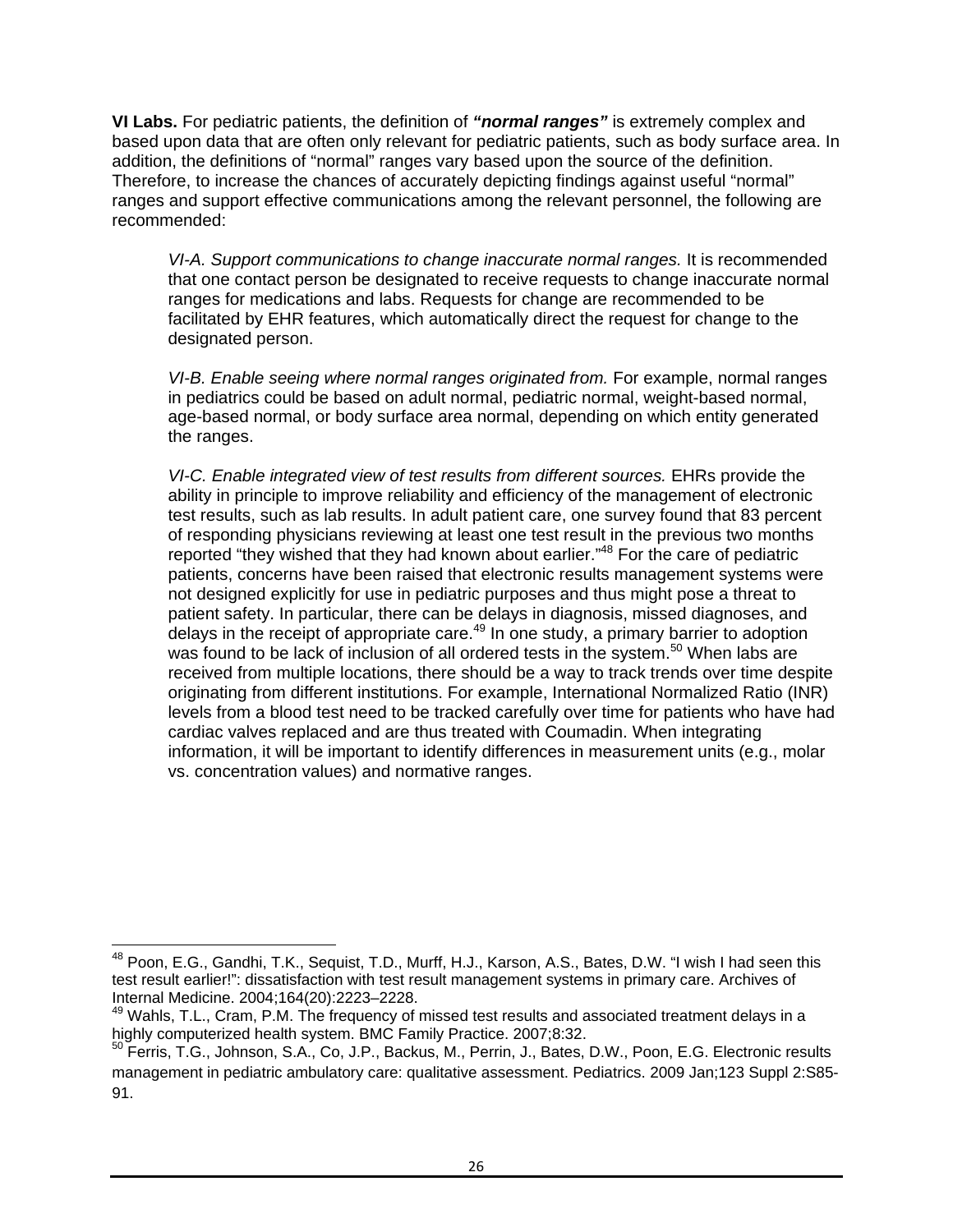**VII Newborn care.** Newborn infants require special considerations as a category where many of the standard assumptions for adult patients do not apply. In particular, more and unique information is needed for much quicker decision-making cycles by highly specialized physician, nursing, and other care providers. Particularly for premature infant care, it is appropriate to have distinct workflows and information displays since the care needs are sufficiently distinct to warrant *unique support for high-stakes tasks*. It is possible that the recommendations made below will not be sufficient to truly meet the unique needs of this vulnerable population, and that specialized products might be required for safe and effective systems. In the situation where newborn care is supported by existing EHRs, the recommendations are:

*VII-A. Enable efficient creation of newborn records.* Newborns should be able to receive urgent care immediately upon birth regardless of whether there is an EHR-based requirement for services such as providing blood for a transfusion. For example, there could be an efficient means for creating a new record for a newborn that automatically pulls relevant data from the mother's record that is accomplished with a single selection of a menu item or push of a button.

*VII-B. Support updating information that is initially inaccurate or unknown.* Information is often not immediately available in the NICU or labor and delivery, such as last names, sex, and weight.

*VII-C. Support the use of gestational age and corrected age for patient care (in addition to chronologic age)*. Care decisions are often made based upon nonstandard age formats in the NICU and for care of premature infants.

*VII-D. Support efficient processes for administration of breast milk, including labeling and matching mother to baby to milk.* Inefficient processes for verifying matches between mothers, babies, and milk can be frustrating and time-consuming, particularly in the NICU where it is a frequent and potentially error-prone activity*.* 

*VII-E. Support connecting prenatal data (e.g., fetal imaging procedure) with post-birth data.* Prenatal data is often available in the EHR chart for the parent, but it would be helpful to explicitly link these data with the child's EHR chart. Of particular importance is information about maternal infections, blood type, and pregnancy complications, including substance abuse.

*VIIF. Support efficient documentation of blood type.* Newborns can receive more appropriate blood transfusions than O negative blood if the information can be efficiently entered based upon information obtained during birth.

*VII-G. Support the use of alternative weights for dosing.* Newborn weights can vary dramatically in the first days of life. In some cases, birth weight or "dry weight" (weight before surgery) is used to dose medications rather than current weight, referred to as a "dosing weight." For example, when weight is automatically populated in medication ordering, the wrong weight could result in ineffective or toxic amounts. This is exacerbated when equipment such as an "arm board," a board to which the arm is taped in order to deliver medications intravenously, is included in the weight measure.

*VII-H. Support conversion from Days of Life (DOL) to Days Old (DO) during care transitions.* Some healthcare organizations use "Days of Life" and some use "Days Old" to denote the age of a newborn infant. During transitions of authority and responsibility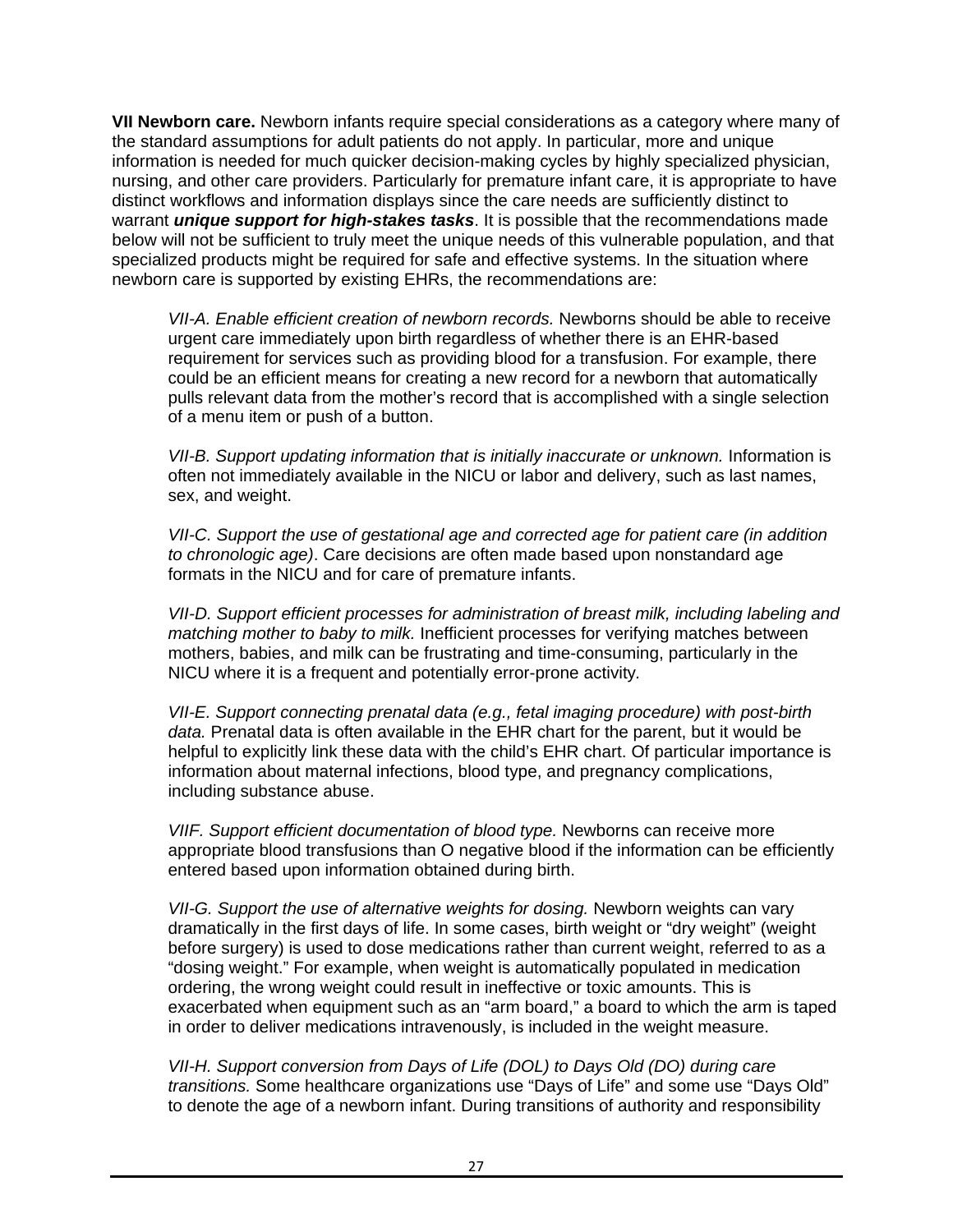across organizations, it is critically important to be accurate with this information. Since all EHRs can be expected to have accurate birthdate and current date information, it should be possible to allow hospitals to use either convention and support this conversion from one system to the other.

*VIII. Display weights in grams and ages in days, weeks, or months under thresholds.* For newborns, the appropriate unit is often different given the young age and low weight. Under 3 kilograms, it may be preferable to display weights in grams. During patient rounds and other verbal communications between neonatologists, grams are often used, and supporting this convention, as well as supporting accurate conversions to kilograms for dosing, may reduce conversion errors. Under thirty days, it is preferable to view age in days, weeks, and months. In addition to better support decision making and communications with caregivers, having an age such as "0.005 years old" could lead to erroneous assessments.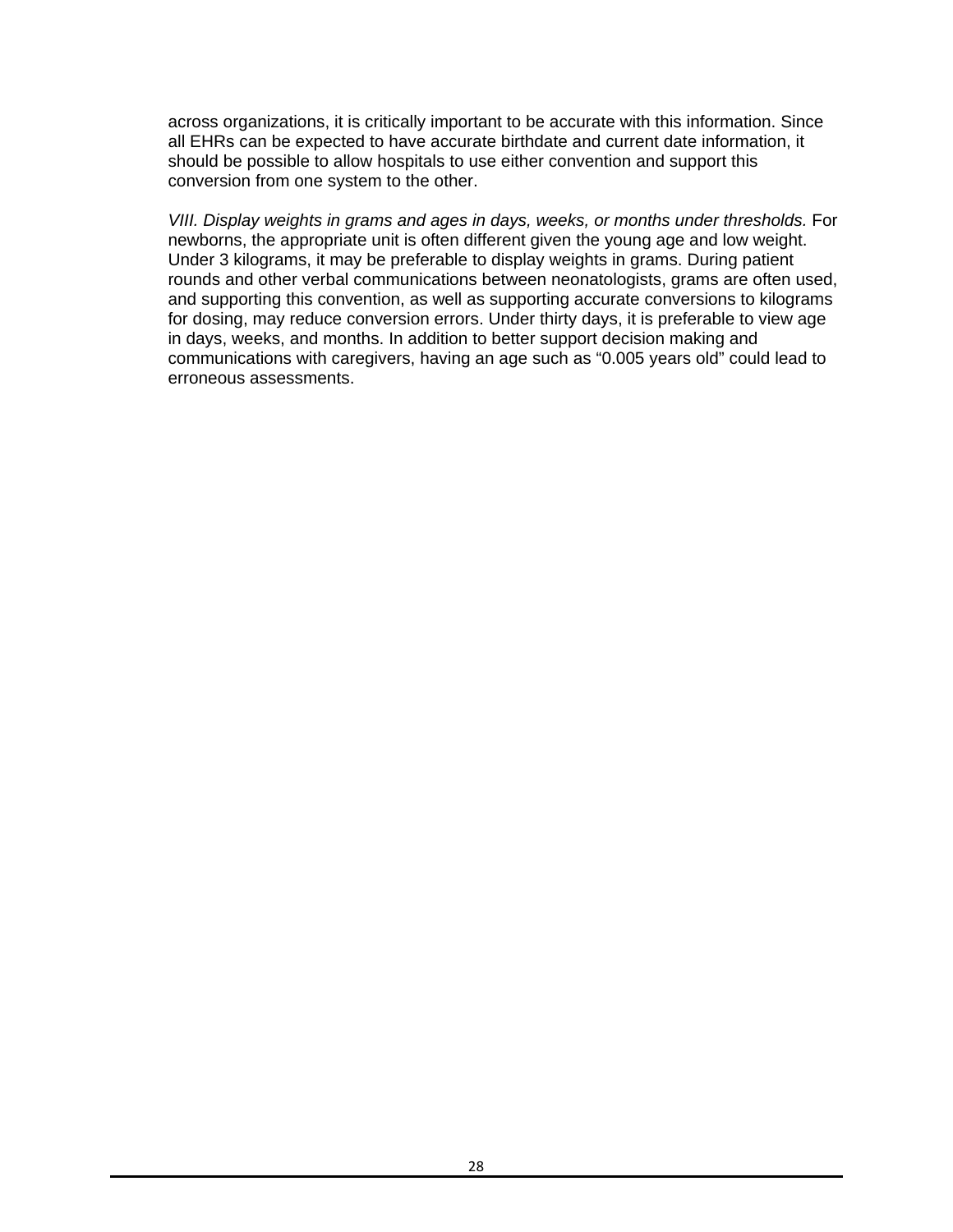**VIII Privacy.** Ensuring patient privacy and allowing sufficient support for communications to provide effective care is challenging for any patient. For pediatric patients, there are special considerations due to the unique nature of the *transfer of care responsibility* based upon age and maturity from the parent or nontraditional caregiver to the child for responsibility for care, particularly with respect to mental health and sexual information. The following recommendations are made:

*VIII-A. Support documenting consent agreements for nontraditional parents.* It is important to support privacy for nontraditional caregiving arrangements such as children in foster or custodial care, adults who are not parents, adoptive parents, and guardians.

*VIII-B. Support "break the glass" privacy law violations for urgent care situations.* In urgent care scenarios, it might be necessary to access critical health information that is available in an EHR yet restricted for privacy or security purposes. In the event this is needed, the system should support access as long as documentation is made by the user logging the event, who accessed the information, and the reason for getting access.

*VIII-C. Make easily visible what information can be viewed, printed, and transferred with different levels of privacy or security.* Many levels of confidentiality for different notes can make it difficult for users to understand what privileges are provided with each level, particularly if the distinctions are not well-defined in the online help documentation. For example, systems can have confidential notes, sticky notes, private notes, and internal notes, each of which has different definitions regarding access for viewing and transferring to other systems. Access issues are particularly complicated for adolescent patients based on age, assent status, and nontraditional caregiving arrangements.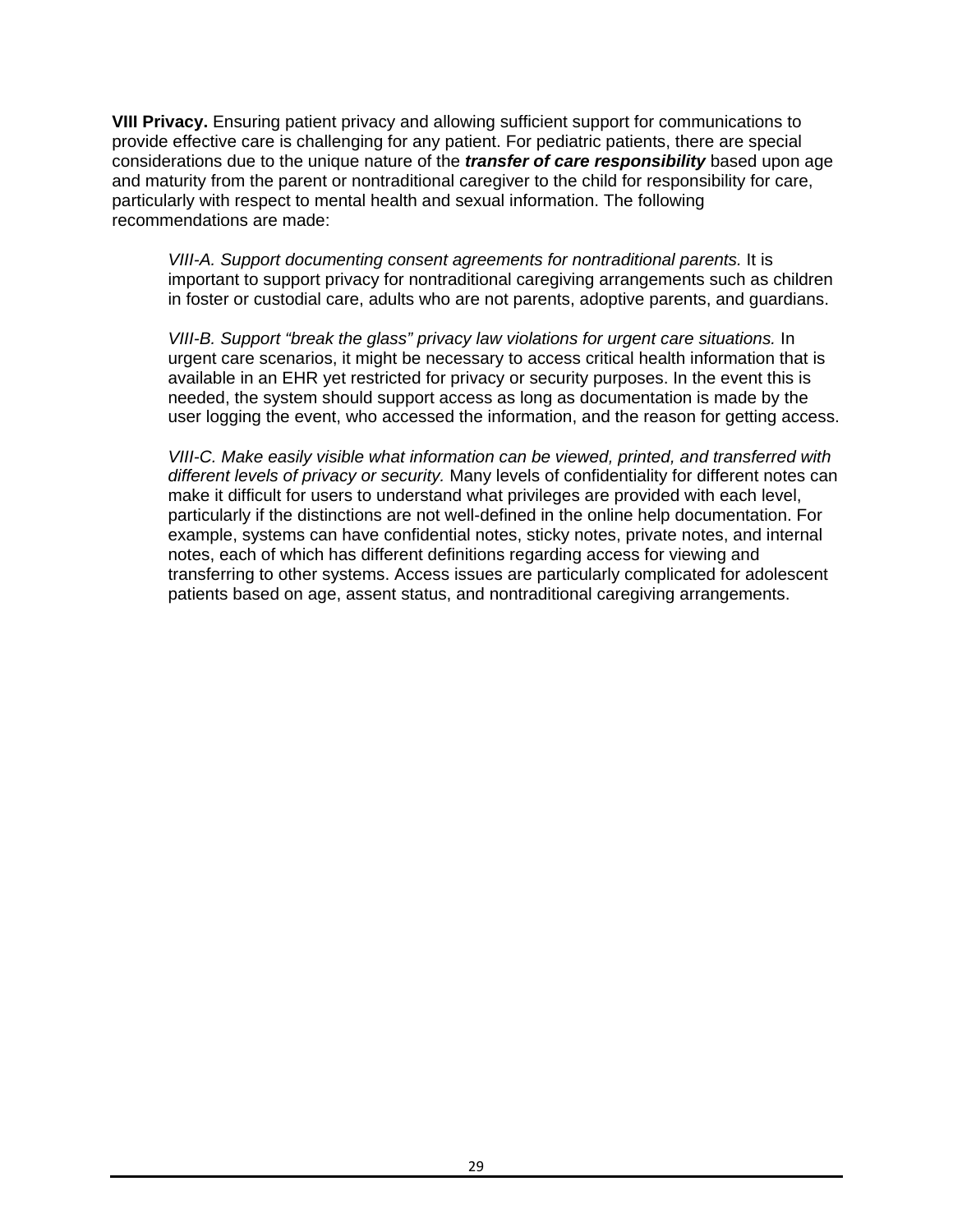**IX Radiology.** Radiology is a particularly important specialty in pediatric care. Knowing which test to order is an important decision because the risk associated with exposure to radioactivity is particularly high for infant patients whose cell division is very active and whose cumulative exposure over a lifetime is just beginning. For adult patient populations, consultations between a physician and a radiologist about which test is appropriate to order are important communications. For pediatric patients, the stakes are much higher. Sedation, intubation, and radiation for pediatric patients are much higher-risk activities than for adult patients. Having multiple scans due to inaccurate selection of correct procedures from *physician-radiologist communications* conducted only through EHR orders and poor *usability* of the interface can have many negative clinical implications for pediatric patients. Therefore, the following recommendations are made:

*IX-A. Support physician-radiologist communications to clarify which scan variation to order for high-stakes sedation and intubation procedures.* A useful feature would be supporting real-time communications between an ordering physician and a radiologist about which procedure to order in order to reduce delays in care and redundant procedures. In order to ensure that the correct test has been ordered, a narrative including a diagnostic, short history and indication for the reason for the test is needed. It is also important to include information about who can be contacted in real time in order to answer a radiologist's questions. In addition, this support could meet The Joint Commission's (TJC) recommendation to "Create and implement processes that enable radiologists to provide guidance to and dialogue with referring physicians regarding the appropriate use of diagnostic imaging using the American College of Radiology's Appropriateness Criteria."<sup>51</sup> For example, this communication could avert an erroneous order of "chest CT" when a "chest and abdomen CT" is needed. In the event that realtime communications cannot be supported, support could be provided for quality improvement reports to facilitate quality improvement by interdisciplinary teams of physicians and radiologists.

*IX-B. Support alerts for contraindicated procedures.* There is often information electronically available from the chart that, in theory, could inform alerts about procedures potentially being contraindicated during the ordering process. In the event that the current level of technology cannot support this with an acceptable rate of false alarms, reports could be printed to support manual review by assigned personnel prior to the date of a procedure.

*IX-C. Monitor cumulative radiation exposure over time.* A listing in one location of all radiology tests, done at any location, for each patient would help to monitor and reduce exposure to ionizing radiation. Over the past two decades, the U.S. population's total exposure to ionizing radiation has nearly doubled.<sup>52</sup> For newborn patients, it is possible that new sources of radiation will emerge in future decades, further raising the cumulative exposure over a lifetime. High cumulative radiation exposures create cancer and other undesirable consequences. As such, The Joint Commission has recommended that dose information be captured in the patient's EHR.<sup>53</sup> Once the dose information is captured, a highly useful feature would be a cumulative plot of radiation

<sup>&</sup>lt;sup>51</sup> Recommendation 2. http://www.jointcommission.org/assets/1/18/SEA\_471.PDF.

 $52$  National Council on Radiation Protection and Measurements: Ionizing radiation exposure of the population of the United States (2009). NCRP Report No. 160, Bethesda, Md.:142-146.

<sup>53</sup> Recommendation 19. http://www.jointcommission.org/assets/1/18/SEA\_471.PDF.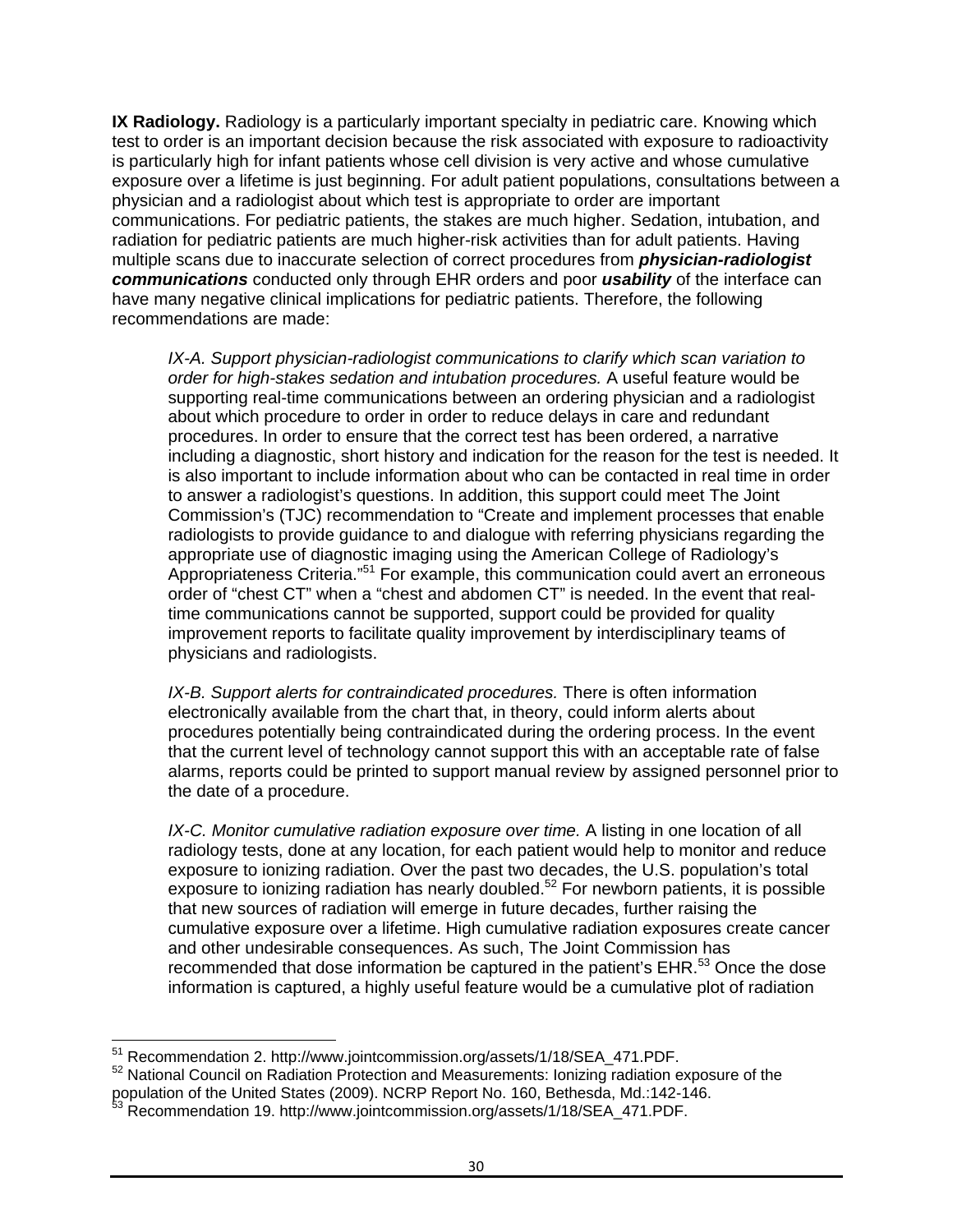exposure over time for physicians, nurses, radiologists, and ideally caregivers and patients.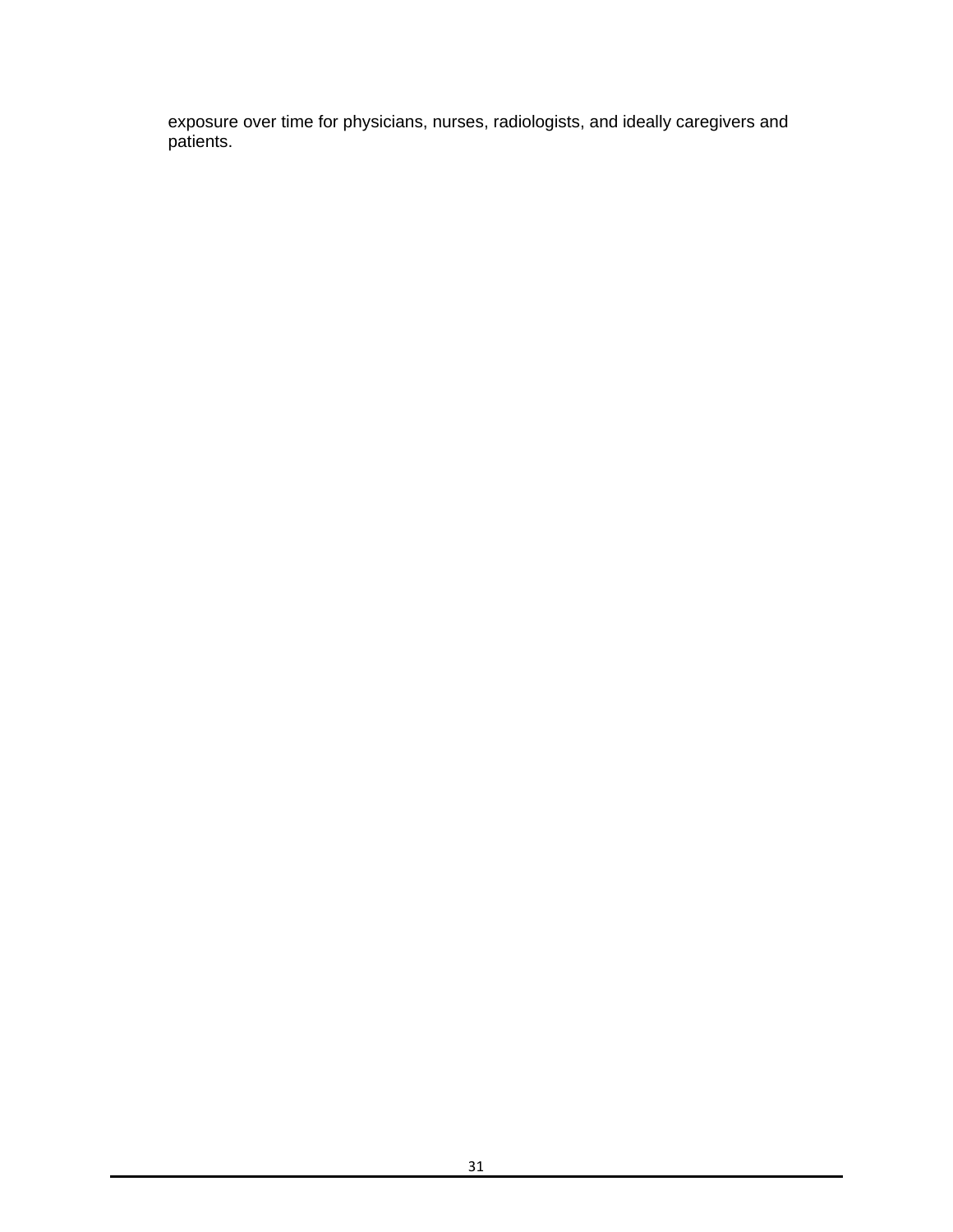#### **Summary of Human Factors Themes in Recommendations**

In addition to the detailed recommendations described above, there are several overall recommendations that apply across multiple categories to enhance usability in general. These are:

- Facilitate smart rounding of the dose of the medication based on actual formulation of drugs. For example, digoxin is 50 mcg/mL, 10 mcg/kg/day. For a baby with a low weight, an order of 0.4553 mL is too specific, but the ability to order 0.46 mL and not 0.5 mL is important to avoid toxicity. Systems must take into account the correct amount of arithmetic precision needed in values.
- *Avoid truncation of displayed information.* This includes medication names for ordering medications, units for displayed data, names of vaccinations, and information for points plotted so closely together that the information was obscured.
- *Support notations on data.* Much of the numeric information used by pediatric clinicians is influenced by data quality issues. Being able to notate "fussy" on a blood pressure medication reading, information such as "6-week preemie" on growth chart data, and "needs booster shot at next visit" for vaccinations would be extremely helpful. In addition, it is very important to know where information originated from, particularly when there are unusual data values or discrepancies to resolve.
- *Support local display options for age and weight.* Age and weight do not have the same meaning, units, or ranges for pediatric patients as for adult populations. In addition, there are multiple variations on these measures. Having the ability to locally select display options (e.g., g vs. kg, Days of Life [DOL] vs. Days Old [DO], dosing weight vs. current weight) would be useful.
- *Support the use of customized forms, charts, graphs, and reports.* There are many specialized tasks that some pediatric providers perform routinely that are supported by specialized forms, graphs, charts, and other tools. In general, these tools require graphing and analyzing quantitative data where the interpretation is based on other dynamic factors. For example, if a patient has a dilated aortic root, their dimensions are tracked based on Z-score, which is a measure of standard deviation from the mean based on the Body Surface Area. When an adult has an aortic root being tracked, you simply follow the absolute value of the dimension (e.g., 4 cm, 4.1 cm, 4.2 cm). For pediatric patients, the variables that are tracked change with age, weight, height, and other factors. Another example is tracking INR data to see what the dose of an anticoagulation should be. With paper-based records, physicians typically made flowsheets and graphs that were pasted into the chart. With electronic records, most EHRs currently lack flexibility to provide support for data entry, graphing, or documentation of paper graphs.
- *Support optimizing alerts.* Alerts are particularly important in pediatrics given the extreme complexity of providing care, particularly for vaccination scheduling and medication ordering. On the other hand, designing threshold settings for alerts is particularly challenging in pediatrics given high variability and the need for specialized information that may change quickly over time. Being able to optimize the alert settings locally, particularly for particular units and levels of experience, would be highly useful. In general, in pediatrics, the variability is so high that it is strongly recommended that all alerts can be overridden at the discretion of the provider.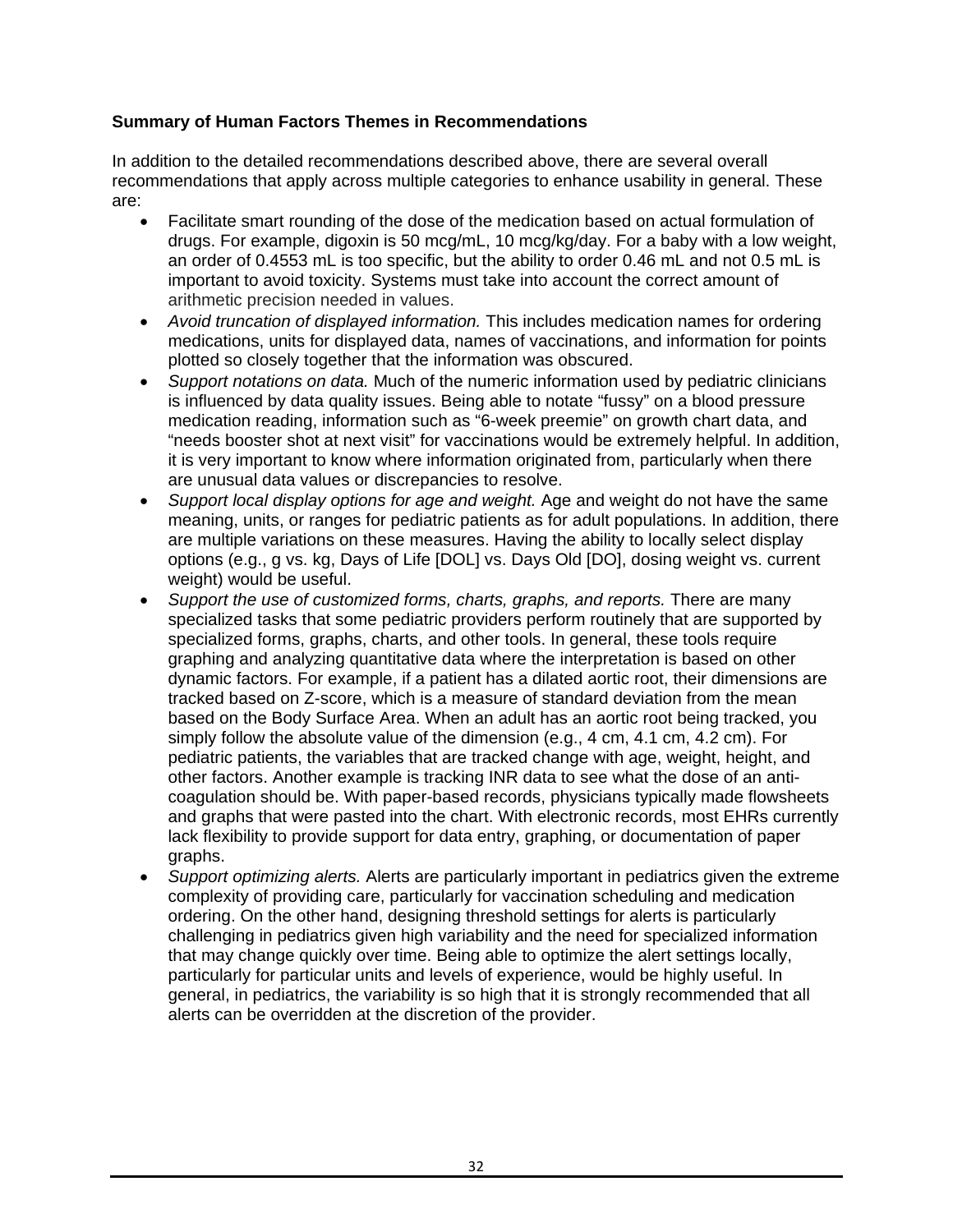#### Table 1. Critical user interactions and human factors recommendations

| <b>Critical User</b><br><b>Interactions</b> | <b>Human Factors Recommendations</b>                                                                                                    |
|---------------------------------------------|-----------------------------------------------------------------------------------------------------------------------------------------|
| Patient identification                      | IA. Use unique patient identification numbers that are not based upon social security numbers.                                          |
|                                             | IB. Include photographs of newborns with primary caregivers for patient identification.                                                 |
|                                             | IC. Include age, gender, and weight on constant-identification banner headers on all screens.                                           |
|                                             | ID. Distinguish between newly generated and copied information.                                                                         |
| Medications                                 | IIA. Protect against mode errors for mg/kg dosing and ml dosing.                                                                        |
|                                             | IIB. Flag that an intended dose is unusual.                                                                                             |
|                                             | IIC. Support high-precision dosing for low-weight patients.                                                                             |
|                                             | IID. Do not permit automated defaults to adult doses.                                                                                   |
|                                             | IIE. Support custom formulations for liquid medications.                                                                                |
|                                             | IIF. Support documentation of incomplete medication information.                                                                        |
|                                             | IIG. Reduce displayed options for medication orders.                                                                                    |
|                                             | IIH. Display the recommended dose range for the selected mg/kg dose.                                                                    |
|                                             | III. Display "input masks" for data entry to clarify type of data.                                                                      |
|                                             | IIJ. Avoid truncation of medication names and dosages in menus.                                                                         |
| Alerts                                      | IIIA. Support flexibility in unit-based settings for alerts, reminders, and warnings based upon weight, height, Body Surface Area, Body |
|                                             | Mass Index, and age.                                                                                                                    |
|                                             | IIIB. Do not permit replacing pediatric-specific thresholds with default adult-based thresholds following a system-wide crash.          |
|                                             | IIIC. Do not permit "hard stops" for changes to medication orders.                                                                      |
|                                             | IIID. Cap the dose at the standard adult dose and allow override with justification.                                                    |
|                                             | IIIE. Display normal ranges for medication doses and lab values based upon weight, height, Body Surface Area, Body Mass Index, and      |
|                                             | age information.                                                                                                                        |
|                                             | IIIF. Display together parameters that are continuously monitored to rapidly intervene.                                                 |
| Growth chart                                | IVA. Do not permit changes to measurement systems (e.g., lb vs. kg) unless initiated by the user.                                       |
|                                             | IVB. Support accurate conversion from pounds to kilograms.                                                                              |
|                                             | IVC. Ensure visibility of chart data and axes.                                                                                          |
|                                             | IVD. Display units accurately in standard notation.                                                                                     |
|                                             | IVE. Support selection of particular weight data value to display.                                                                      |
|                                             | IVF. Display age-based percentiles for weight, height, head circumference, and BMI data.                                                |
|                                             | IVG. Provide single-click navigation to access growth chart display (e.g., one click on easily recognizable icon).                      |
|                                             | IVH. Provide single-click interaction to view complete growth chart (e.g., no scrolling).                                               |
|                                             | IVI. Display height and weight on same chart.                                                                                           |
|                                             | IVJ. Support custom views with custom time ranges (e.g., 3 months to 6 months).                                                         |
|                                             | IVK. Support corrections to plotted data.                                                                                               |
| Vaccinations                                | VA. Allow ordering vaccination via reminder.                                                                                            |
|                                             | VB. Allow data entry for vaccinations given at other institutions.                                                                      |
|                                             | VC. Support display and tracking of components of combination vaccines.                                                                 |
|                                             | VD. Display the days prior vaccinations were given and support alerts for recommended minimum/ideal/maximum intervals between           |
|                                             | vaccinations.                                                                                                                           |
|                                             | VE. Allow sorting of vaccination data by multiple fields.                                                                               |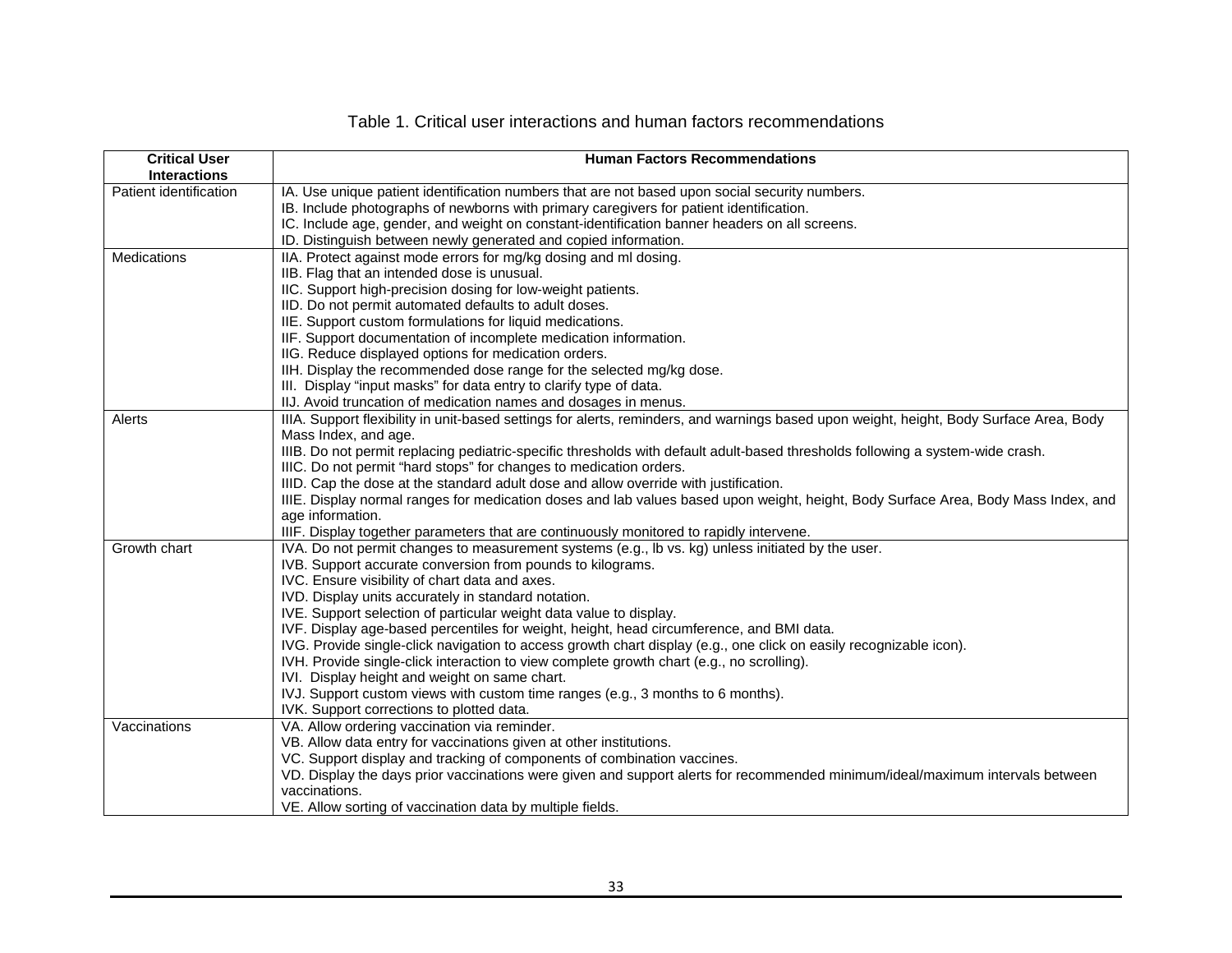| Table 1 (Cont). Critical user interactions and human factors recommendations |  |
|------------------------------------------------------------------------------|--|
|------------------------------------------------------------------------------|--|

| <b>Critical User</b> | <b>Human Factors Recommendations</b>                                                                                                       |
|----------------------|--------------------------------------------------------------------------------------------------------------------------------------------|
| <b>Interactions</b>  |                                                                                                                                            |
| Labs                 | VIA. Support communications to change inaccurate normal ranges.                                                                            |
|                      | VIB. Enable seeing where normal ranges originated from (adult normal, pediatric normal, weight-based normal, age-based normal, body        |
|                      | surface area normal).                                                                                                                      |
|                      | VIC. Enable integrated view of lab results from different sources.                                                                         |
| Newborn care         | VIIA. Enable efficient creation of newborn records.                                                                                        |
|                      | VIIB. Support updating information that is initially inaccurate or unknown (e.g., last names, sex, weight).                                |
|                      | VIIC. Support the use of gestational age and corrected age for patient care (in addition to chronologic age).                              |
|                      | VIID. Support efficient processes for administration of breast milk, including labeling and matching mother to baby to milk                |
|                      | VIIE. Support connecting prenatal data (e.g., fetal imaging procedure) with post-birth data.                                               |
|                      | VIIF. Support efficient documentation of blood type.                                                                                       |
|                      | VIIG. Support the use of alternative weights for dosing.                                                                                   |
|                      | VIIH. Support conversion from Days of Life (DOL) to Days Old (DO) during care transitions.                                                 |
|                      | VIII. Display weights in grams and ages in days, weeks, or months under thresholds.                                                        |
| Privacy              | VIIIA. Support documenting consent agreements for nontraditional parents (children in foster or custodial care, adults who are not         |
|                      | parents, adoptive parents, and guardians).                                                                                                 |
|                      | VIIIB. Support "break the glass" privacy law violations for urgent care situations.                                                        |
|                      | VIIIC. Make easily visible the rules that describe what information can be viewed, printed, and transferred with different levels/types of |
|                      | security on notes and all text in the chart.                                                                                               |
| Radiology            | IXA. Support physician-radiologist communications to clarify which scan variation to order for high-stakes sedation and intubation         |
|                      | procedures.                                                                                                                                |
|                      | IXB. Support alerts for contraindicated procedures.                                                                                        |
|                      | IXC. Monitor cumulative radiation exposure over time.                                                                                      |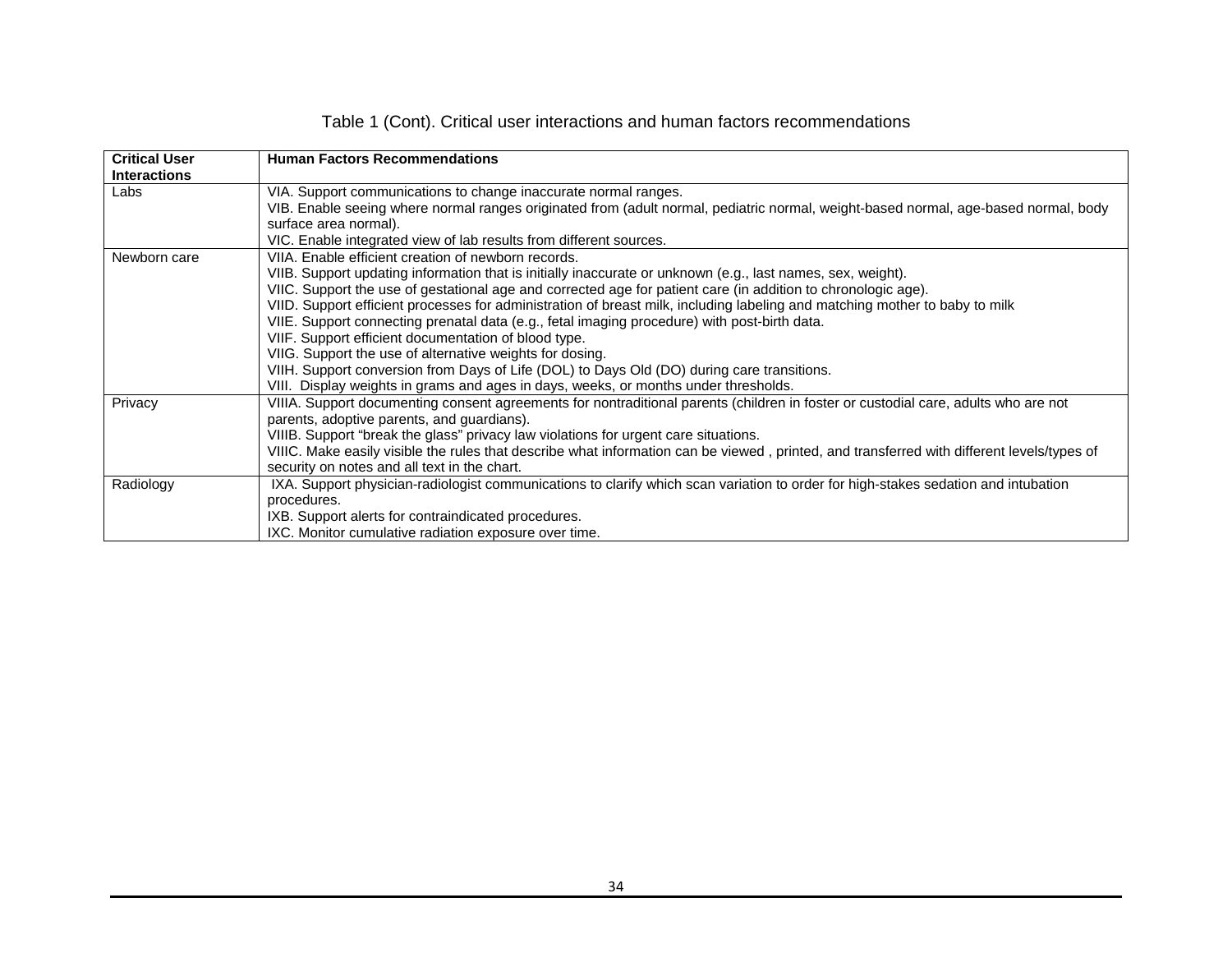### **5 Opportunities for innovation**

In addition to the recommendations provided in Table 1, potential opportunities for future innovation were identified. In particular, developers interested in developing specialized "child modules" for pediatric patient care that can be used in conjunction with established EHR systems might consider the following areas that we believe would be viewed as useful features:

- "Normal" dose ranges, lab, and vital sign values for pediatric patients. Complex factors are used in each of these calculations. For example, vital signs and blood pressure ranges depend on height and age but not weight, whereas dosing is based on weight.
- Support seeing all variations on a medication order (e.g., amoxicillin) or procedure (e.g., CT scan) without clicking on them, and view which ones have most frequently been selected.
- Support selecting the necessary billing codes and generating the associated documentation to receive the appropriate financial reimbursement from third parties (e.g., insurance companies).
- Support innovations in "smart alerts," including expertise-based adjustments and escalations of who receives alerts based on values and combinations of variables with Boolean logic.
- Provide smart vaccine support, such as verifying vaccine combinations, catch-up doses, and missed doses.
- Support locally adding charts for specific conditions (e.g., Down syndrome). The growth chart is not the only chart that is useful for pediatric patient care.
- Support tracking and graphing medical data, where the interpretation is based on other dynamic factors. For example, if a patient has a dilated aortic root, their dimensions are tracked based on Z-score, which is a measure of standard deviation from the mean based on the Body Surface Area. When an adult has an aortic root being tracked, you simply follow the absolute value of the dimension (e.g., 4 cm, 4.1 cm, 4.2 cm). For children, the variables that are tracked change with age, weight, height, and other factors. With paper-based records, physicians typically made flowsheets and graphs that were pasted into the chart. With electronic records, most EHRs currently lack flexibility to do this strategy.
- Support role-based access control for sensitive portions of the note. As responsibility for care is transferred from parents to children, there is an increased need to protect sensitive portions of the note from parents, such as psychology notes and suicide flags. Provide support for communications to add medications to the formulary, reduce false alarms for alerts, reminders, and warnings, and address sources of inaccurate data. It is recommended that one contact person be designated to receive requests to change inaccurate settings or undesirable settings. Requests for change are recommended to be facilitated by EHR features, which automatically direct the request for change to the designated person.
- Provide support for identifying areas for quality improvement by displaying clinical data for cohorts of patients against benchmarks. A useful feature, particularly for quality improvement or administrative personnel, is to have reports and dashboard displays to see how patient care measures relate to national benchmarks. Pediatric subspecialties are continuously advancing local, state, and hopefully eventually national standards for care and associated measures, few of which are currently captured with existing or future requirements for quality improvement measures for adult patients. For example,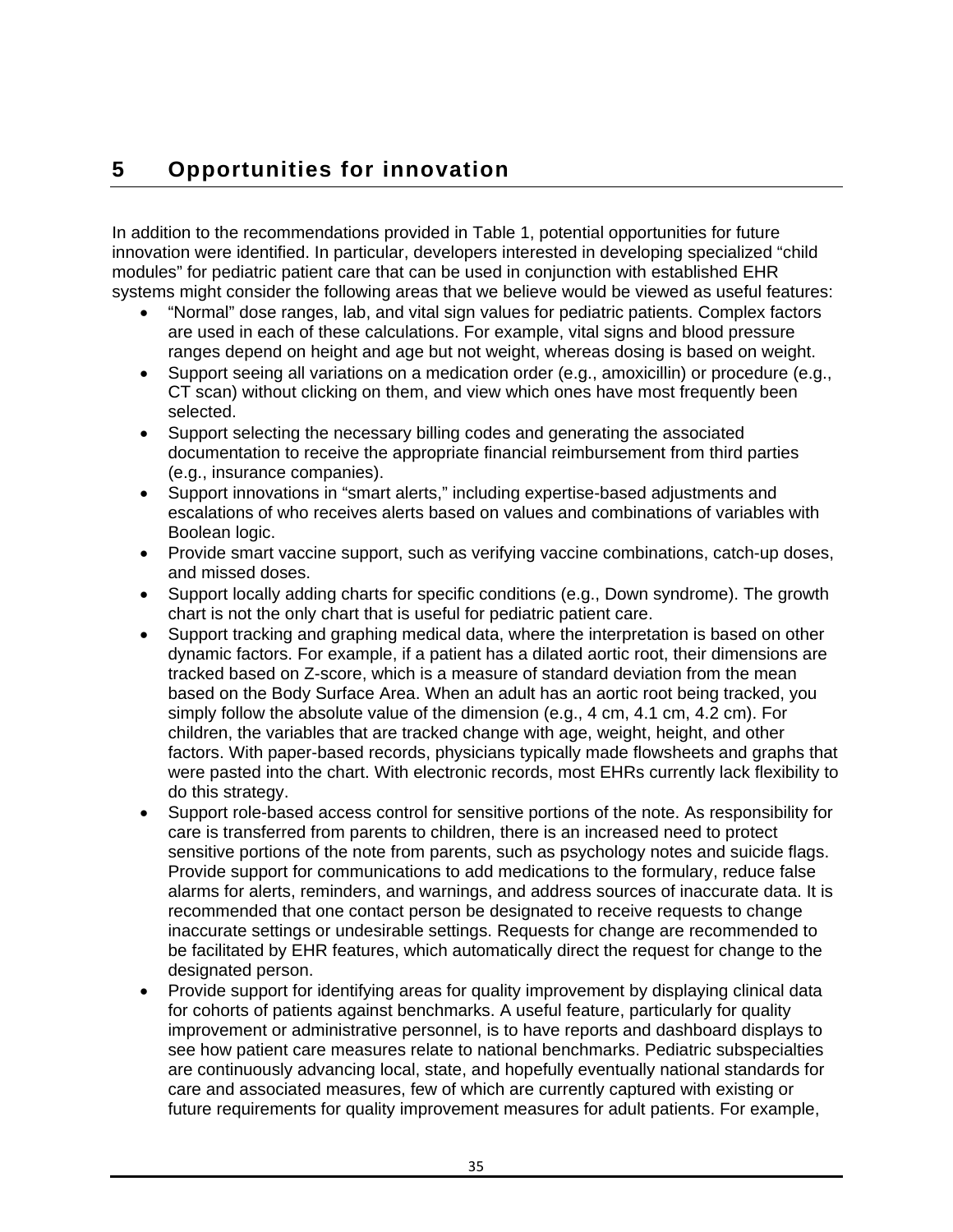all infants with a fever within the last 28 days treated in the hospital might want to be reviewed for quality improvement or research purposes.

- Drug dictionaries with pediatric-specific dose ranges and alerts that include single-dose, daily-dose, and cumulative-dose decision support, including lifetime cumulative dose for chemotherapies.54
- Support physician-radiologist communications to clarify which scan variation to order for high-stakes sedation and intubation procedures. A useful feature would be supporting real-time communications between an ordering physician and a radiologist about which procedure to order in order to reduce delays in care and redundant procedures. In addition, it is important to track the frequency of radiology procedures to assess the cumulative patient safety risk.
- Support warnings for contraindicated procedures. There is often information electronically available from the chart that could inform the system notifying the user that a procedure is contraindicated during the ordering process. For pediatric patients, procedures often are more challenging than for adult patients due to small sizes and resistance to staying still during intubation and other critical activities. On the other hand, some procedures occur more often, such as lumbar punctures for young infants since they have a higher risk of meningitis and do not reliably show signs of meningeal irritation. Patients with increased intracranial pressure (ICUP) are contraindicated for receiving a lumbar puncture.
- Accommodate critical information exchange for patient facility transfers (particularly for premature neonates). Extremely sick premature neonates will frequently be transferred to receive care at institutions with the most specialized knowledge to provide care. Having an efficient way to get an overview of critical information is critical to meet the needs of these patients. In most cases, no social security number will yet be available for these patients; therefore, additional support for accurate identification is needed.
- Display the origin of medication, lab, and procedure information. Knowledge of where information originates is critical to determining what information to consider when there are discrepancies. As EHRs begin to incorporate more information originating from other systems designed for other purposes, such as insurance companies, billing services, and personal health records, this ability will be even more important.

<sup>&</sup>lt;sup>54</sup> Kim, G.R., Lehmann, C.U., Council on Clinical Information Technology. Pediatric Aspects of Inpatient Health Information Technology Systems. Pediatrics. December 1, 2008;122(6):e1287 ‐e1296.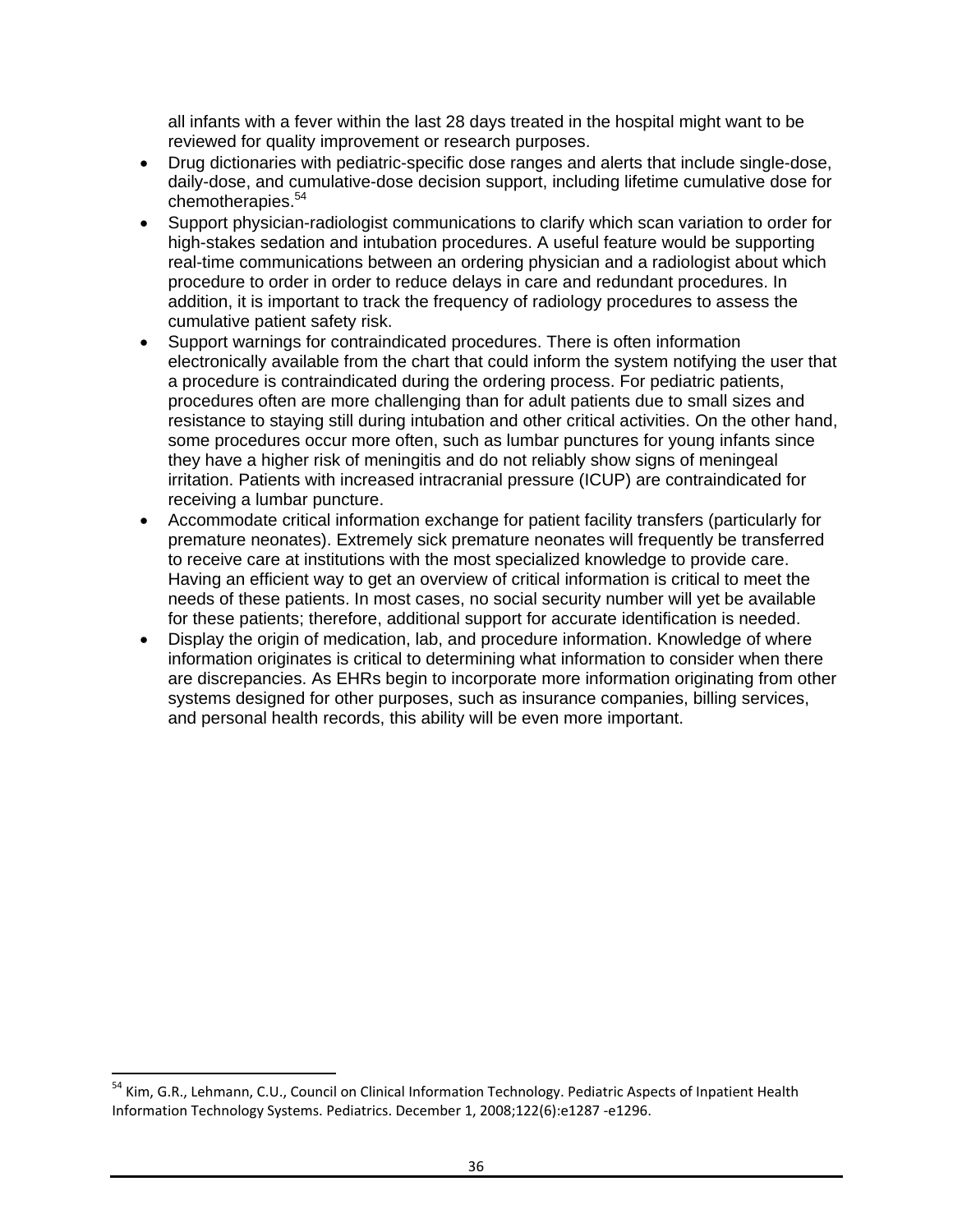## **6 Conclusion**

Usability of EHR systems has been identified as an important factor in patient safety. The adoption of EHRs by providers specializing in pediatric patient care has lagged behind adoption for general population providers. Pediatric patient care has unique features and some aspects of care are more complex and have higher stakes. In this document, we highlighted unique user interactions important for providing pediatric care with the support of an EHR and provided guidance from the human factors literature to increase usability. Of particular importance in the provided recommendations are:

- Display information in menu items and on charts/graphs without truncating critical information, including doses and measurement units;
- Support one-click access to the growth chart in the standard display format;
- Eliminate automated changes to adult doses for medication orders; and
- Protect against ordering medications in the wrong units, which could result in tenfold or higher dosing errors.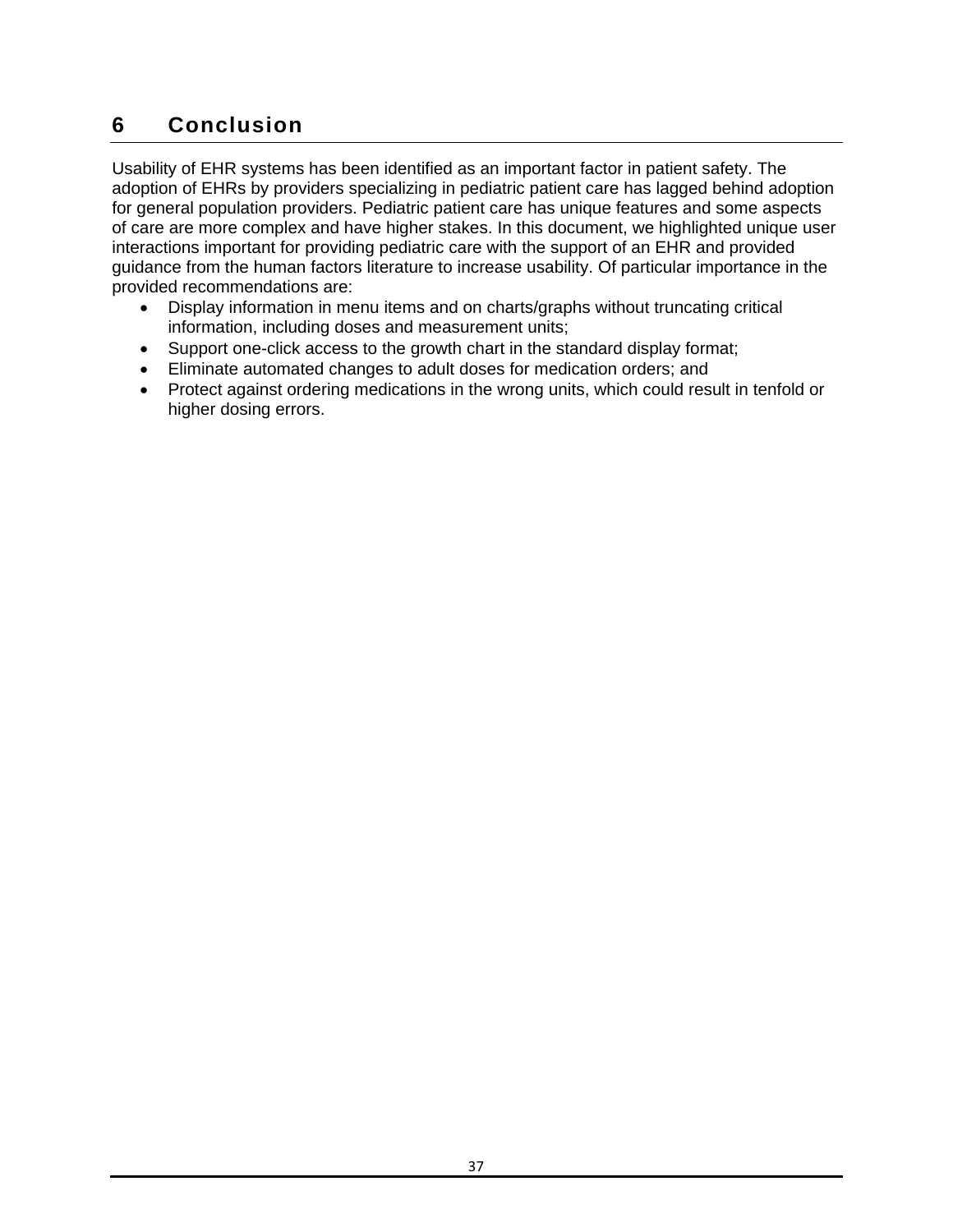#### **Appendix A Representative clinical scenarios**

In the appendix, we illustrate some of the unique considerations for pediatric patients in the context of representative, fictional clinical scenarios. Developers may find these scenarios helpful for the purpose of assessing unique risks for pediatric patients, such as through formative user-centered design approaches or summative usability evaluations. Human factors elements are highlighted in call-out boxes on the right.

#### **Scenario A: Newborn with sepsis treated by Emergency Department physician**

*A six-day old infant is brought to the Emergency Department (ED) by his mother who reports that he has a fever. At triage, he is very irritable, has a rectal temperature of 39C, and a bulging anterior fontanel. By ED protocol, he is brought to a treatment room immediately to be seen by a physician. The infant's history is significant for being the A twin of a term pregnancy delivered by a scheduled C-section. The B twin is reported to be well at home with the father. The physician's assessment is that the infant may have sepsis/meningitis and requires a workup. On examination, the physician hears crackles and assesses that a chest xray is indicated.* 

*The mother does not know the medical record number, so the registrar in the ED asks for the social security number, but it has not been issued yet. The registrar successfully finds the mother's file that includes a note with medical record numbers for both children. The physician successfully pulls up the chart. The physician clicks the "sepsis bundle" quick order on the interface. The system orders standard adult doses for these medications, which are far too large, as well as an inappropriate procedure for placing a central line, so he cancels the set of orders.* 

*The physician then calls up a feature that supports weight-based dosing. He estimates that the patient weighs 8 pounds and types 8 in the weight box entry and switches the default system from kilograms to pounds by clicking the radio button next to the number. The physician does not realize that the system records the weight as 8 kg. The alert that the weight falls outside the normal values is located on the "face sheet" page, not on the page where the dose is entered. The ordered dose is not what the nurse expects, and she realizes that the system treated the entry as if it were kilograms, not pounds (because the software does not store units with the data and assumes kilograms for any weight-based data entry). The nurse informs the physician that the weight is incorrect.* 

*The nurse then informs him that the exact weight is 4.1 kg (9.0 pounds). The physician remembers that the appropriate dose for the antibiotic is 10 mg/kg/dose, and calculates in his head that the appropriate dose is 41 mg. He types in the order for a brand name antibiotic for that dose. When he reviews the medication order, he sees that the system has created an additional order for the standard adult dose of 2000 mg as well as in the* 

**Increased risk for wrong patient error:** Same parents, last name, sex, birth date, age, and gestational age

**Increased risk for wrong patient error:** Delay in obtaining social security number

**Automation surprise:** Unexpected default to standard adult dose

**Automation surprise:** Unexpected change in measurement system for weight results in inaccurate data

**Complexity:** Potential for mode error, calculation mistakes, during medication ordering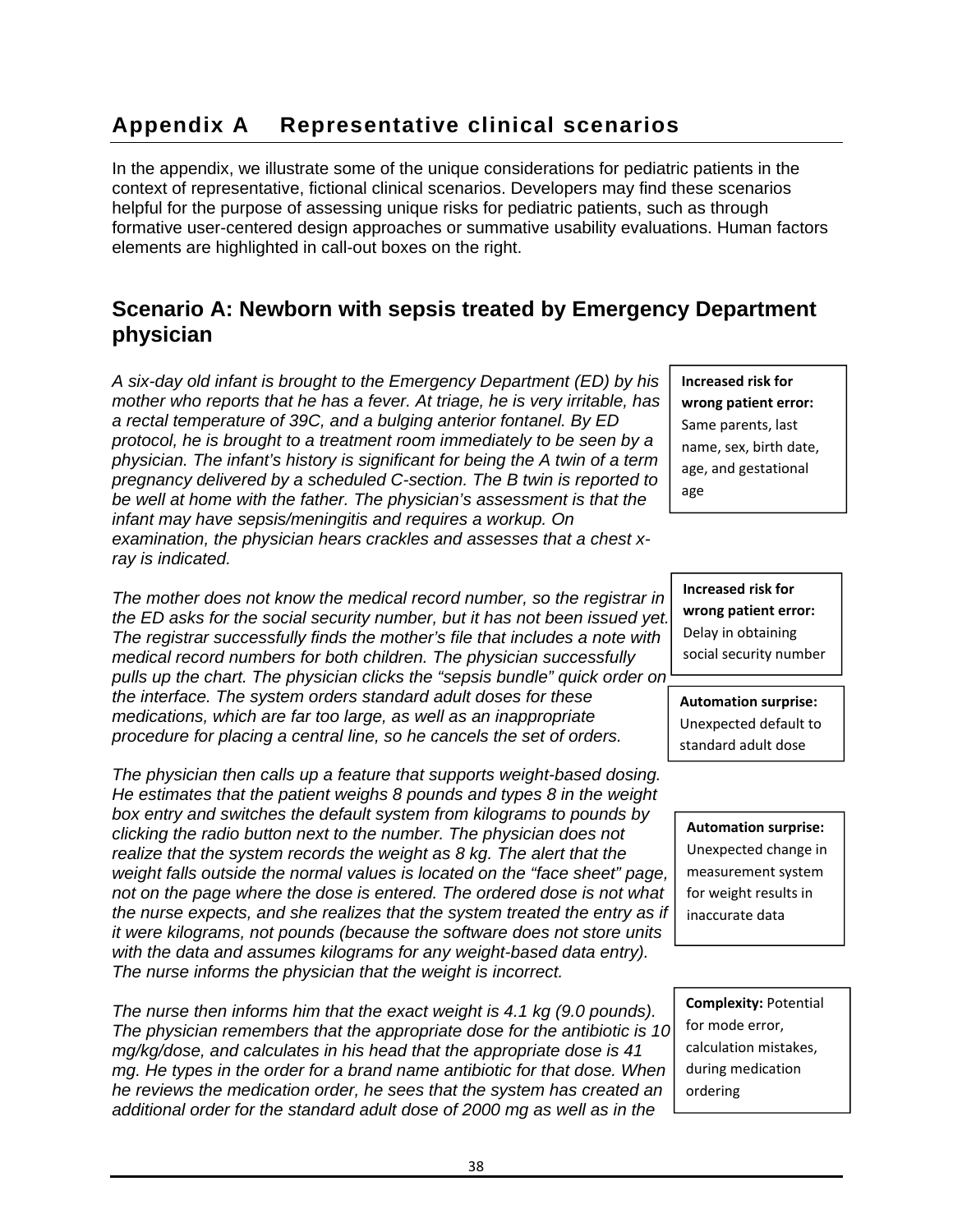*generic form rather than the brand name form of the medication. He cancels the adult dose and confirms the pediatric dose.* 

*The doctor needs broad antimicrobial coverage and wants to start a second antibiotic. The physician then enters an order for the second medication. The dose and frequency of administration for this medication are dependent on the gestational age of the patient, the actual age, the weight, and the renal function. This medication is administered by IV, so the options available for ordering are reported in ml, but the information about the concentrations that indicate what the dose is in mg/kg are truncated on the display. In some of the EHR systems that the doctor uses, this medication is ordered in mg/kg/day, and in some mg/kg/dose, so the doctor needs to double check how the information is being displayed. He clicks on each of the options, and then cancels the orders until he finds the correct concentration. He calculates the amount of medication needed in his head and orders it. When he reviews the order, the system has automatically rounded the dose amount to the nearest regular dose, which is too high and would be potentially harmful to the child if administered. He cancels the order and manually enters the correct amount.* 

*The physician then returns to assess the patient, and informs the mother that antibiotics have been ordered. He learns that the patient's twin is at home with the father and asks again what the patient's first name is. When he looks at the record, he realizes that he had ordered the medications for the wrong sibling. He informs the mother that since this is an emergency situation, he will not correct the mistake now, but that he will add this information to the progress note so that people in the future will be aware that it was the other sibling that had sepsis. He writes in his note that there was an error in patient identification and that the sepsis treatment was administered to the other child, including the temporary ID number and the mother's name for referencing purposes.* 

*The physician attends to another patient with critical issues. He then orders a CT scan for the infant in the electronic health record. There are 24 available options for CT scans taking into account the potential implications of size-based parameters, sedation techniques, and body size. Choosing the appropriate test would be very difficult for a less experienced physician without consulting with a radiologist.* 

**Automation surprise:** Unexpected change to generic form of medication

**Mode error:** High potential for selecting the wrong dose due to complexity, truncation of critical information, and inconsistent conventions

**Automation surprise:** Unexpected consequences of rounding a dose for low‐weight patients

**Workflow mismatch:** Difficult to change inaccuracies in documentation after the event

**Specialized expertise:** Would benefit from consulting with radiologists or decision support for which CT scan to order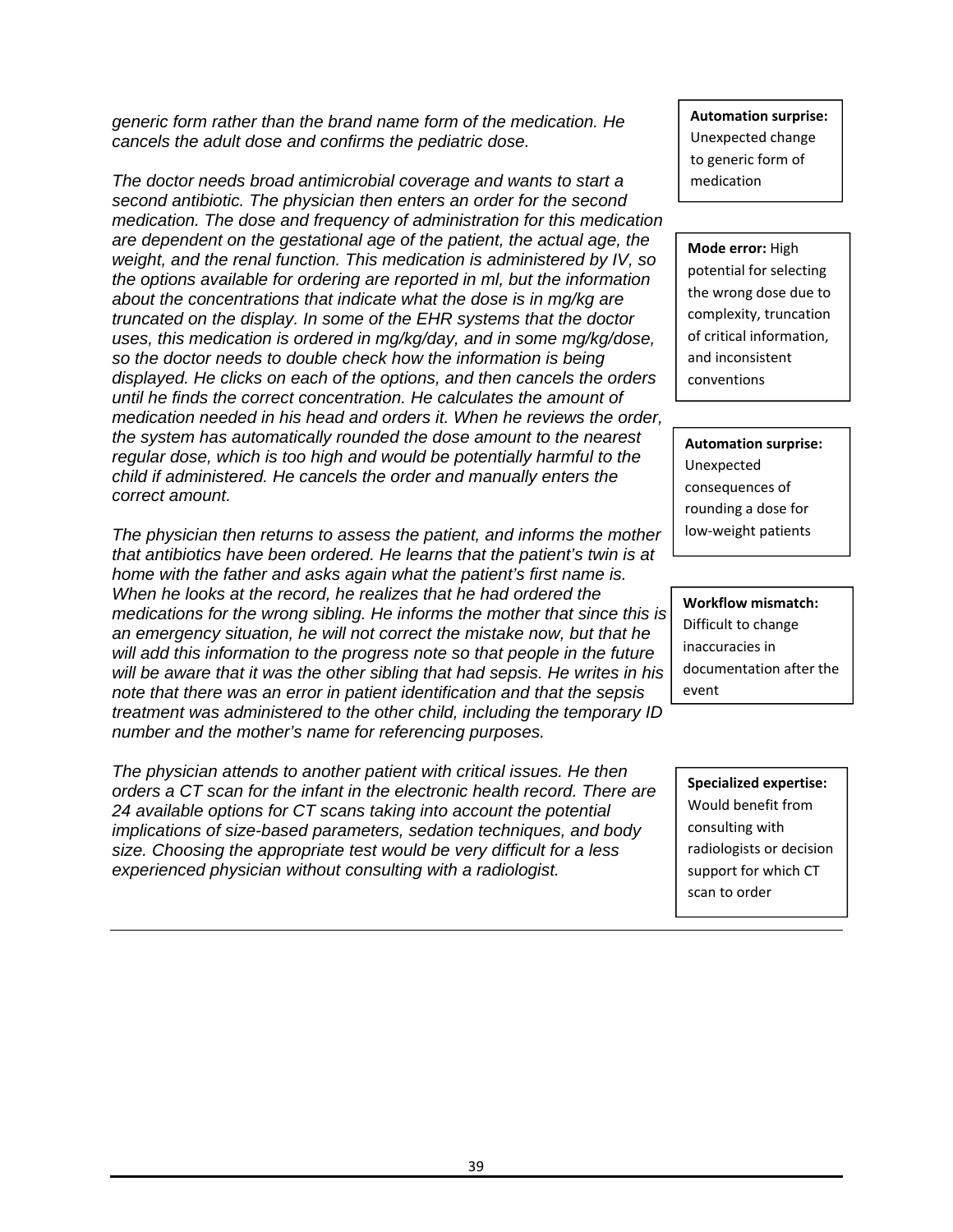#### **Scenario B: Premature twins cared for by NICU interdisciplinary team**

*The unit clerk in the neonatal intensive care unit (NICU) receives a phone call asking for transport of two premature (30 weeks gestational age) twin girls, both with significant critical care needs. The NICU attending physician, Dr. Patel, accepts the patient and is in communication with the air transport team and the attending care team at the transferring community hospital. While on the phone with the transferring ICU team, Dr. Patel is taking handwritten notes. Dr. Patel needs to order critical medications/drips and emergency diagnostic imaging in anticipation of the arrival of the transport team and the twins. A full set of general admission orders is also needed.* 

 *Because the patients have not been admitted yet, Dr. Patel is unable to use the EHR to write orders for the patients, so he notifies the unit clerk of the impending admissions and uses paper. Dr. Patel creates the names of Smith Baby A and Smith Baby B in keeping with NICU protocol and randomly chooses two admitting bed numbers in the NICU for their admission. Dr. Patel randomly chooses the bed numbers because he knows that the pharmacy will not process the medication orders without a bed assignment (Dr Patel's attempt at a workaround). Dr. Patel submits the paper orders to the unit clerk who proceeds to call the pharmacy.* 

*The two bed numbers that Dr. Patel selected were already occupied with other patients, and thus the names associated with the orders did not match the names available to the pharmacists about patients in beds (the form was called the bed assignment roster). The pharmacist refused to verify the medication orders. Similarly, diagnostic imaging refused to schedule the procedure, and called the NICU unit clerk with the message "call us back when the babies arrive and you have bed assignments."* 

*Dr. Patel then was informed by the charge nurse that the standard workaround was to use "virtual bed numbers" for urgent care situations prior to bed assignments. The charge nurse in the unit called the pharmacy and provided the two virtual bed numbers to the pharmacist tech who answered the phone and asked the admissions clerk to admit the incoming twins to the virtual beds. The pharmacy then began to process the orders for Smith Baby A and Smith Baby B. The presence of the virtual bed numbers also allowed the admissions clerk to formally "admit" the patients, even though they had not physically arrived yet. The admissions clerk typed the age in as 30 weeks, since it did not make sense to her to type 0 in as the age. Admitting the patients then allowed two new electronic records to be created, one for Baby A and one for Baby B.* 

**Workaround:** Provider attempts to select beds with other patients already in them in order to write time‐critical orders.

**Learnability:** Nonroutine process of 'virtual bed numbers' is used to allow timely care in exceptional circumstances, not intuitive for first-time users.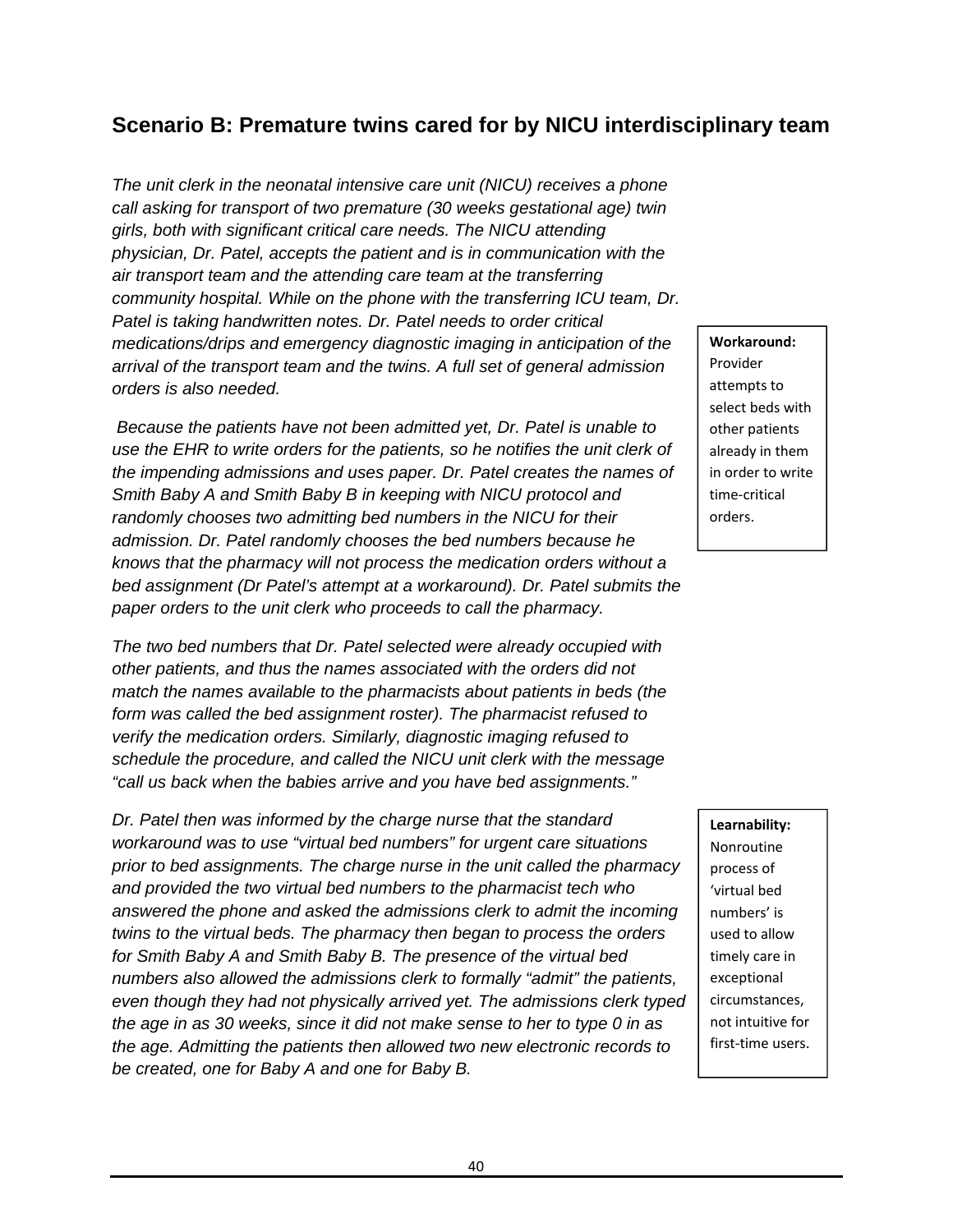*The twins arrived shortly thereafter via airlift from the community hospital. The fragments of the patient's charts that arrived with them as printouts listed the babies as Baby 1, Smith and Baby 2, Smith. It was now after midnight, so technically this was now the second day in chronological age for the twins.* 

*Smith baby A/Baby 1, Smith and Smith Baby B/Baby 2, Smith were delivered via C-section at 30 weeks gestation, and therefore were premature (preemies). The mother was a 20-year-old woman in her first pregnancy that developed preeclampsia. The transferring community hospital (out of state) was not part of the same hospital system as the NICU/admitting hospital. Because the babies did not have social security numbers yet, the transferring hospital had used a unique medical record number (MRN) for each of the babies. The admitting NICU did not recognize the transferring MRNs, so two new identification numbers were created based on the NICU protocol. Data from the transferring hospital was therefore linked to babies with different names and different unique identifiers than what had been created in the admitting hospital system. Both babies were eventually assigned to open (non-virtual) beds in the NICU, requiring a change in the bed assignments in the system. Any paperbased orders and incoming data were manually transcribed into the EHR in the NICU system by the bedside nurse using the new bed assignments and the new identifiers. The baby names were changed to Smith Baby A and Smith Baby B. (Note that John Smith, an unrelated patient, was also in the NICU at this time.)* 

*Smith Baby A weighed 3 lbs. 12 oz. Smith Baby B weighed 3 lbs. 15 oz. Smith Baby A presented with gastroschisis, a birth defect in which an infant's intestines stick out of the body through a defect on one side of the umbilical cord, and was intubated. Smith baby A's intestines appeared to be poorly perfused, indicating concerns about blood flow, and oral secretions were positive for meconium, indicating the potential for airway blockages. Both babies had Patent ductus arteriosis (PDA), a congenital disorder in the heart that causes shortness of breath. Smith Baby A's PDA was small and asymptomatic, Smith Baby B's was not. Smith Baby B was receiving oxygen therapy via a nasal cannula tube.* 

*Baby A was transported to the Operating Room (OR) within three hours of arrival. The system in the OR was not integrated with the NICU's EHR. The medications ordered and filled by the pharmacy were delivered to the NICU, although Smith Baby A was now in the OR. Other orders had to be temporarily suspended or modified while the patient was in the OR. Smith Baby B's PDA was hemodynamically significant and also was receiving supplemental oxygen to correct hypoxia, also known as oxygen depletion. An order was written for indomethacin for Smith Baby B.* 

**Patient identification:** Challenges with nonstandardized identifiers increases the potential for patient identification errors based on mismatch of babies, beds, and identifiers.

**Data availability:** Poor interoperability creates the potential for medication errors, delays in care, and redundant workflow.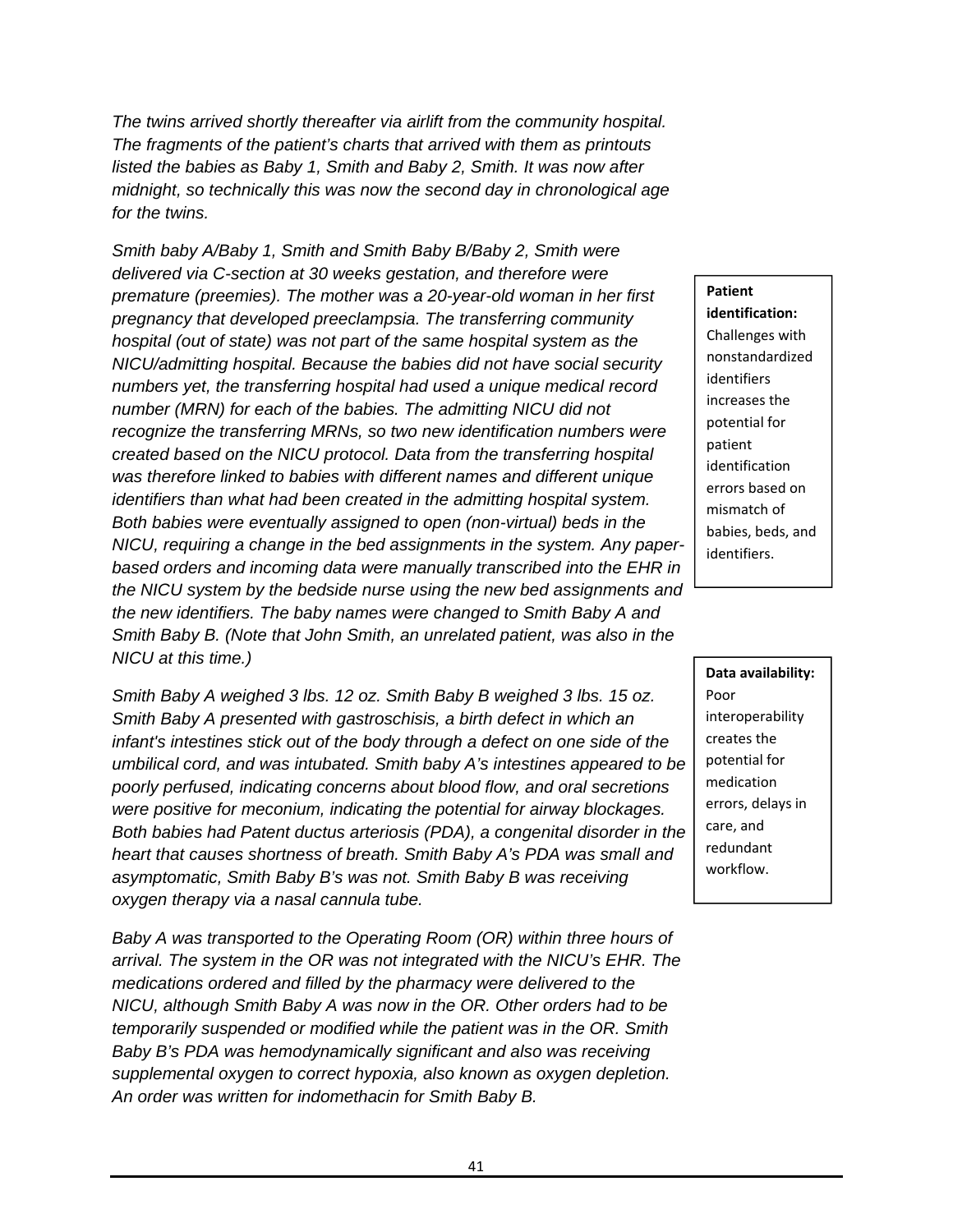*Baby A returned from the OR to the NICU. Both Dr. Patel (the original admitting physician) and the original charge nurse had handed off responsibility for care at the shift change to new providers, Dr. Ware and the new charge nurse. The day shift personnel assumed responsibility for care and began rounding on all patients, including the two patients. Seven personnel (1 attending physician, 2 fellow physicians, 3 resident physicians, and a rounding nurse) comprised the rounding team. Four of the team members pushed computers on wheels (COWs), two had iPads, and one was using a bedside tray table with a laptop on it. The resident physicians took turns using one of the COWs to open the next patient's chart since the process of authenticating into the system and opening a chart took approximately 4 minutes. This approach made the rounding process somewhat more efficient. At the end of the rounds, the attending physician, Dr. Ware, opened each chart of the 30 neonates in the unit to review and sign off on the plan of care. She used two side-by-side computers to alleviate the delay between opening one patient's chart at a time.*

#### **Workarounds:**

Lengthy response time requires workarounds to meet urgent care needs. Workarounds tend to circumvent built‐ in safety features.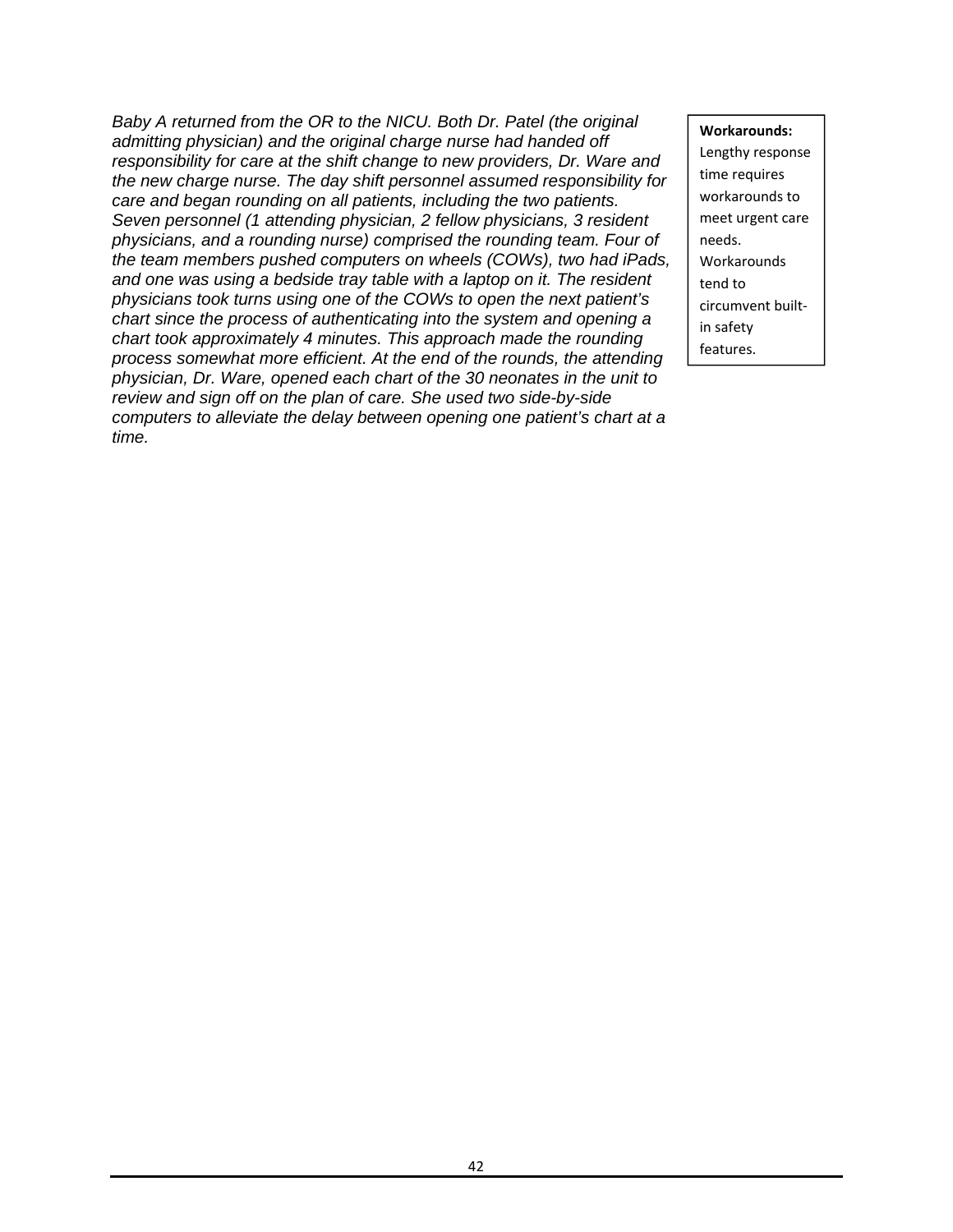#### **Scenario C: Teenager treated for knee pain by family physician**

*A 16-year-old male patient goes to a family practice physician for knee pain after falling during basketball practice as a same-day ill-child urgent outpatient appointment. His past medical history is significant for requiring a pacemaker for heart block caused by neonatal lupus, which is a rare temporary autoimmune disorder due to receiving positive maternal autoantibodies from the mother while in utero.* 

*His mother has signed a release, and he is being seen by the doctor without any parent present at the visit. While at the visit, the patient discusses concerns about personal matters. The pediatrician assures him that the conversation will remain private. The physician selects the option "secure note" on the interface in order to protect the information. (Unfortunately, the correct option was "confidential note" for this purpose, not the selected option or the other available options of sticky note, private note, or internal note, none of which are defined in the online help system documentation.)* 

*After physically examining the knee, there is a concern about a torn anterior cruciate ligament (ACL). The pediatrician consults an orthopedic surgeon, who recommends a Magnetic Resonance Imaging (MRI) test to make a picture of the knee to definitively determine whether the ACL has been torn. The physician orders an MRI from available options, without realizing that the order will not provide the correct billing (Current Procedural Terminology - CPT) code for full reimbursement from the insurance company. The correct test was available in the menu options, but looked nearly identical based on the description.* 

*The mother asks for a printout of the findings from the physical examination to be taken to the surgeon's office. The physician selects "print to PDF" with the option for a "redacted note with no addendum" for the note on the date of the outpatient visit and emails the file through a secure patient portal. The mother is surprised to see the private information documented in the note and discusses the matter with the patient, who feels a loss of trust in his relationship with the physician.* 

*On the day of the MRI, the test is cancelled because the nurse realizes the patient has a pacemaker, which they consider a contraindication for MRI. The patient schedules a new appointment three days later with his family physician in order to determine an appropriate treatment plan.* 

**Shared access to protected data:** Difficult to see what information is accessible to whom

**Alert:** No alert for contraindication for MRI with a pacemaker